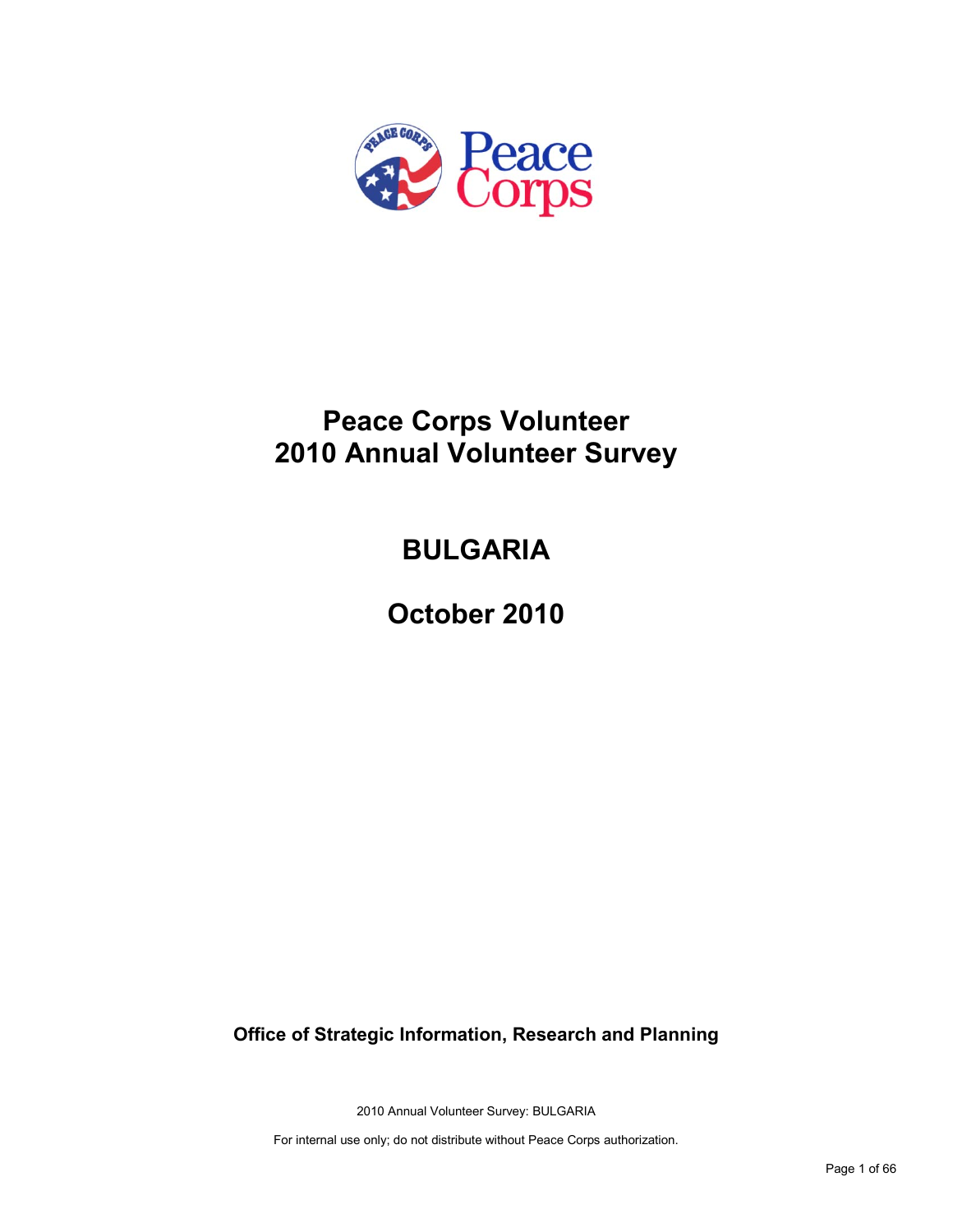# **Table of Contents**

| A.           |                                                   |     |
|--------------|---------------------------------------------------|-----|
| В.           |                                                   |     |
| C.           |                                                   |     |
| D.           |                                                   |     |
| Е.           |                                                   |     |
| F.,          |                                                   | 22  |
| G.           |                                                   |     |
| Н.           |                                                   |     |
| $\mathbf{L}$ |                                                   | .52 |
| J.           | Overall Assessment of Your Peace Corps Service 59 |     |
| Κ.           |                                                   |     |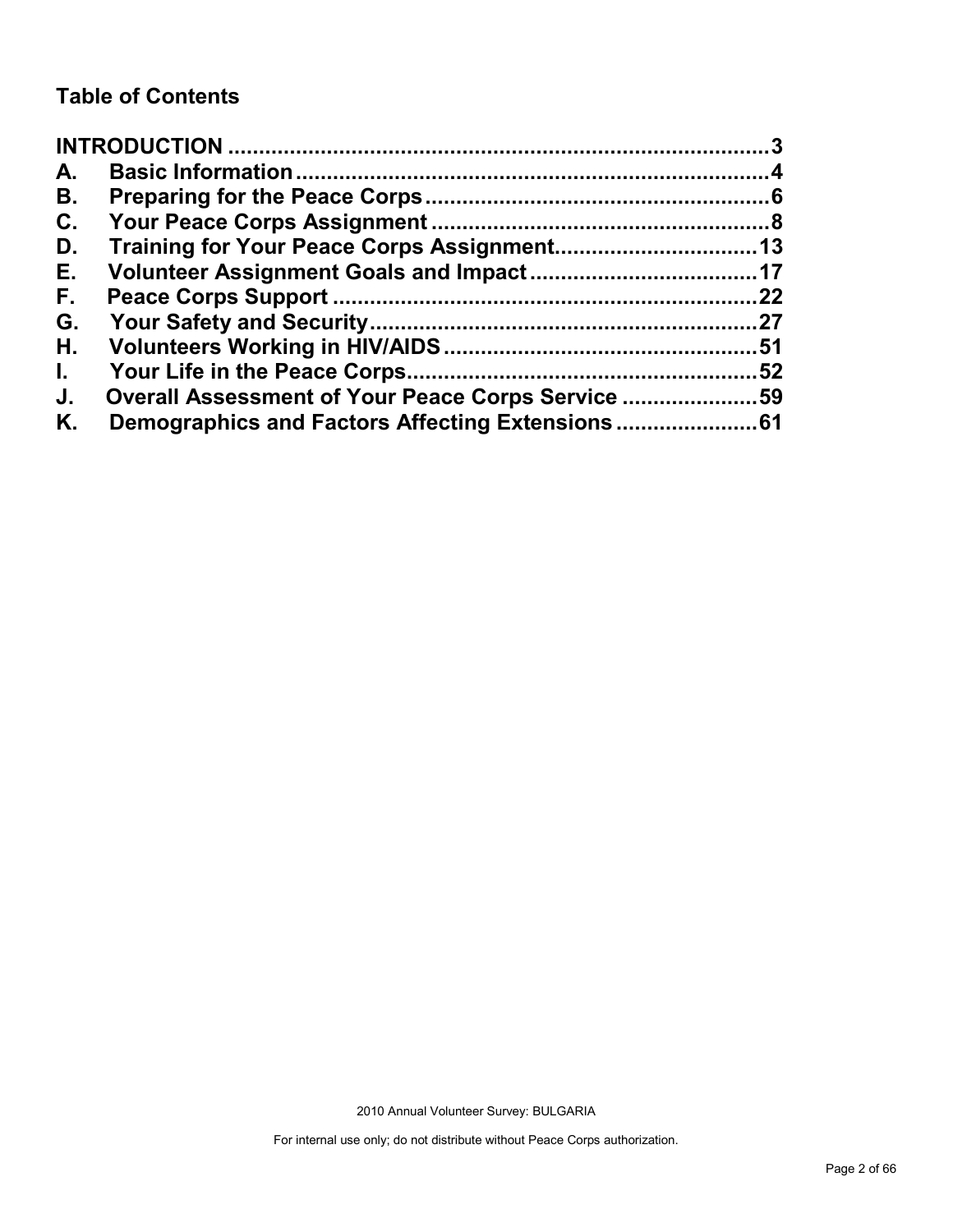# <span id="page-2-0"></span>**INTRODUCTION**

The Annual Volunteer Survey was conducted from June – August 2010 and 81 percent of the Volunteers (5, 239) responded, the highest number in the 35-year history of the survey. Most Volunteers (89 percent) completed the online version of the survey, and another 11 percent completed a paper version of the survey.

This report conveys the responses to the survey from Volunteers serving in one particular country. The report contains the tables and short narrative responses from the questions offering a finite set of possible responses. The results provide a picture of the activities, experiences and views of Peace Corps Volunteers in 2010, including areas where Volunteers confirm that their needs are being well met and where improvements may be needed.

A second report contains the Volunteers' extensive narrative responses to eight open-ended questions on the survey. The report, *2010 Annual Volunteer Survey Open Ended Responses,* is being distributed separately to the Regional and Country Directors.

# **ORGANIZATION OF THE REPORT**

The country report contains eleven sections, corresponding to the major sections of the survey questionnaire.

The tabular results are presented in the order in which the questions appeared in the 2010 AVS, which corresponds roughly to the phases of Volunteer service. Initial questions asked about preparing for Peace Corps. These were followed by questions about assignment activities and training. The final set of questions asked about extending service beyond two years.

The tables show the percent of post respondents that selected each choice and the total number of post respondents that answered the question. Most survey questions asked respondents to select one answer from a set of choices. The percentages for the "select one" responses add up to 100 percent. Questions that allowed Volunteers to "mark all that apply" result in percentages that total to more than 100 percent. This is because each percentage equals the number of respondents selecting that choice divided by the number of respondents who answered the question.

The 2010 AVS included most questions from earlier annual and biennial surveys. A dozen open-ended questions were excluded this year to reduce the reporting burden and internet connection costs to Volunteers.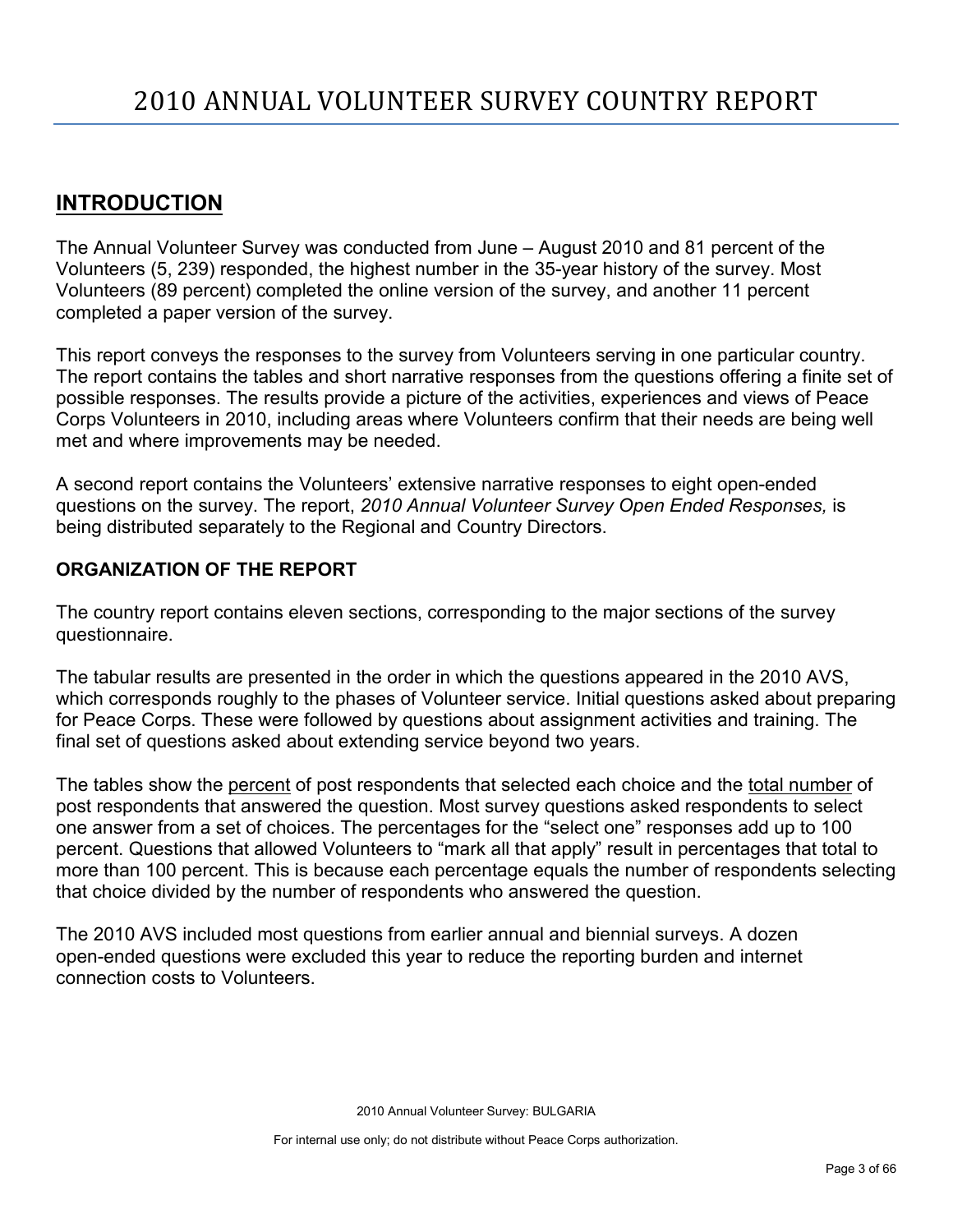Key questions were added to gather more information about:

- Experiences with insensitive comments and behavior based on race, ethnicity, age, gender, or sexual orientation
- Observations or comments about harassment/discrimination experiences (added to the online 2010 AVS after the survey began)
- Reasons that might influence whether or not to extend Volunteer service beyond two years

A crosswalk between the 2009 and 2010 questions is posted on the OSIRP intranet under 2010 AVS Reports "Reference Documents." Earlier surveys and global, regional and post reports are also on the OSIRP Intranet.

# **HOW TO USE THE INFORMATION**

Posts are encouraged to share the results with staff and Volunteers. These reports are an excellent way to initiate a dialogue with staff and Volunteers at post about what is working well and areas for improvement. In the past, posts have found it useful to share the results with their Volunteers, via the VAC, monthly newsletters, summary bulletins, and presentations at PST and IST.

Please consider comparing these 2010 results with your 2006, 2008 and 2009 survey results to identify trends and changes over time. You may also want to compare your country's results with the regional and global numbers.

# <span id="page-3-0"></span>**A. Basic Information**

This section reports on the overall response rate and percentages of online and paper surveys completed, as well as the Volunteers' descriptions of their project and site. Results are more representative of all Volunteers at post when the response rate is above 50 percent.

The 2010 Annual Volunteer Survey response rate for BULGARIA was 81%.

|         | <b>OUTIDICICA OTHER AND LADGE ONLYGYS</b> |        |  |  |  |
|---------|-------------------------------------------|--------|--|--|--|
| Percent |                                           | Number |  |  |  |
| Online  | 100%                                      | 88     |  |  |  |
| Paper   |                                           |        |  |  |  |
| Total   | 100%                                      | 88     |  |  |  |

**Completed Online and Paper Surveys**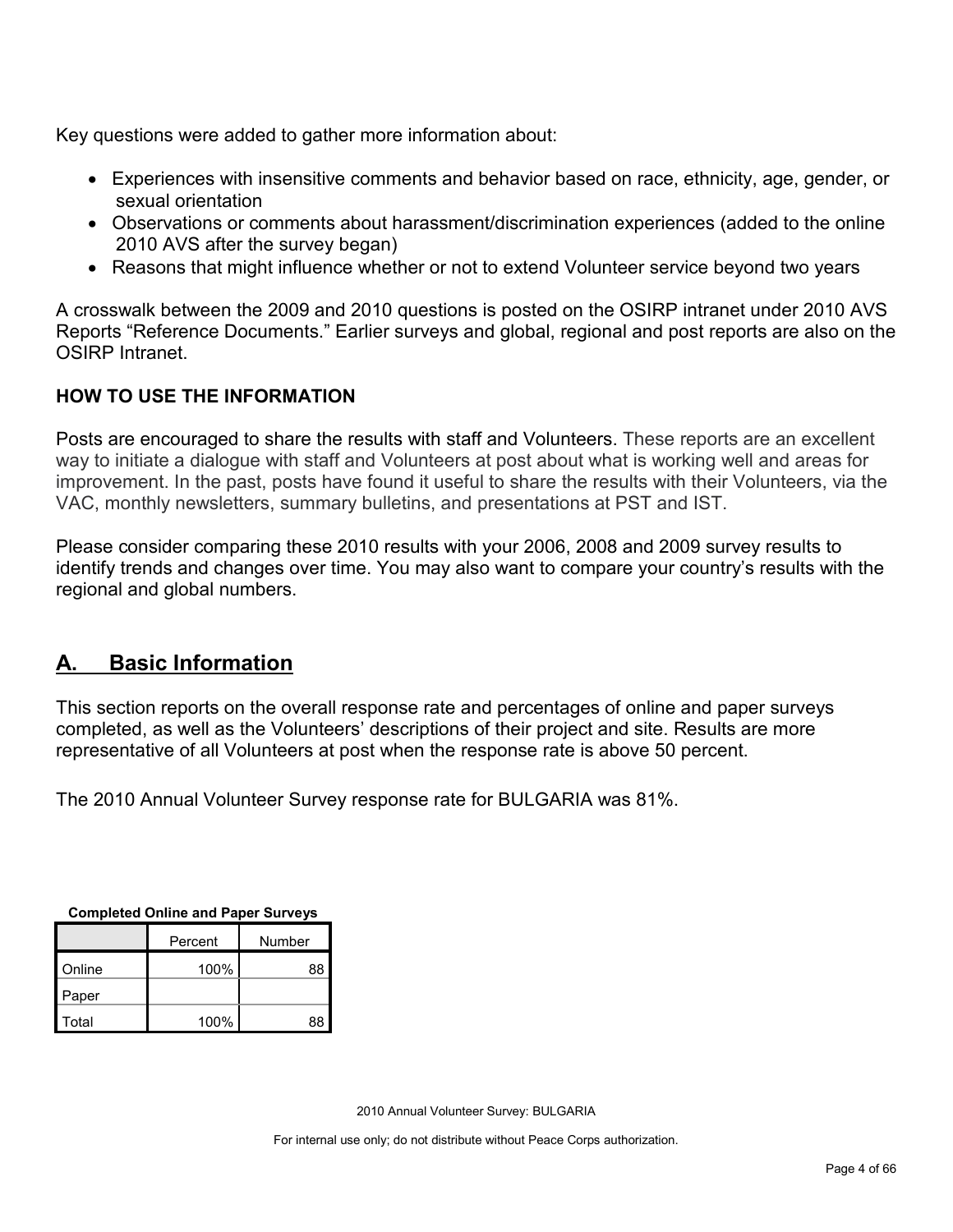| A2: How many months have you been in country? |  |  |  |  |  |  |  |  |  |  |
|-----------------------------------------------|--|--|--|--|--|--|--|--|--|--|
|-----------------------------------------------|--|--|--|--|--|--|--|--|--|--|

|                   | Percent | Number |
|-------------------|---------|--------|
| 6 months or less  | 1%      |        |
| 7 to 12 months    |         |        |
| 13 to 20 months   | 59%     | 52     |
| 21 to 27 months   | 24%     | 21     |
| 28 months or more | 16%     | 14     |
| `otal             | 100%    |        |

#### **A3: Please select your project.**

|                                          | Percent | Number |
|------------------------------------------|---------|--------|
| Community and Organizational Development | 30%     | 26     |
| <b>Education</b>                         | 49%     | 43     |
| <b>Youth Development</b>                 | 20%     | 18     |
| Other. Please specify                    | 1%      |        |
| Total                                    | 100%    | 88     |

## **A3. Description of "other" project**

| -------                                        |         |        |  |
|------------------------------------------------|---------|--------|--|
|                                                | Percent | Number |  |
| Open-ended results. Not responsive to request. |         |        |  |
|                                                |         |        |  |
| Total                                          | 100%    | 88     |  |

#### **A4: Please choose the best description of your assigned site.**

|                                           | Percent | Number |
|-------------------------------------------|---------|--------|
| Rural town (pop. 2,000 + 25,000)          | 49%     | 43     |
| Village/rural area (pop. under 2,000)     | 35%     | 31     |
| City (pop. over 25,000) - not the capital | 16%     |        |
| Capital of the country                    |         |        |
| Outer island (regardless of size)         |         |        |
| Total                                     | 100%    |        |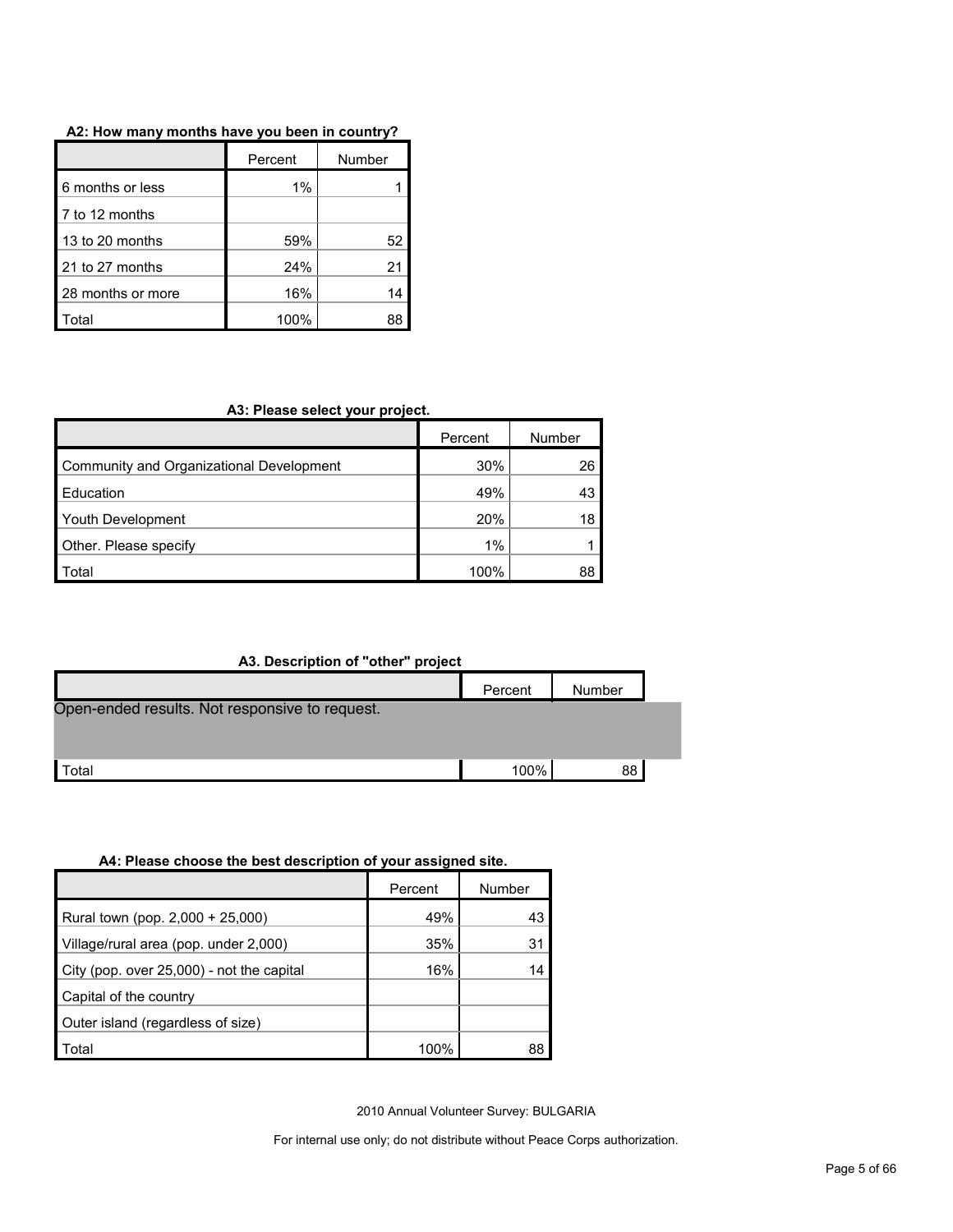# <span id="page-5-0"></span>**B. Preparing for the Peace Corps**

This section reports Volunteers' motivations in applying and accepting a Peace Corps assignment, as well as how prepared they are currently to meet the challenges of service.

|                                                     |                      | % Selected This | <b>Total PCVs</b> |
|-----------------------------------------------------|----------------------|-----------------|-------------------|
|                                                     | <b>PCV Responses</b> | Choice          | Responding        |
| Personal interest in the Peace Corps                | 61                   | 69%             |                   |
| Peace Corps campus or community information session | 21                   | 24%             |                   |
| Returned Peace Corps Volunteer whom you met or      | 21                   | 24%             |                   |
| know personally                                     |                      |                 |                   |
| Peace Corps website                                 | 19                   | 22%             |                   |
| Article or book about the Peace Corps               | 16                   | 18%             |                   |
| Other: Please specify                               | 14                   | 16%             |                   |
| Peace Corps recruiter                               | 13                   | 15%             |                   |
| Family member/s who served in the Peace Corps       | 10                   | 11%             |                   |
| Returned Peace Corps Volunteer who spoke to your    | 6                    | 7%              |                   |
| school or group about the Peace Corps               |                      |                 |                   |
| Americorps service                                  | 3                    | 3%              |                   |
| Radio, TV, or print advertisement                   | 3                    | 3%              |                   |
| Peace Corps material in the mail                    | 2                    | 2%              |                   |
| Social media (Facebook, Twitter, etc.               | $\overline{2}$       | 2%              |                   |
| Total                                               |                      |                 | 88                |

## **B1: What prompted you to apply to the PC? Mark all that apply.**

Percents may total to more than 100% since Volunteers were asked to "Mark all that apply."

#### **B1.OTHER: Description of other reasons for applying to Peace Corps**

|                                                | PERCENT | <b>NUMBER</b> |
|------------------------------------------------|---------|---------------|
| Open-ended results. Not responsive to request. |         |               |

2010 Annual Volunteer Survey: BULGARIA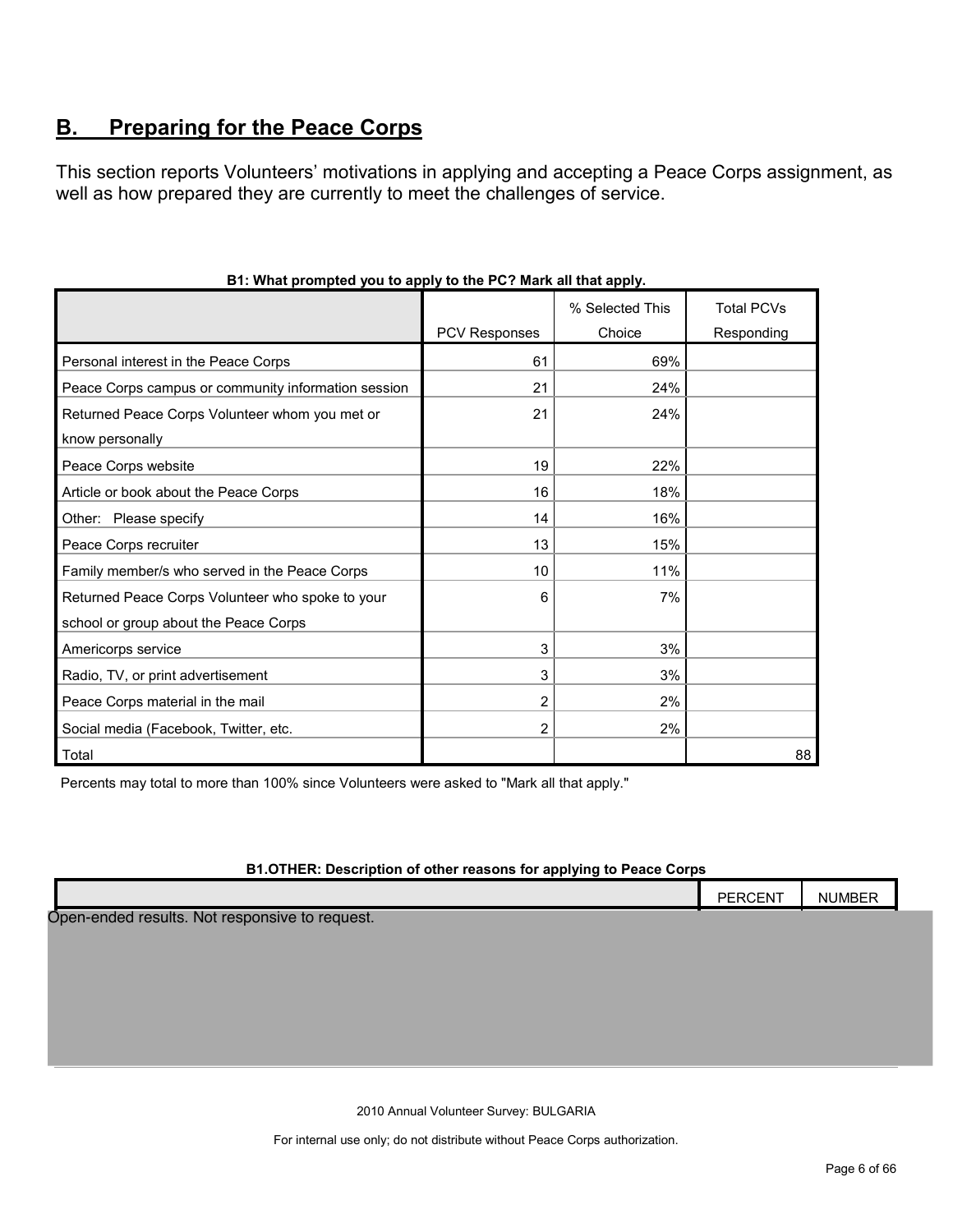# Open-ended results. Not responsive to request.

| . ד<br>Total | $100\%$ | 88 |
|--------------|---------|----|

|                                |               | Somewhat  |           |       |
|--------------------------------|---------------|-----------|-----------|-------|
|                                | Not Important | important | Important | Total |
| Different culture              | $1\%$         | 16%       | 83%       | 88    |
| Work experience                | 15%           | 32%       | 53%       | 87    |
| Help others                    | 2%            | 11%       | 86%       | 88    |
| International experience       | $1\%$         | 11%       | 88%       | 88    |
| Language                       | 16%           | 40%       | 44%       | 87    |
| Personal growth                | $1\%$         | 6%        | 93%       | 88    |
| U. S. job market               | 54%           | 27%       | 19%       | 85    |
| Serve my country               | 20%           | 39%       | 41%       | 87    |
| Travel/adventure               |               | 27%       | 73%       | 88    |
| Please specify below<br>Other: | 11%           |           | 89%       | 9     |

# **B2: How important were the following factors in accepting a PC assignment?**

#### **B2.OTHER: Description of other factor/s in accepting a PC assignment**

|                                                | PERCENT | <b>NUMBER</b> |
|------------------------------------------------|---------|---------------|
| Open-ended results. Not responsive to request. |         |               |
|                                                |         |               |
|                                                |         |               |
|                                                |         |               |
|                                                |         |               |
|                                                |         |               |
|                                                |         |               |
|                                                |         |               |
|                                                |         |               |

2010 Annual Volunteer Survey: BULGARIA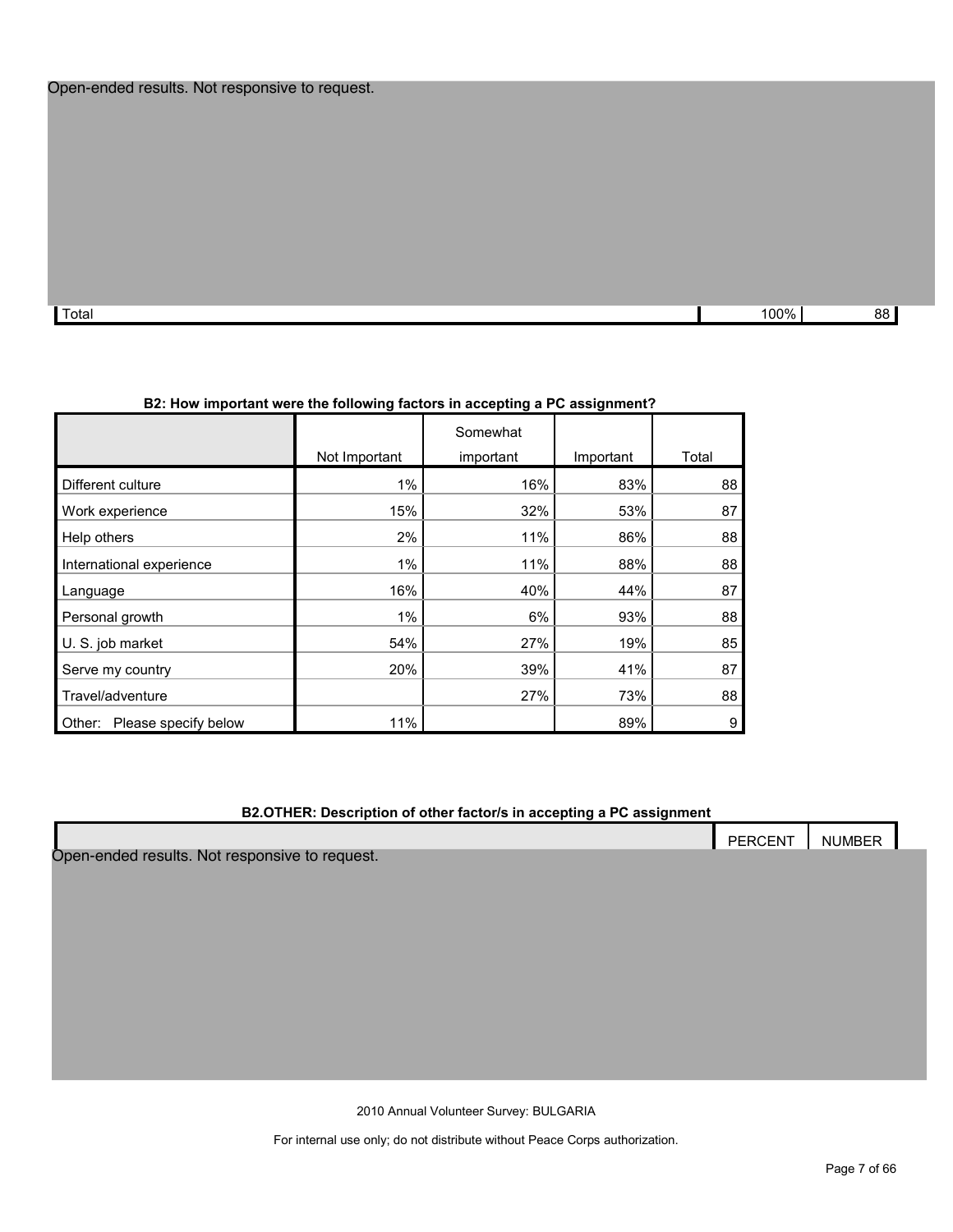| Open-ended results. Not responsive to request. |  |  |
|------------------------------------------------|--|--|
|------------------------------------------------|--|--|

| <sup>•</sup> Total | 100% | oc<br>n, |
|--------------------|------|----------|

# **B3: How prepared do you feel today to meet the challenges of PC service?**

|                | Not at all | Minimally | Adequately | Considerabl∨ | Exceptionally | Total |
|----------------|------------|-----------|------------|--------------|---------------|-------|
| B <sub>3</sub> |            | 2%        | 36%        | 51%          | 10%           | 88    |

# <span id="page-7-0"></span>**C. Your Peace Corps Assignment**

This section reports Volunteers' work on their primary assignment and their secondary activities. The term "primary assignment" refers to the Volunteers' assignment which is part of an overall project plan designed by the host country partners and in-country Peace Corps staff.

| CT. WHICH DESTRESCHIDES THE TOCUS OF YOUR DITIIDELY ASSIGNMENTWORK? |         |                |
|---------------------------------------------------------------------|---------|----------------|
|                                                                     | Percent | Number         |
| English teaching                                                    | 53%     | 47             |
| Community development                                               | 19%     | 17             |
| Youth development                                                   | 17%     | 15             |
| Business education/advising                                         | 2%      | 2              |
| Please specify<br>Other:                                            | 2%      | $\overline{2}$ |
| Environmental education                                             | 2%      | $\overline{2}$ |
| Other education                                                     | 2%      | $\overline{2}$ |
| Forestry/parks                                                      | 1%      | 1              |
| Urban & regional planning/municipal development                     |         |                |
| Water sanitation                                                    |         |                |
| <b>HIV/AIDS</b>                                                     |         |                |
| Health extension                                                    |         |                |
| Teacher training                                                    |         |                |
| Math/science teaching                                               |         |                |
| Agroforestry                                                        |         |                |
| Information & communications technology (ICT)                       |         |                |

# **C1: Which best describes the focus of your primary assignment/work?**

2010 Annual Volunteer Survey: BULGARIA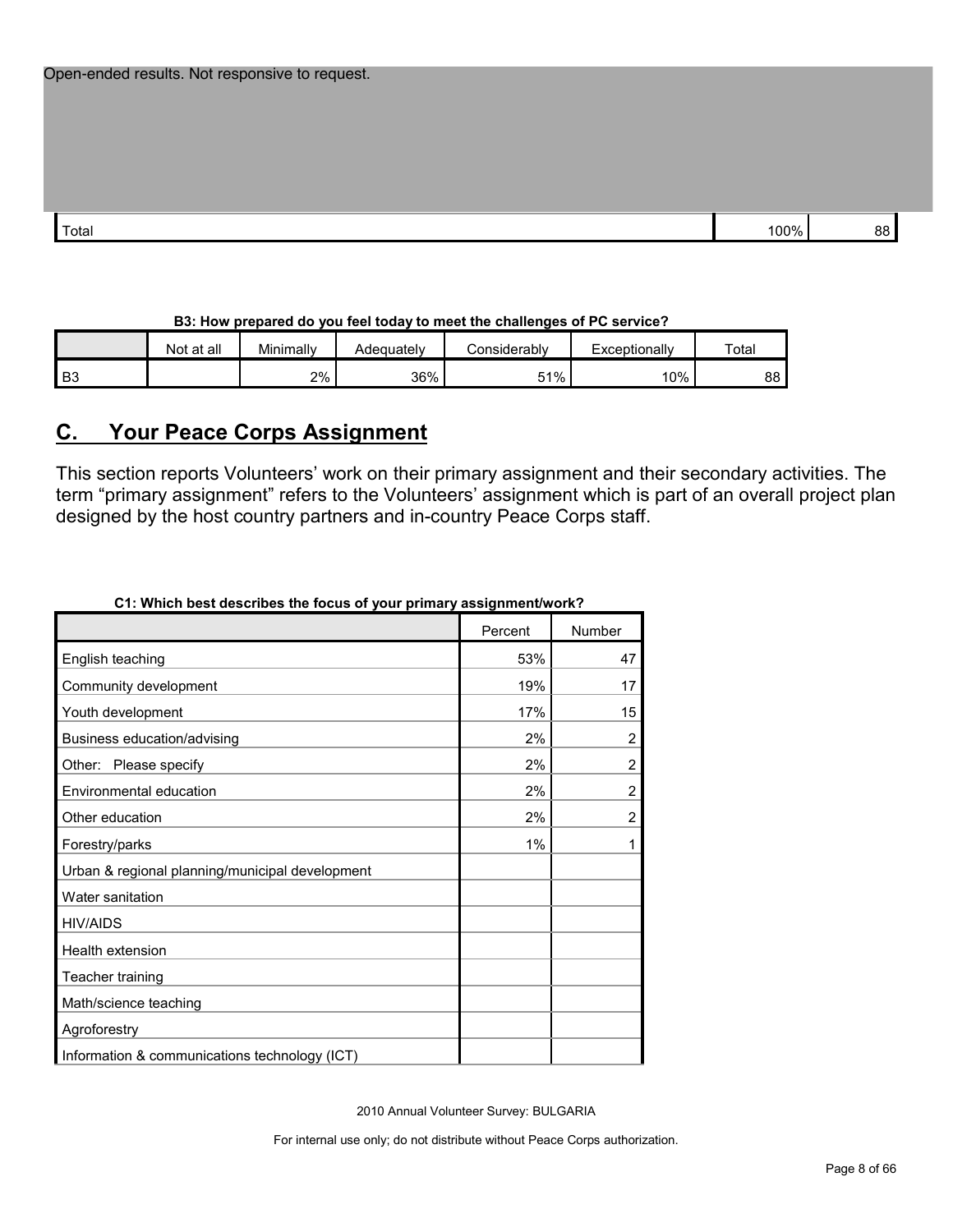| NGO development            |      |    |
|----------------------------|------|----|
| Agriculture/fish/livestock |      |    |
| Total                      | 100% | 88 |

# **C1.OTHER: Description of "other" primary**



# **C2: Are you a Masters International**

| student? |         |        |  |  |  |
|----------|---------|--------|--|--|--|
|          | Percent | Number |  |  |  |
| No       | 99%     | 85     |  |  |  |
| Yes      | 1%      |        |  |  |  |
| Total    | 100%    | 86     |  |  |  |

## **C3: Which of the following activities does your primary assignment/work include?**

|                                                       |               | % Involved in | <b>Total PCVs</b> |
|-------------------------------------------------------|---------------|---------------|-------------------|
|                                                       | PCV Responses | Activity      | Responding        |
| English teaching                                      | 68            | 77%           |                   |
| Working with youth                                    | 57            | 65%           |                   |
| World Wise Schools/ Correspondence Match              | 31            | 35%           |                   |
| Sports/fitness                                        | 27            | 31%           |                   |
| Arts                                                  | 25            | 28%           |                   |
| Working with special groups (e.g., disabled, elderly, | 24            | 27%           |                   |
| ethnic minorities, orphans)                           |               |               |                   |
| Environment work                                      | 21            | 24%           |                   |
| Literacy                                              | 21            | 24%           |                   |
| Girls' education                                      | 17            | 19%           |                   |
| Working with NGO(s)                                   | 16            | 18%           |                   |

2010 Annual Volunteer Survey: BULGARIA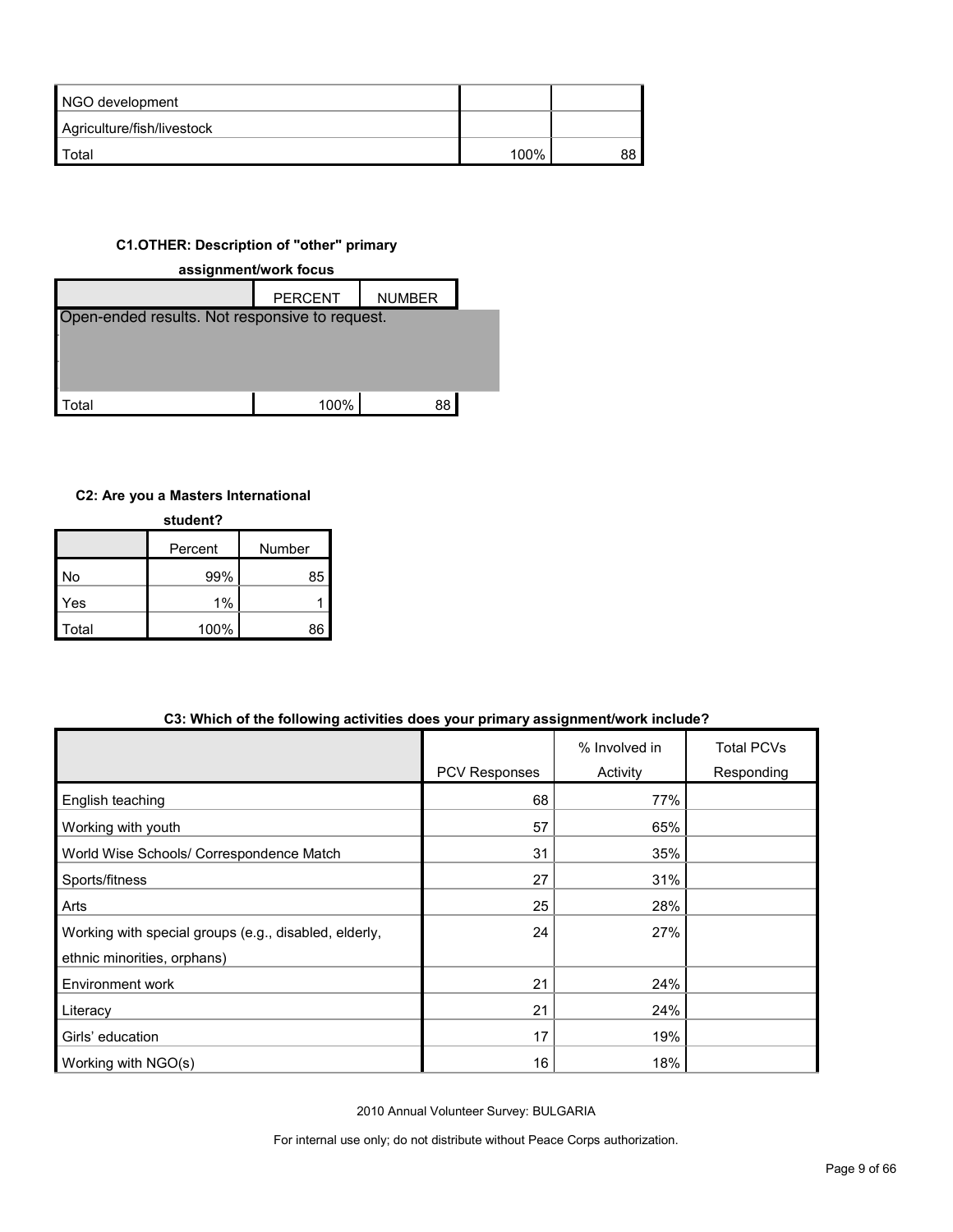| <b>HIV/AIDS</b>                                     | 14 | 16%   |    |
|-----------------------------------------------------|----|-------|----|
| Information and communications technology (ICT)     | 14 | 16%   |    |
| Mobilize host country nationals (HCNs) to volunteer | 12 | 14%   |    |
| Library development                                 | 11 | 13%   |    |
| <b>Business advertising</b>                         | 9  | 10%   |    |
| Nutrition education                                 | 8  | 9%    |    |
| WID/GAD                                             | 8  | 9%    |    |
| Rural development                                   | 7  | 8%    |    |
| Other: Please specify                               | 6  | 7%    |    |
| Urban development/municipal development             | 4  | 5%    |    |
| Biodiversity conservation                           | 3  | 3%    |    |
| Child survival                                      | 2  | 2%    |    |
| Natural resources management                        | 2  | 2%    |    |
| Community food security (production/marketing)      | 1  | 1%    |    |
| Income generation                                   |    | $1\%$ |    |
| Microenterprise development                         |    | 1%    |    |
| Water and sanitation                                |    | 1%    |    |
| Household food security                             |    |       |    |
| Total                                               |    |       | 88 |

Percents may total to more than 100% since Volunteers were asked to "Mark all that apply."

| C3.OTHER: Description of other primary assignment/work activities |                                   |               |  |  |  |  |
|-------------------------------------------------------------------|-----------------------------------|---------------|--|--|--|--|
|                                                                   | <b>PERCENT</b>                    | <b>NUMBER</b> |  |  |  |  |
| Open-ended results. Not responsive to request.                    |                                   |               |  |  |  |  |
|                                                                   |                                   |               |  |  |  |  |
|                                                                   |                                   |               |  |  |  |  |
|                                                                   |                                   |               |  |  |  |  |
|                                                                   |                                   |               |  |  |  |  |
|                                                                   |                                   |               |  |  |  |  |
|                                                                   |                                   |               |  |  |  |  |
| .                                                                 | $\lambda$ $\sim$ $\sim$ $\lambda$ | $\sim$ $\sim$ |  |  |  |  |

| Total | $\sim$ 0.04 | יר |
|-------|-------------|----|
|       |             |    |
|       |             |    |

| C4: Hours Spent on Primary Assignment During Average Work Week |      |          |           |           |           |                  |       |
|----------------------------------------------------------------|------|----------|-----------|-----------|-----------|------------------|-------|
|                                                                | None | 1-10 hrs | 11-20 hrs | 21-30 hrs | 31-40 hrs | More than 40 hrs | Total |

2010 Annual Volunteer Survey: BULGARIA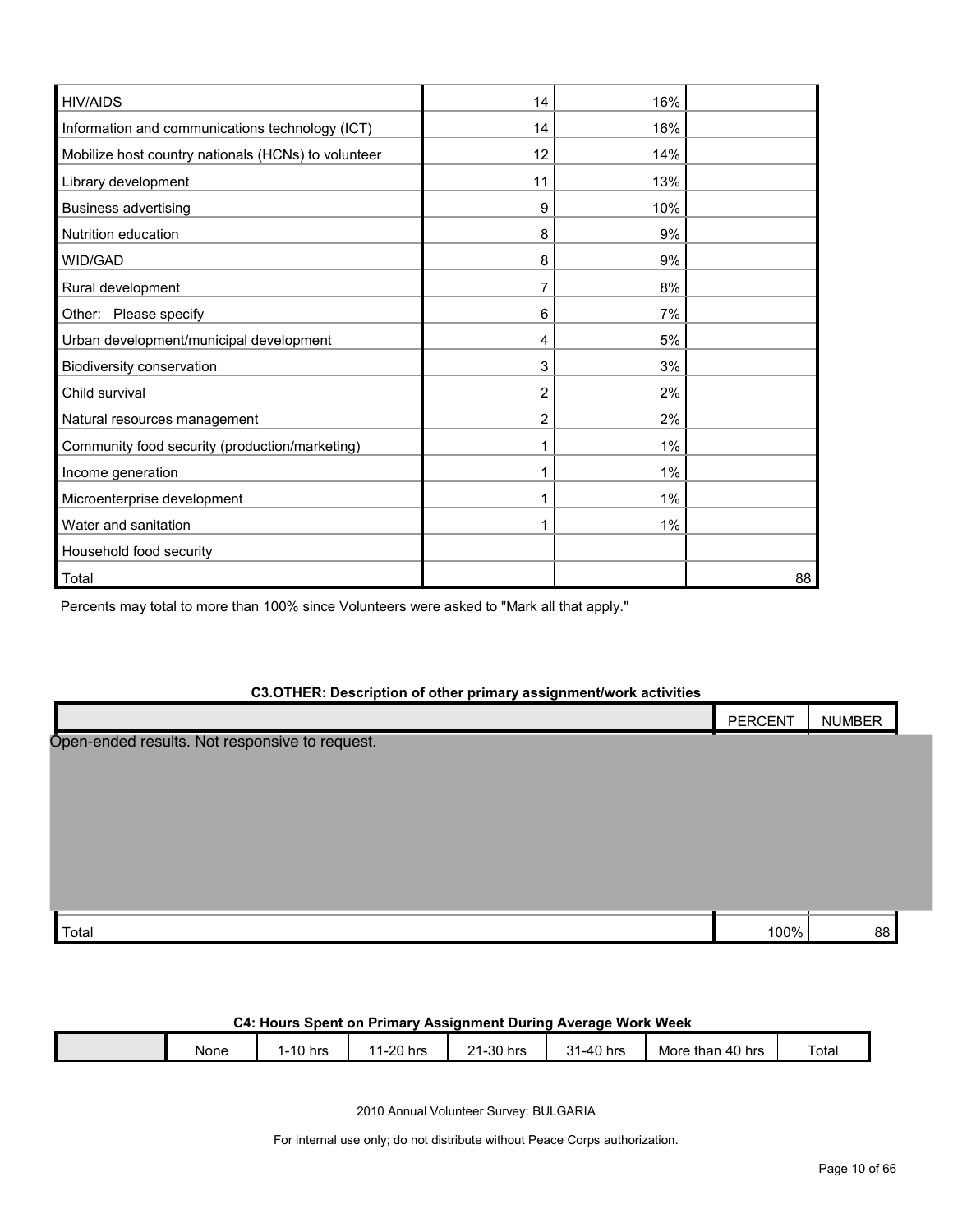**C4: Hours Spent on Primary Assignment During Average Work Week**

|           | None | 1-10 hrs | 1-20 hrs<br>44 | 21-30 hrs | 31-40 hrs | More than 40 hrs | Total |
|-----------|------|----------|----------------|-----------|-----------|------------------|-------|
| C4Hrs6grp |      | 12%      | 29%            | 42%       | l4%       | 2%               | 85    |

#### **C4: How many hours do you spend on your primary assignment during an average work week?**

|                | All<br>Volunteers | Average      | Lowest reported | Highest reported | Did not answer |
|----------------|-------------------|--------------|-----------------|------------------|----------------|
| C <sub>4</sub> | 88                | າາ ວ<br>ه.د∠ |                 |                  |                |

## **C5: Which of the following do your secondary activities (other than your primary assignment work) include?**

|                                                       |                | % Involved in | <b>Total PCVs</b> |
|-------------------------------------------------------|----------------|---------------|-------------------|
|                                                       | PCV Responses  | Activity      | Responding        |
| English teaching                                      | 58             | 69%           |                   |
| Working with youth                                    | 54             | 64%           |                   |
| Arts                                                  | 33             | 39%           |                   |
| Sports/fitness                                        | 32             | 38%           |                   |
| Working with special groups (e.g., disabled, elderly, | 30             | 36%           |                   |
| ethnic minorities, orphans)                           |                |               |                   |
| World Wise Schools/ Correspondence Match              | 28             | 33%           |                   |
| Environment work                                      | 25             | 30%           |                   |
| <b>HIV/AIDS</b>                                       | 21             | 25%           |                   |
| Literacy                                              | 20             | 24%           |                   |
| Girls' education                                      | 19             | 23%           |                   |
| Nutrition education                                   | 17             | 20%           |                   |
| Mobilize host country nationals (HCNs) to volunteer   | 16             | 19%           |                   |
| Working with NGO(s)                                   | 15             | 18%           |                   |
| Library development                                   | 12             | 14%           |                   |
| Information and communications technology (ICT)       | 11             | 13%           |                   |
| <b>WID/GAD</b>                                        | 7              | 8%            |                   |
| Rural development                                     | 5              | 6%            |                   |
| Other: Please specify                                 | 5              | 6%            |                   |
| Income generation                                     | 3              | 4%            |                   |
| Natural resources management                          | 3              | 4%            |                   |
| Biodiversity conservation                             | $\overline{2}$ | 2%            |                   |
| <b>Business advertising</b>                           | $\overline{2}$ | 2%            |                   |

2010 Annual Volunteer Survey: BULGARIA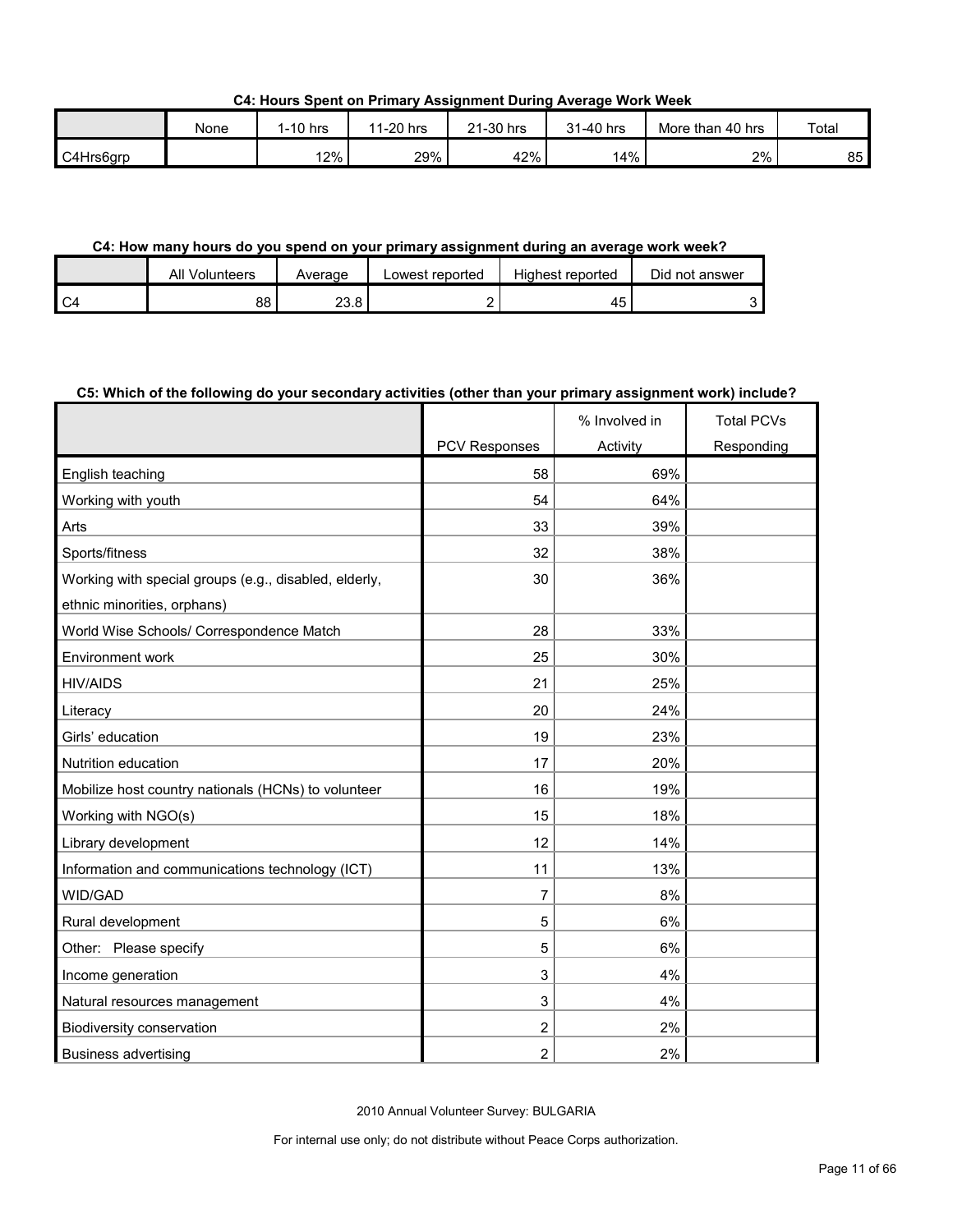| Child survival                                 | 2%    |  |
|------------------------------------------------|-------|--|
| Water and sanitation                           | 2%    |  |
| Microenterprise development                    | $1\%$ |  |
| Urban development/municipal development        | $1\%$ |  |
| Community food security (production/marketing) |       |  |
| Household food security                        |       |  |
| Total                                          |       |  |

Percents may total to more than 100% since Volunteers were asked to "Mark all that apply."

#### **C5.OTHER: Description of other secondary activities**

|                                                | Column N % | Count |  |
|------------------------------------------------|------------|-------|--|
| Open-ended results. Not responsive to request. |            |       |  |
|                                                |            |       |  |
|                                                |            |       |  |
|                                                |            |       |  |
|                                                |            |       |  |
|                                                |            |       |  |
| Total                                          | 100%       | 88    |  |

#### **C5: No Secondary Activities**

|                         | Number<br>Percent |  |  |
|-------------------------|-------------------|--|--|
| <b>NA</b>               | 95%               |  |  |
| No secondary activities | 5%                |  |  |
| `otal                   | 100%              |  |  |

#### **C6: Hours Spent on Secondary Activities During Average Work Week**

|           | None  | 1-10 hrs | 11-20 hrs | 21-30 hrs | 31-40 hrs | More than 40 hrs | Total |
|-----------|-------|----------|-----------|-----------|-----------|------------------|-------|
| C6Hrs6qrp | $1\%$ | 61%      | 31%       | 6%        |           |                  | 80    |

# **C6. How many hours do you spend on secondary activities during an average work week?**

| - '<br>.<br>All "<br>√olunteers<br>Did<br>Average<br>. reported<br>Highest<br>reported<br>. not answer<br>Lowest |  |
|------------------------------------------------------------------------------------------------------------------|--|
|------------------------------------------------------------------------------------------------------------------|--|

2010 Annual Volunteer Survey: BULGARIA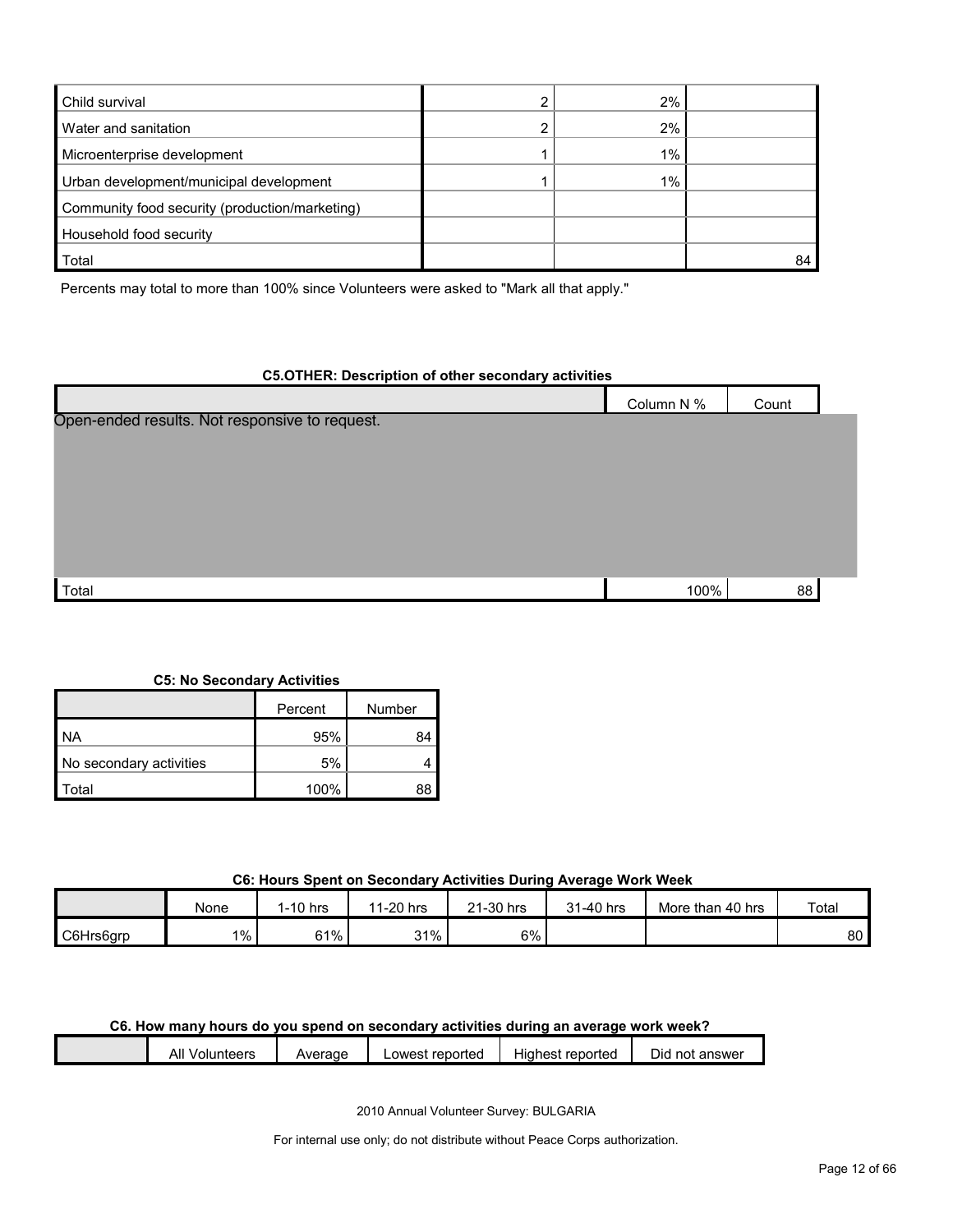**C6. How many hours do you spend on secondary activities during an average work week?**

|      | All Volunteers | Average | Lowest reported | Highest reported | Did not answer |
|------|----------------|---------|-----------------|------------------|----------------|
| l C6 | 88             | 11      |                 | າດ<br>აυ         |                |

#### **C7: How personally satisfying is your--?**

|                              | Not at all | Minimally | Adeauatelv | Considerably | Exceptionally | Total |
|------------------------------|------------|-----------|------------|--------------|---------------|-------|
| Primary assignment           | 5%         | 22%       | 34%        | 31%          | 8%            | 87    |
| Secondary project activities | 1%         | 8%        | 29%        | 40%          | 21%           | 84    |

NOTE: See the Open-Ended Responses report for Volunteer comments (C8) about their satisfaction with the work they do

# <span id="page-12-0"></span>**D. Training for Your Peace Corps Assignment**

This section reports Volunteers' assessment of the effectiveness of Pre-Service Training (PST) and In-Service Training at post. In-Service Training (IST) includes: Reconnect, Technical IST, Mid-Service and Close of Service Conferences, project management/leadership conferences, and other post-sponsored training sessions.

# **D1: How many weeks of PST did you have before you were sworn in?**

|                    | ∟ess than 8 |         |         |          |       |          | More than 12 |       |
|--------------------|-------------|---------|---------|----------|-------|----------|--------------|-------|
|                    | weeks       | 8 weeks | 9 weeks | 10 weeks | weeks | 12 weeks | weeks        | Total |
| D <sub>1</sub> GRP | 4%          | $1\%$   | 9%      | 46%      | 24%   | $12\%$   | 4%           | 76    |

## **D2: How effective was your Pre-Service Training (PST) in preparing you to--**

|                                                     | Not effective | Poor | Adequate | Effective | Very effective |
|-----------------------------------------------------|---------------|------|----------|-----------|----------------|
| Manage cultural differences                         |               | 3%   | 31%      | 47%       | 18%            |
| Deal with adjustment issues                         |               | 9%   | 29%      | 54%       | 8%             |
| Work with counterparts/community partners           | 6%            | 20%  | 39%      | 30%       | 6%             |
| Use language needed in work and social interactions | $1\%$         | 2%   | 21%      | 31%       | 44%            |
| Perform technical aspects of your work              | 2%            | 13%  | 33%      | 40%       | 13%            |
| Work on your project goals and objectives           | $1\%$         | 8%   | 34%      | 38%       | 16%            |
| Conduct a participatory community needs             | 2%            | 8%   | 32%      | 32%       | 22%            |
| assessment (e.g., PACA)                             |               |      |          |           |                |
| Monitor your project goals and outcomes             |               | 7%   | 36%      | 41%       | 14%            |
| Maintain your physical health                       | $1\%$         | 3%   | 22%      | 44%       | 28%            |

2010 Annual Volunteer Survey: BULGARIA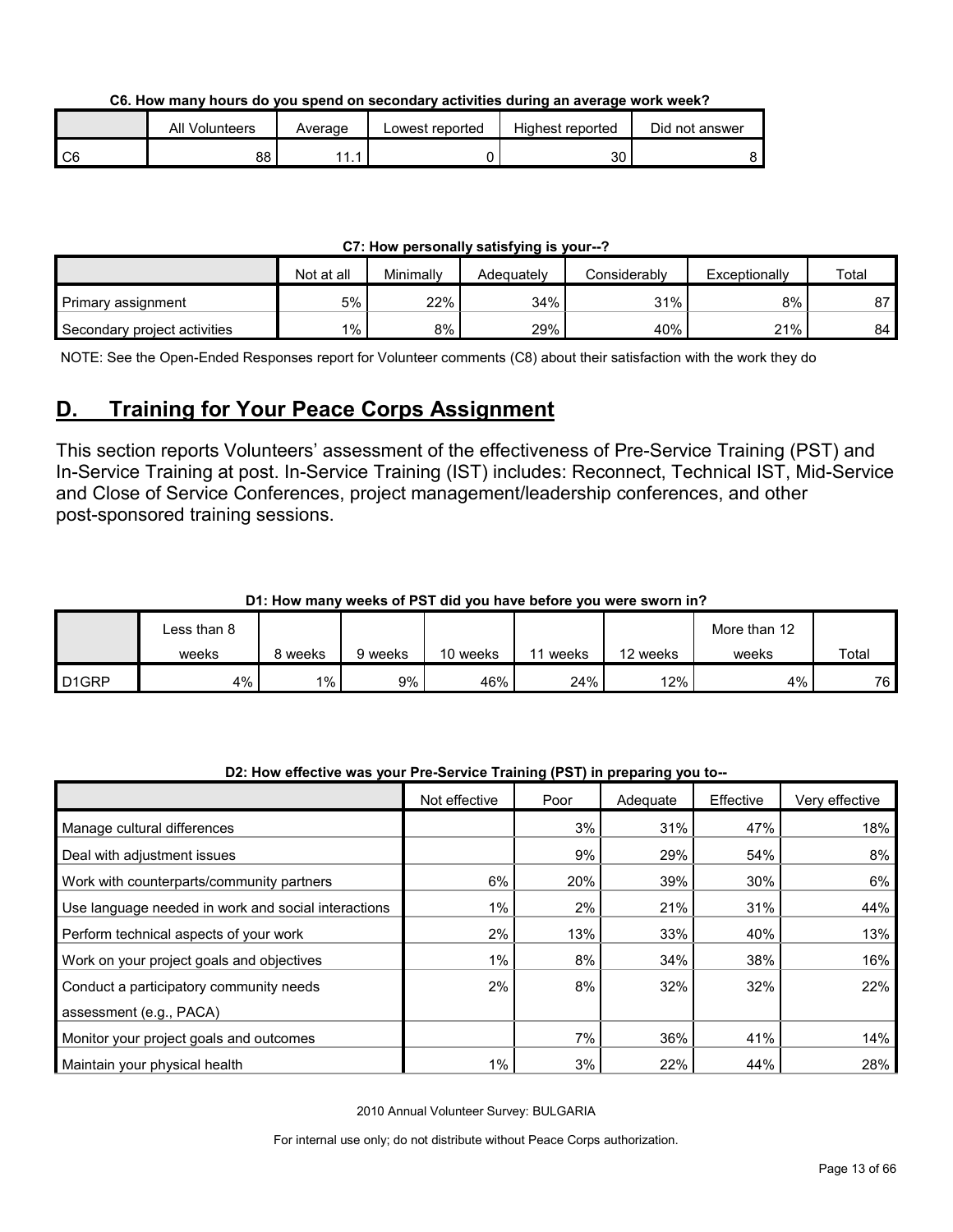| Maintair<br>vour mental/emotional health                      | 3%    | $9\%$ | 280/<br>20 7 | 13%      | 14%      |
|---------------------------------------------------------------|-------|-------|--------------|----------|----------|
| <b>Maintair</b><br>` vour personal દ<br>I safety and security | $1\%$ | 1%    | 120/<br>.    | 11%<br>4 | 2%<br>44 |

#### **D2: How effective was your Pre-Service Training (PST) in preparing you to--**

|                                                     | NA/No training | Total |
|-----------------------------------------------------|----------------|-------|
| Manage cultural differences                         |                | 87    |
| Deal with adjustment issues                         |                | 87    |
| Work with counterparts/community partners           |                | 87    |
| Use language needed in work and social interactions |                | 86    |
| Perform technical aspects of your work              |                | 86    |
| Work on your project goals and objectives           | 2%             | 87    |
| Conduct a participatory community needs assessment  | 3%             | 87    |
| (e.g., PACA)                                        |                |       |
| Monitor your project goals and outcomes             | 2%             | 87    |
| Maintain your physical health                       | 2%             | 87    |
| Maintain your mental/emotional health               | 2%             | 88    |
| Maintain your personal safety and security          | 2%             | 88    |

#### **D2: How effective was your Pre-Service Training (PST) in preparing you to-- (excluding "NA/No training" responses)**

|                                            | Not effective | Poor | Adequate | Effective | Very effective | Total |
|--------------------------------------------|---------------|------|----------|-----------|----------------|-------|
| Manage cultural differences                |               | 3%   | 31%      | 47%       | 18%            | 87    |
| Deal with adjustment issues                |               | 9%   | 29%      | 54%       | 8%             | 87    |
| Work with counterparts/community partners  | 6%            | 20%  | 39%      | 30%       | 6%             | 87    |
| Use language needed in work and social     | 1%            | 2%   | 21%      | 31%       | 44%            | 86    |
| interactions                               |               |      |          |           |                |       |
| Perform technical aspects of your work     | 2%            | 13%  | 33%      | 40%       | 13%            | 86    |
| Work on your project goals and objectives  | $1\%$         | 8%   | 35%      | 39%       | 16%            | 85    |
| Conduct a participatory community needs    | 2%            | 8%   | 33%      | 33%       | 23%            | 84    |
| assessment (e.g., PACA)                    |               |      |          |           |                |       |
| Monitor your project goals and outcomes    |               | 7%   | 36%      | 42%       | 14%            | 85    |
| Maintain your physical health              | $1\%$         | 4%   | 22%      | 45%       | 28%            | 85    |
| Maintain your mental/emotional health      | 3%            | 9%   | 29%      | 44%       | 14%            | 86    |
| Maintain your personal safety and security | $1\%$         | 1%   | 13%      | 42%       | 43%            | 86    |

#### **D3: How many days of PC-sponsored training have you had since you were sworn in?**

2010 Annual Volunteer Survey: BULGARIA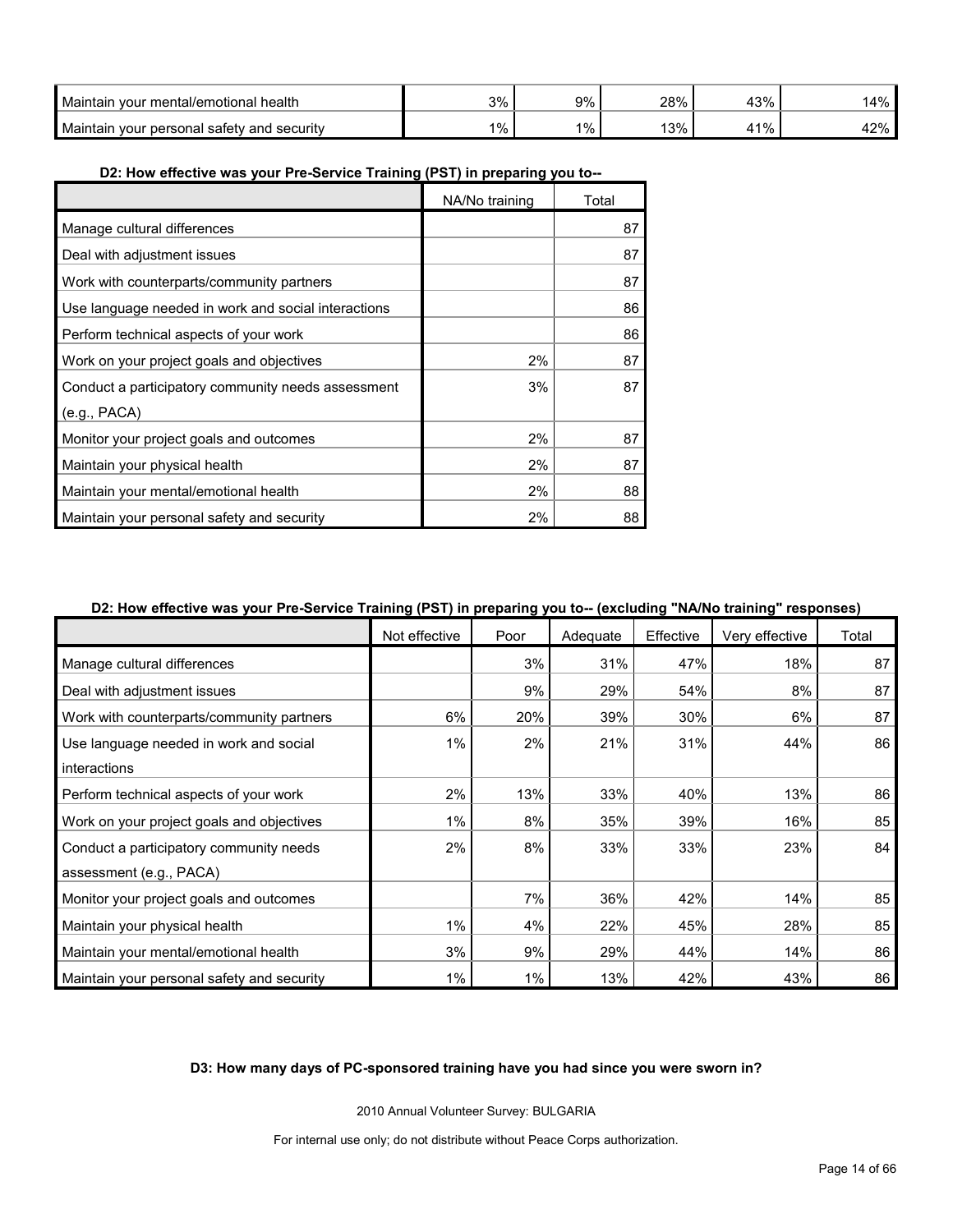|       | None | 1-5 days | $6-10$ davs | $11-15$ days | 16-20 days | 21-39 days | $40+$ days | Total |
|-------|------|----------|-------------|--------------|------------|------------|------------|-------|
| D3GRP |      | 21%      | 54%         | $17\%$       | 4%         | $1\%$      | 4%         | 84    |

# **D4: How effective was your In-Service Training (IST) in preparing you to--**

|                                                     | Not effective | Poor | Adequate | Effective | Very effective |
|-----------------------------------------------------|---------------|------|----------|-----------|----------------|
| Manage cultural differences                         | $1\%$         | 6%   | 33%      | 45%       | 13%            |
| Deal with adjustment issues                         |               | 6%   | 28%      | 50%       | 13%            |
| Build and strengthen working relationships with     | 5%            | 9%   | 29%      | 41%       | 15%            |
| counterparts/community partners                     |               |      |          |           |                |
| Use language needed in work and social interactions |               | 9%   | 34%      | 40%       | 11%            |
| Perform technical aspects of your work              |               | 10%  | 30%      | 40%       | 17%            |
| Work on your project goals and objectives           | 1%            | 9%   | 24%      | 44%       | 20%            |
| Conduct a participatory community needs             | $1\%$         | 9%   | 32%      | 38%       | 8%             |
| assessment (e.g., PACA)                             |               |      |          |           |                |
| Monitor project goals and outcomes                  | $1\%$         | 3%   | 32%      | 44%       | 17%            |
| Maintain your physical health                       | $1\%$         | 3%   | 26%      | 45%       | 21%            |
| Maintain your mental/emotional health               | $1\%$         | 9%   | 29%      | 42%       | 17%            |
| Maintain your personal safety and security          |               | 2%   | 22%      | 43%       | 31%            |

# **D4: How effective was your In-Service Training (IST) in preparing you to--**

|                                                     | NA/No training | Total |
|-----------------------------------------------------|----------------|-------|
| Manage cultural differences                         | 2%             | 87    |
| Deal with adjustment issues                         | 3%             | 86    |
| Build and strengthen working relationships with     | 1%             | 87    |
| counterparts/community partners                     |                |       |
| Use language needed in work and social interactions | 5%             | 87    |
| Perform technical aspects of your work              | 2%             | 86    |
| Work on your project goals and objectives           | 1%             | 86    |
| Conduct a participatory community needs assessment  | 11%            | 87    |
| (e.g., PACA)                                        |                |       |
| Monitor project goals and outcomes                  | 2%             | 87    |
| Maintain your physical health                       | 3%             | 87    |
| Maintain your mental/emotional health               | 1%             | 86    |
| Maintain your personal safety and security          | 2%             | 87    |

2010 Annual Volunteer Survey: BULGARIA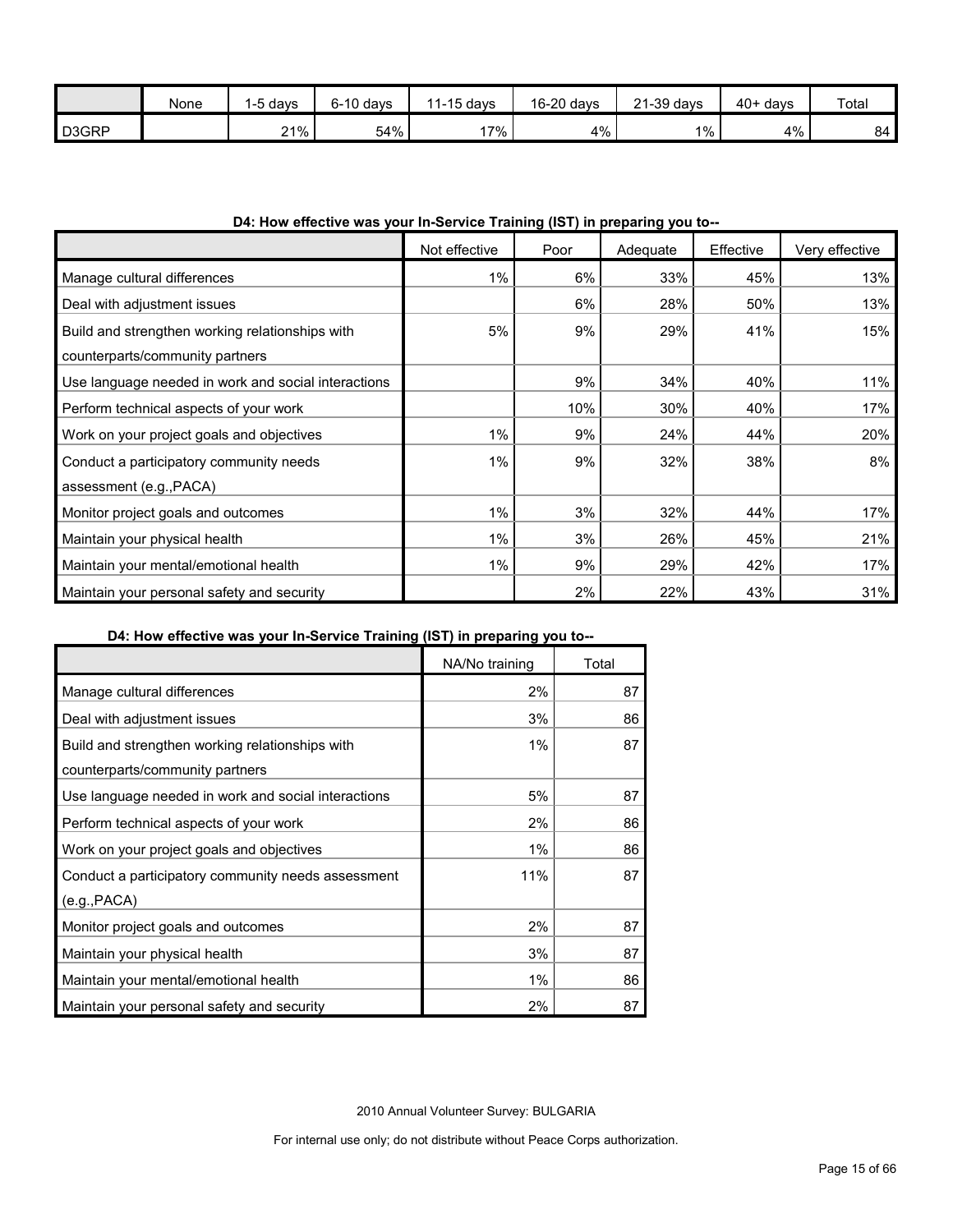|                                                 | Not effective | Poor | Adequate | Effective | Very effective | Total |
|-------------------------------------------------|---------------|------|----------|-----------|----------------|-------|
| Manage cultural differences                     | $1\%$         | 6%   | 34%      | 46%       | 13%            | 85    |
| Deal with adjustment issues                     |               | 6%   | 29%      | 52%       | 13%            | 83    |
| Build and strengthen working relationships with | 5%            | 9%   | 29%      | 42%       | 15%            | 86    |
| counterparts/community partners                 |               |      |          |           |                |       |
| Use language needed in work and social          |               | 10%  | 36%      | 42%       | 12%            | 83    |
| interactions                                    |               |      |          |           |                |       |
| Perform technical aspects of your work          |               | 11%  | 31%      | 40%       | 18%            | 84    |
| Work on your project goals and objectives       | 1%            | 9%   | 25%      | 45%       | 20%            | 85    |
| Conduct a participatory community needs         | 1%            | 10%  | 36%      | 43%       | 9%             | 77    |
| assessment (e.g., PACA)                         |               |      |          |           |                |       |
| Monitor project goals and outcomes              | $1\%$         | 4%   | 33%      | 45%       | 18%            | 85    |
| Maintain your physical health                   | $1\%$         | 4%   | 27%      | 46%       | 21%            | 84    |
| Maintain your mental/emotional health           | $1\%$         | 9%   | 29%      | 42%       | 18%            | 85    |
| Maintain your personal safety and security      |               | 2%   | 22%      | 44%       | 32%            | 85    |

**D4: How effective was your In-Service Training (IST) in preparing you to-- (excluding "NA/No training" responses)**

**D5: Please list other types of training you have had that were sponsored by someone other than PC**

Open-ended results. Not responsive to request.

2010 Annual Volunteer Survey: BULGARIA

Percent Number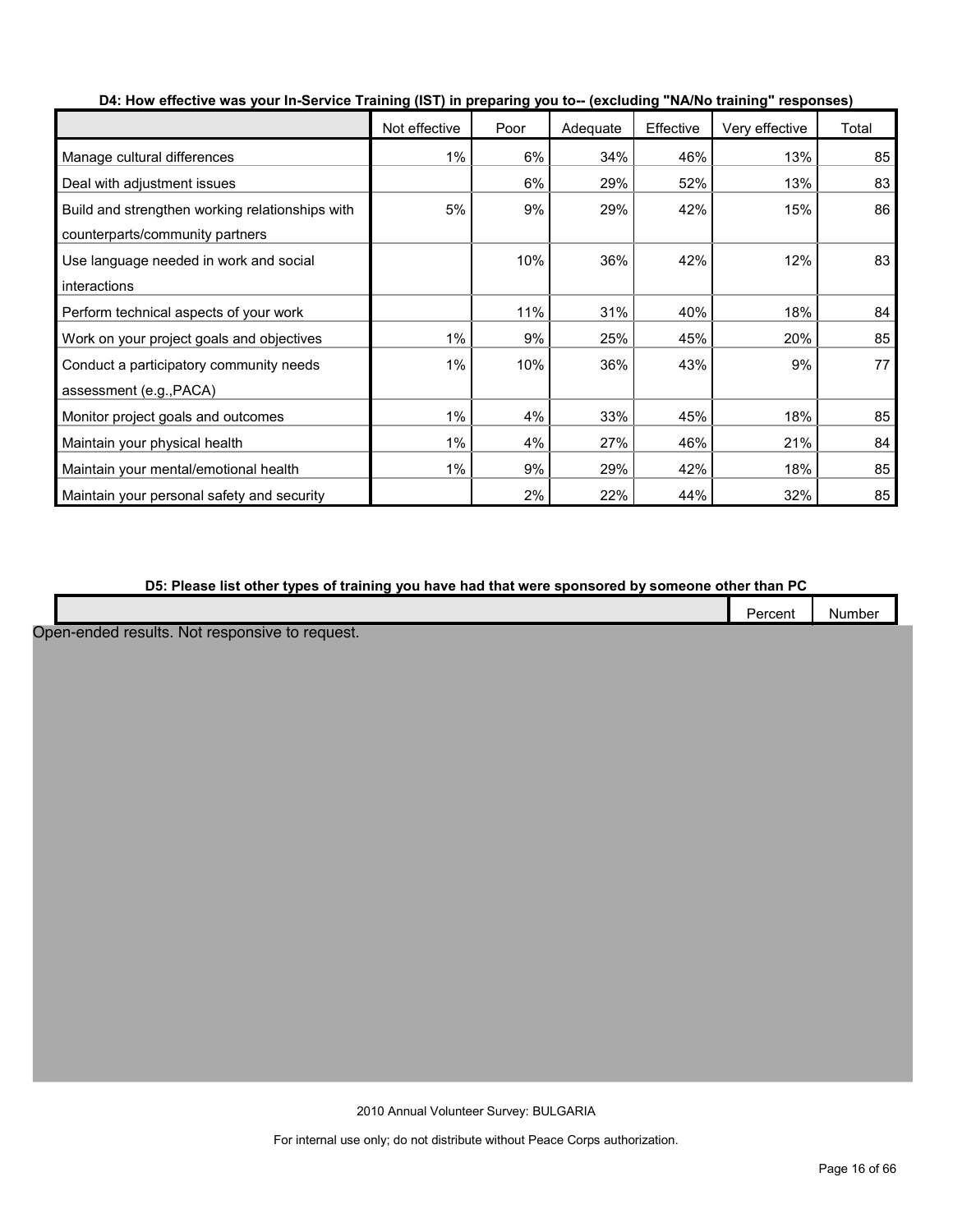| Total | 100% | 88 |  |
|-------|------|----|--|

#### **D6: How well can you communicate in the language used by most local people in your**

| community? |            |        |            |      |           |             |  |  |
|------------|------------|--------|------------|------|-----------|-------------|--|--|
|            | Not at all | Poorly | Adeauatelv | Well | √erv well | $\tau$ otal |  |  |
| l D6       |            | 5%     | 43%        | 38%  | 15%       | ∼           |  |  |

**Local language proficiency (D6) by Time in Country (A2)**

|                   | Not at all | Poorly | Adequately | Well | Very well | Total |
|-------------------|------------|--------|------------|------|-----------|-------|
| 6 months or less  |            |        | 100%       |      |           |       |
| 7 to 12 months    |            |        |            |      |           |       |
| 13 to 20 months   |            | 2%     | 53%        | 37%  | 8%        | 51    |
| 21 to 27 months   |            | 14%    | 29%        | 33%  | 24%       | 21    |
| 28 months or more |            |        | 21%        | 50%  | 29%       | 14    |
| Total             |            | 5%     | 43%        | 38%  | 15%       | 87    |

# <span id="page-16-0"></span>**E. Volunteer Assignment Goals and Impact**

This section reports Volunteers' self-assessments of their impact on the individuals and organizations in the communities in which they serve. The results address the extent to which Volunteers' work and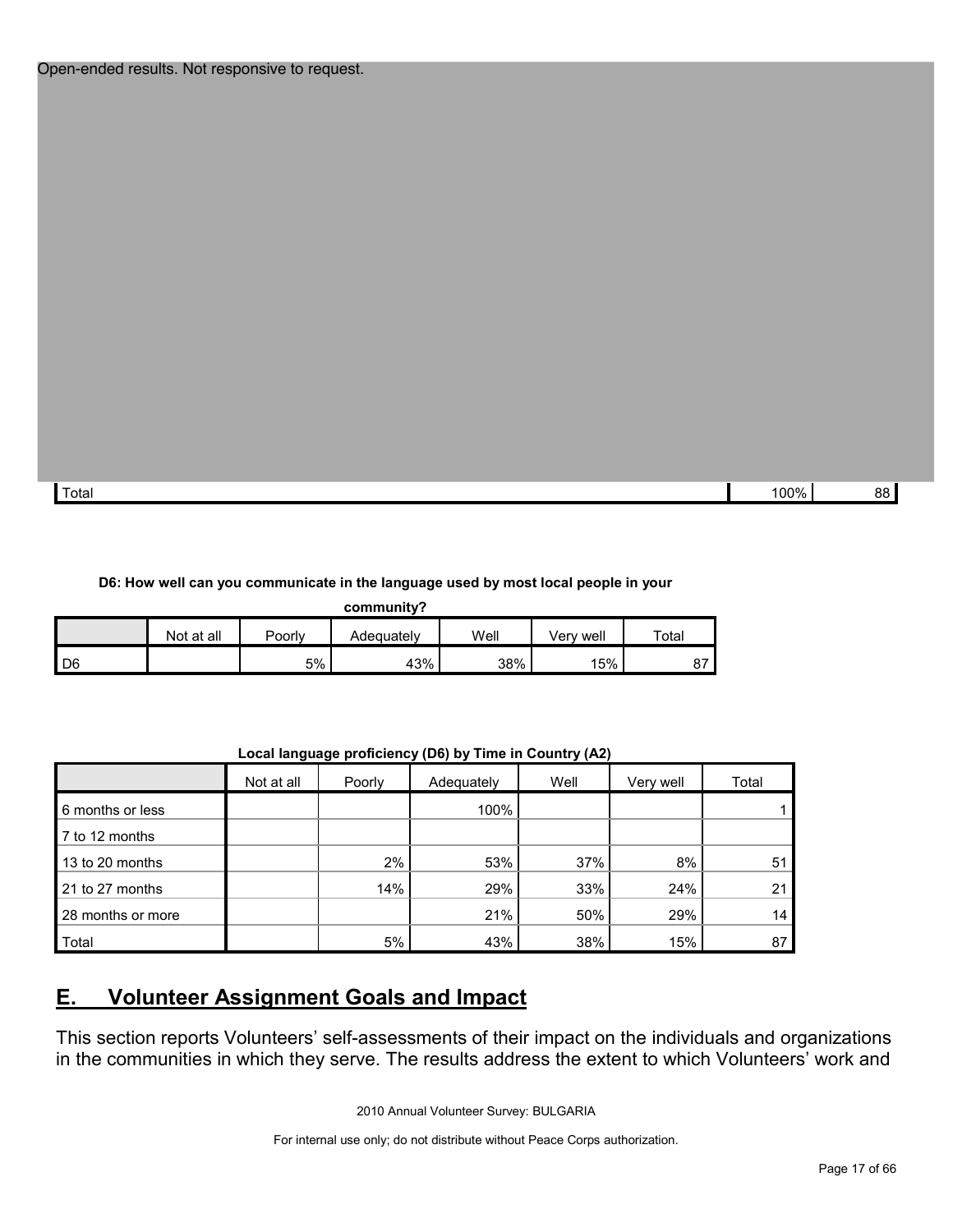other community interaction have achieved the following three goals:

Goal 1: To help the people of interested countries in meeting their need for trained men and women by transferring skills to, and building capacity of, host country partners

Goal 2: To help promote a better understanding of Americans on the part of the peoples served

Goal 3: To help Americans understand the people and cultures of other countries

|                                                    | Not at all | Minimally | Adequately | Considerably | Exceptionally |
|----------------------------------------------------|------------|-----------|------------|--------------|---------------|
| Meets the objectives of the project plan           | 2%         | 9%        | 40%        | 31%          | 17%           |
| Builds local capacity for sustainability (goal 1)  | 8%         | 20%       | 47%        | 21%          | 5%            |
| Involves local people in planning and implementing | 3%         | 22%       | 33%        | 28%          | 14%           |
| activities                                         |            |           |            |              |               |
| Complements other local development activities     | 8%         | 23%       | 29%        | 29%          | 10%           |
| Transfers skills to host country individuals and   | 5%         | 20%       | 34%        | 32%          | 9%            |
| organizations (goal 1)                             |            |           |            |              |               |
| Mobilizes host country individuals to volunteer    | 10%        | 30%       | 25%        | 28%          | 7%            |
| Helps promote a better understanding of Americans  |            | 2%        | 23%        | 28%          | 47%           |
| on the part of the peoples served (goal 2)         |            |           |            |              |               |
| Helps promote a better understanding of other      |            | 5%        | 23%        | 33%          | 40%           |
| peoples on the part of Americans (goal 3)          |            |           |            |              |               |

**E1: To what extent does your Volunteer work assignment address the following?**

## **E1: To what extent does your Volunteer work assignment address the following?**

|                                                       | NA. | Total |
|-------------------------------------------------------|-----|-------|
| Meets the objectives of the project plan              |     | 86    |
| Builds local capacity for sustainability (goal 1)     |     | 87    |
| Involves local people in planning and implementing    |     | 87    |
| activities                                            |     |       |
| Complements other local development activities        | 1%  | 87    |
| Transfers skills to host country individuals and      |     | 87    |
| organizations (goal 1)                                |     |       |
| Mobilizes host country individuals to volunteer       |     | 87    |
| Helps promote a better understanding of Americans on  |     | 88    |
| the part of the peoples served (goal 2)               |     |       |
| Helps promote a better understanding of other peoples |     | 88    |
| on the part of Americans (goal 3)                     |     |       |

2010 Annual Volunteer Survey: BULGARIA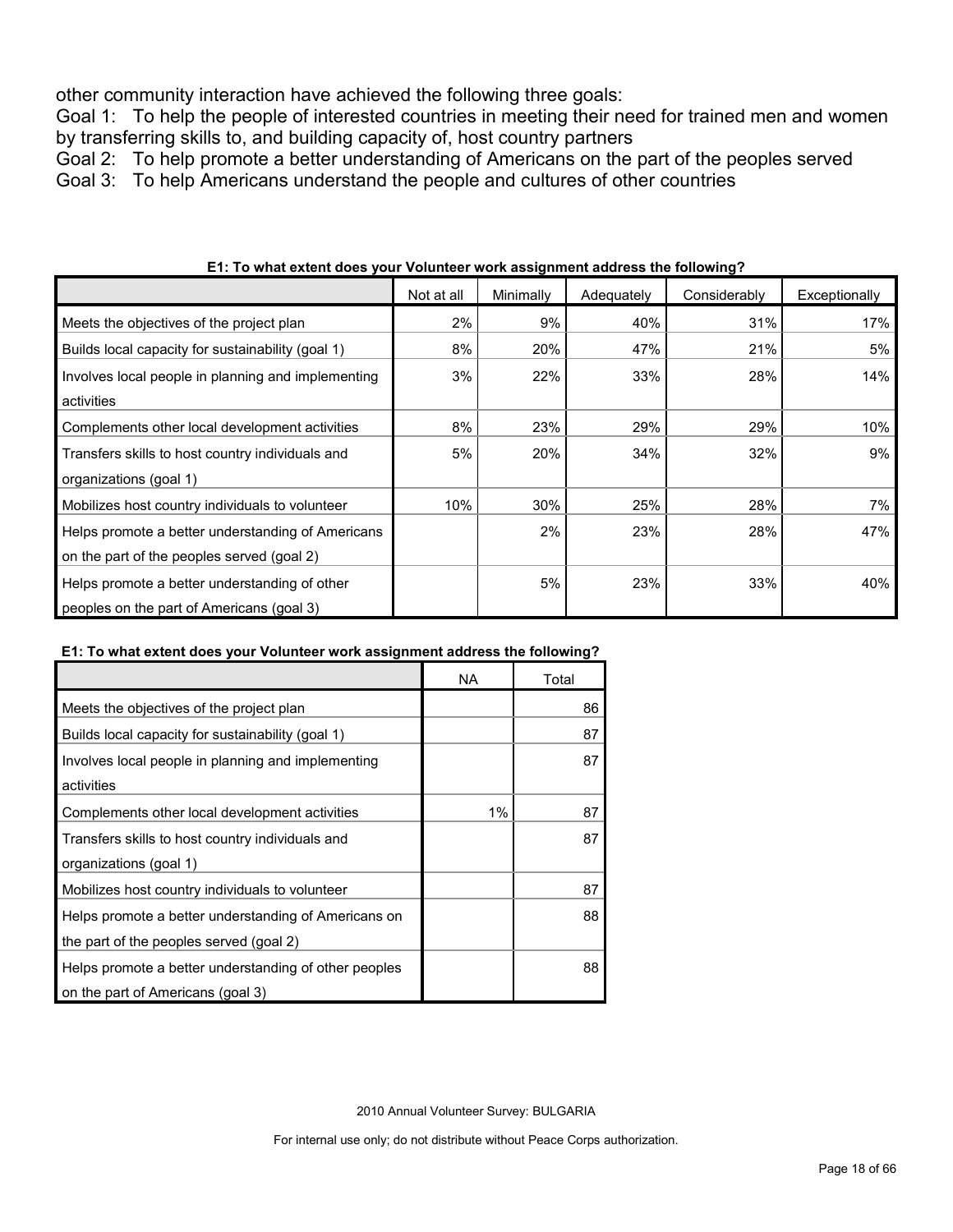|                                                       | Not at all | Minimally | Adequately | Considerably |
|-------------------------------------------------------|------------|-----------|------------|--------------|
| Meets the objectives of the project plan              | 2%         | 9%        | 40%        | 31%          |
| Builds local capacity for sustainability (goal 1)     | 8%         | 20%       | 47%        | 21%          |
| Involves local people in planning and implementing    | 3%         | 22%       | 33%        | 28%          |
| activities                                            |            |           |            |              |
| Complements other local development activities        | 8%         | 23%       | 29%        | 29%          |
| Transfers skills to host country individuals and      | 5%         | 20%       | 34%        | 32%          |
| organizations (goal 1)                                |            |           |            |              |
| Mobilizes host country individuals to volunteer       | 10%        | 30%       | 25%        | 28%          |
| Helps promote a better understanding of Americans on  |            | 2%        | 23%        | 28%          |
| the part of the peoples served (goal 2)               |            |           |            |              |
| Helps promote a better understanding of other peoples |            | 5%        | 23%        | 33%          |
| on the part of Americans (goal 3)                     |            |           |            |              |

**E1: To what extent does your Volunteer work assignment address the following? (excluding "NA" responses)**

#### **E1: To what extent does your Volunteer work assignment address the following?**

|                                                       | Exceptionally | Total |
|-------------------------------------------------------|---------------|-------|
| Meets the objectives of the project plan              | 17%           | 86    |
| Builds local capacity for sustainability (goal 1)     | 5%            | 87    |
| Involves local people in planning and implementing    | 14%           | 87    |
| activities                                            |               |       |
| Complements other local development activities        | 10%           | 86    |
| Transfers skills to host country individuals and      | 9%            | 87    |
| organizations (goal 1)                                |               |       |
| Mobilizes host country individuals to volunteer       | 7%            | 87    |
| Helps promote a better understanding of Americans on  | 47%           | 88    |
| the part of the peoples served (goal 2)               |               |       |
| Helps promote a better understanding of other peoples | 40%           | 88    |
| on the part of Americans (goal 3)                     |               |       |

#### **(excluding "NA" responses)**

#### **E2: How effective have you been in transferring knowledge and skills to help the following persons or groups build their**

| capacities?                                      |            |           |            |              |               |  |  |
|--------------------------------------------------|------------|-----------|------------|--------------|---------------|--|--|
|                                                  | Not at all | Minimally | Adequately | Considerably | Exceptionally |  |  |
| Your counterpart/community partner               | 5%         | 22%       | 30%        | 28%          | 15%           |  |  |
| An organization other than your host institution | $7\%$ .    | 20%       | 34%        | 25%          | 8%            |  |  |
| Members of your host community                   | 2%         | 17%       | 40%        | 33%          | 8%            |  |  |

2010 Annual Volunteer Survey: BULGARIA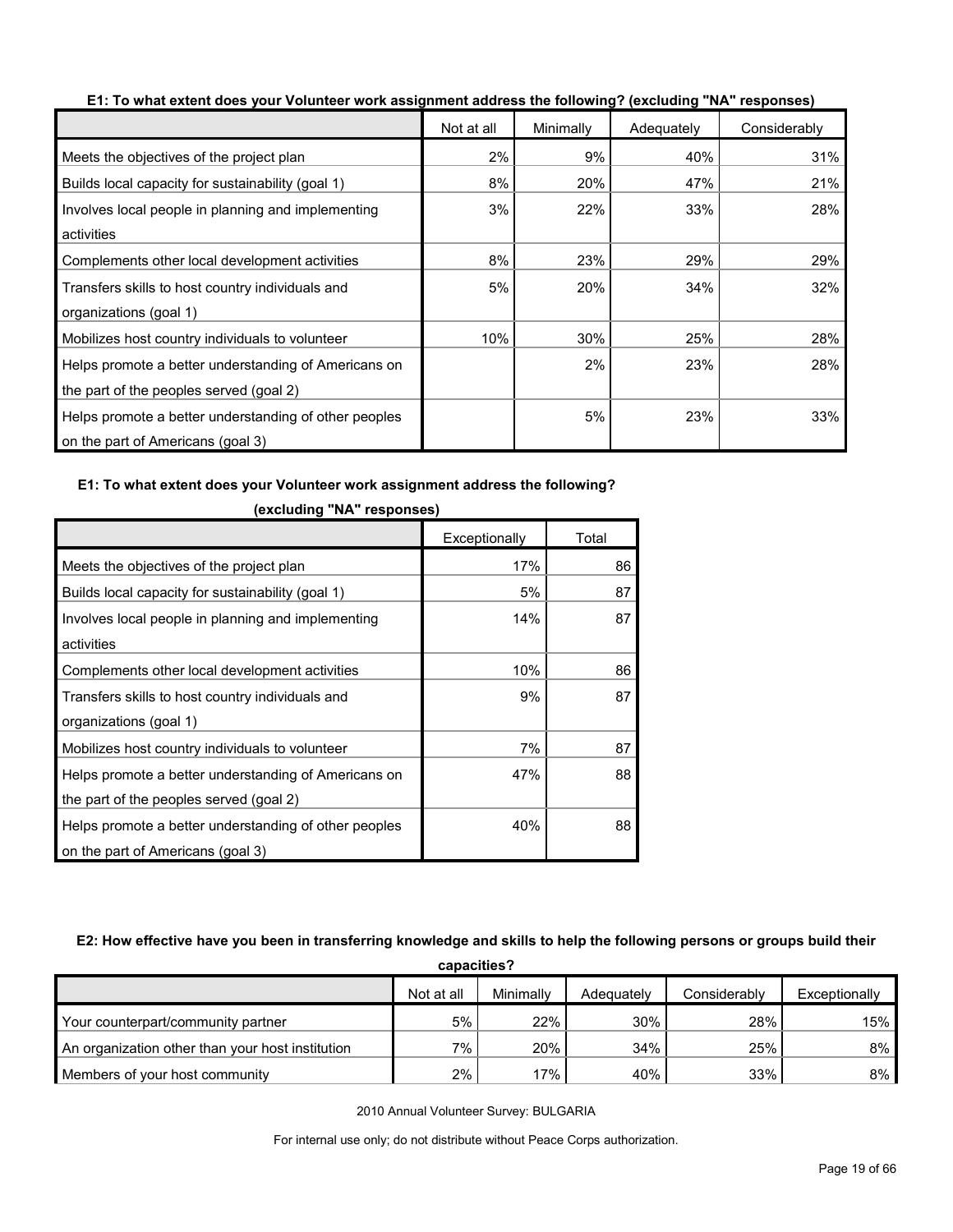#### **E2: How effective have you been in transferring knowledge and skills to help the following persons or groups build their**

| -----------                                      |            |           |            |              |               |  |
|--------------------------------------------------|------------|-----------|------------|--------------|---------------|--|
|                                                  | Not at all | Minimally | Adequately | Considerably | Exceptionally |  |
| Your counterpart/community partner               | 5%         | 22%       | 30%        | 28%          | 15%           |  |
| An organization other than your host institution | $7\%$      | 20%       | 34%        | 25%          | 8%            |  |
| Members of your host community                   | 2%         | 17%       | 40%        | 33%          | $8\%$         |  |
| Other Peace Corps Volunteers                     | 2%         | 9%        | 33%        | 36%          | 17%           |  |

**capacities?**

# **E2: How effective have you been in transferring knowledge and skills to help the**

#### **following persons or groups build their capacities?**

|                                                  | ΝA    | Total |
|--------------------------------------------------|-------|-------|
| Your counterpart/community partner               | $1\%$ | 88    |
| An organization other than your host institution | 6%    | 88    |
| Members of your host community                   |       | 88    |
| <b>Other Peace Corps Volunteers</b>              | 2%    |       |

# **E2: How effective have you been in transferring knowledge and skills to help the following persons or groups build**

|                                                  | Not at all | Minimally | Adequately | Considerably |
|--------------------------------------------------|------------|-----------|------------|--------------|
| Your counterpart/community partner               | 5%         | 22%       | 30%        | 29%          |
| An organization other than your host institution | $7\%$      | 22%       | 36%        | 27%          |
| Members of your host community                   | 2%         | 17%       | 40%        | 33%          |
| <b>Other Peace Corps Volunteers</b>              | $2\%$      | 9%        | 34%        | 37%          |

#### **their capacities? (excluding "NA" responses)**

#### **E2: How effective have you been in transferring knowledge and skills to help the**

| <u>reneming</u> percente er greupe sumu mon eupuchteer |               |       |
|--------------------------------------------------------|---------------|-------|
|                                                        | Exceptionally | Total |
| Your counterpart/community partner                     | 15%           |       |
| An organization other than your host institution       | 8%            | 83    |
| Members of your host community                         | 8%            | 88    |
| <b>Other Peace Corps Volunteers</b>                    | 17%           |       |

# **following persons or groups build their capacities? (excluding "NA" responses)**

#### **E2.TEXT: Description of others to whom you are transferring skills to help**

#### **build their capacities**

| N%<br>`ol⊔mn. | <b>un</b> |
|---------------|-----------|
|               |           |

2010 Annual Volunteer Survey: BULGARIA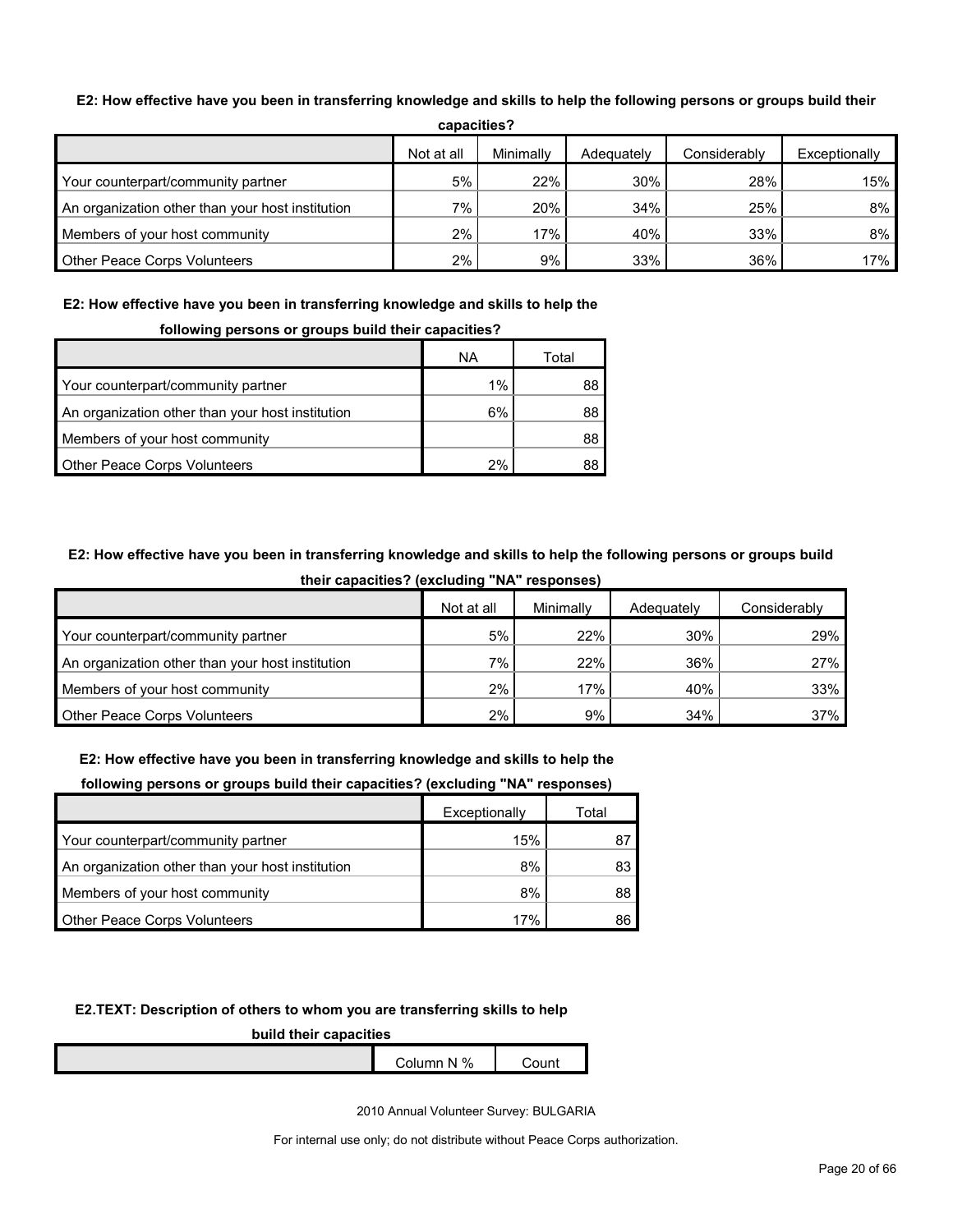| Open-ended results. Not responsive to request. |      |    |
|------------------------------------------------|------|----|
|                                                |      |    |
| Total                                          | 100% | 88 |

#### **E3: Based on your contact with host country nationals, to what extent have they gained a better understanding of**

| Americans?     |            |           |            |              |               |                   |       |
|----------------|------------|-----------|------------|--------------|---------------|-------------------|-------|
|                | Not at all | Minimally | Adeauatelv | Considerably | Exceptionally | Too early to tell | Total |
| E <sub>3</sub> |            | 5%        | 15%        | 56%          | 24%           | $1\%$             | 88    |

#### **E3: Based on your contact with host country nationals, to what extent have they gained a better**

#### **understanding of Americans? (excluding "Too early to tell" responses)**

|    | Not at all | Minimally | Adequatelv | Considerably | Exceptionallv | Total           |
|----|------------|-----------|------------|--------------|---------------|-----------------|
| ∟ບ |            | 5%        | 5%         | 56%          | 24%           | $\sim$ $-$<br>ັ |

#### **E4: In which of the following third goal activities have you participated during your PC service? Mark all that**

**apply.**

|                                                       | appiy.        |              |                   |
|-------------------------------------------------------|---------------|--------------|-------------------|
|                                                       |               |              | <b>Total PCVs</b> |
|                                                       | PCV Responses | % Doing This | Responding        |
| Electronic updates                                    | 84            | 95%          |                   |
| Hosting American visitors                             | 74            | 84%          |                   |
| Enrollment in the CWWS/CMS program                    | 58            | 66%          |                   |
| Personal website or blog                              | 50            | 57%          |                   |
| Hard copy/paper update                                | 29            | 33%          |                   |
| Pen pal program/letter exchange                       | 25            | 28%          |                   |
| While on home leave, spoke at a school or community   | 9             | 10%          |                   |
| group                                                 |               |              |                   |
| Peace Corps Week activities                           | 6             | 7%           |                   |
| Podcasted/created a slide show or video posted online | 6             | 7%           |                   |
| Posted to PC Digital Library                          | 3             | 3%           |                   |
| Other please specify                                  | 1             | $1\%$        |                   |
| Total                                                 |               |              | 88                |

Percents may total to more than 100% since Volunteers were asked to "Mark all that apply."

2010 Annual Volunteer Survey: BULGARIA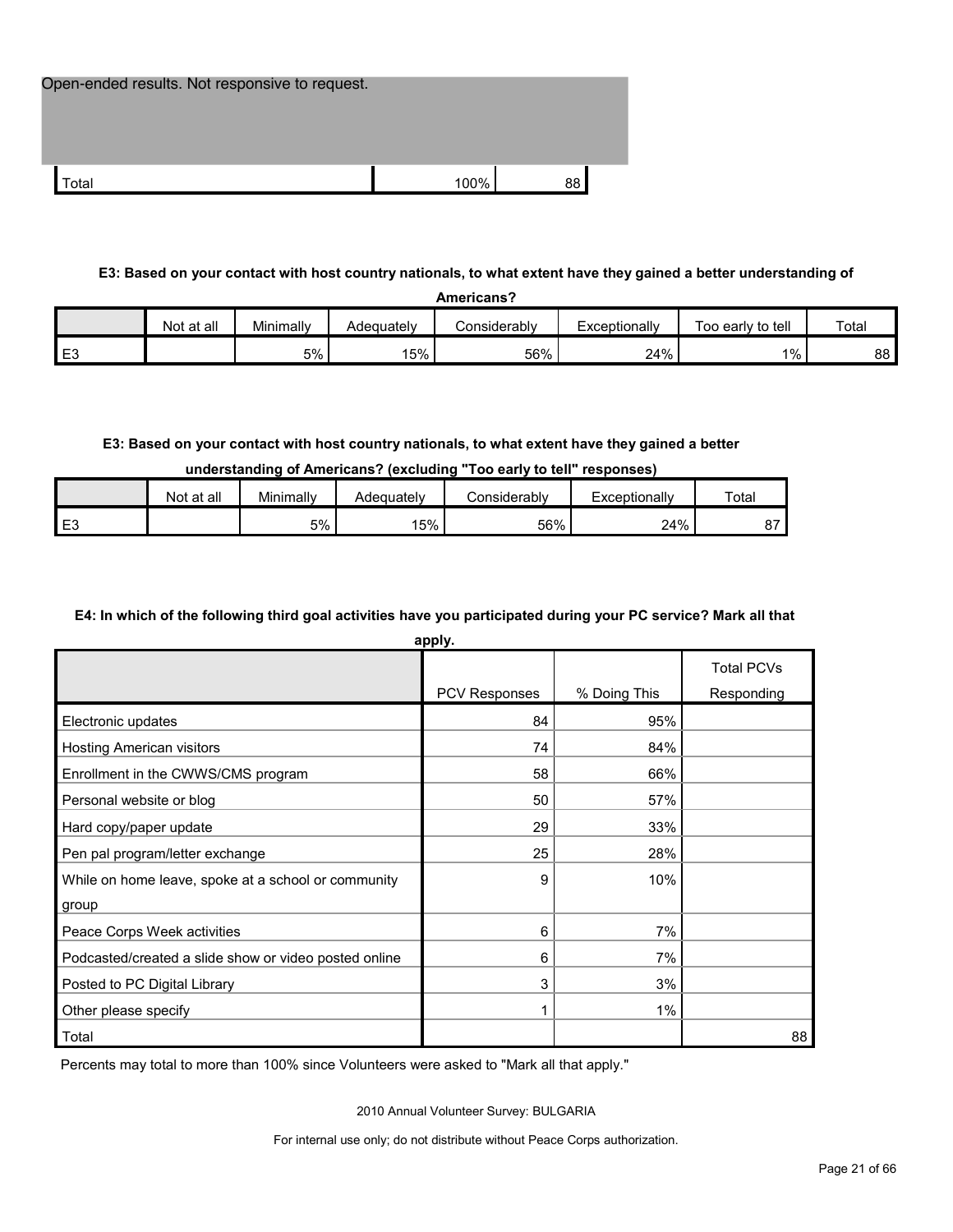# Column N % Count Total 100% 88  $\,$  100%  $\,$  88  $\,$ Open-ended results. Not responsive to request.

# **E4.TEXT: Description of "others" third goal activities**

#### **E4: When asked about third goal activities, Volunteer answered "No**

**involvement in third goal activities."** 

|                      |      | No third goal |       |
|----------------------|------|---------------|-------|
|                      | NA   | activities    | ™otal |
| No Goal 3 activities | 100% |               |       |

#### **E5: Based on your contact with Americans, to what extent have they gained a better understanding of host country**

| nationals? |  |
|------------|--|
|            |  |

|                | Not at all | Minimally | Adeauatelv | Considerablv | Exceptionally | Too early to tell | Total |  |  |  |
|----------------|------------|-----------|------------|--------------|---------------|-------------------|-------|--|--|--|
| E <sub>5</sub> |            | 3%        | 18%        | 51%<br>ັບເ   | 26%           | 1%                | 88    |  |  |  |

**E5: Based on your contact with Americans, to what extent have they gained a better understanding of host** 

**country nationals? (excluding "Too early to tell" responses)**

|                | Not at all | Minimally | Adequatelv | `onsiderablv | Exceptionally | Totar   |
|----------------|------------|-----------|------------|--------------|---------------|---------|
| E <sub>5</sub> |            | 3%        | 8%         | 52%          | 26%           | ~-<br>ັ |

# <span id="page-21-0"></span>**F. Peace Corps Support**

This section reports Volunteers' satisfaction with in-country Peace Corps staff support and how the Volunteers communicate with the post.

#### **F1: How prepared for your arrival were the host people with whom you would be working?**

| t at all<br>Not | . .<br>Minimally | يرام ويروما<br>Ader<br>-<br>w | Considerably | :xceptionallv<br>—^~ | otal |
|-----------------|------------------|-------------------------------|--------------|----------------------|------|
|                 |                  |                               |              |                      |      |

2010 Annual Volunteer Survey: BULGARIA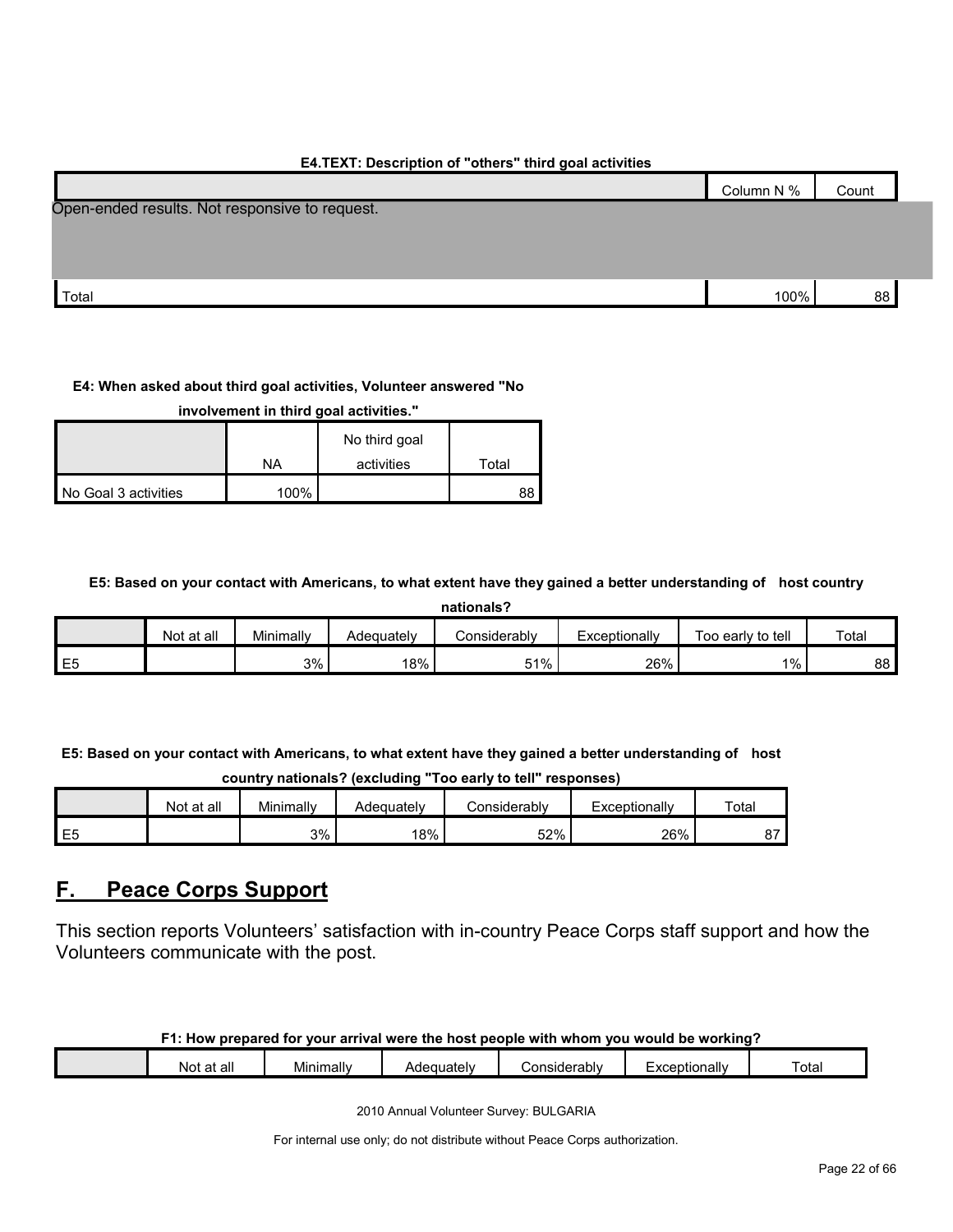**F1: How prepared for your arrival were the host people with whom you would be working?**

|    | Not at all | Minimally | Adequatelv | Considerably | Exceptionally | Total        |
|----|------------|-----------|------------|--------------|---------------|--------------|
| г. | 7% .       | 24%       | 31%<br>ິ   | 26%          | 11%           | $\sim$<br>o. |

#### **F2: To what extent is your CD aware of Volunteer issues and concerns through interactions with PCVs?**

|                         | Not at all | Minimally | Adequatelv | considerablv: | Exceptionally | Total |
|-------------------------|------------|-----------|------------|---------------|---------------|-------|
| $\mathsf{I} \mathsf{F}$ | 3%         | 7%        | 32%        | 36%           | 1%            | 88    |

#### **F3: How satisfied are you with the health care you received from your PCMO(s)?**

|    | Not at all | Minimally | Adequately | Considerably | Exceptionally | Used<br>Not | Total |
|----|------------|-----------|------------|--------------|---------------|-------------|-------|
| E9 | 1%         | 3%        | 13%        | 32%          | 51%           |             | 88    |

#### **F3: How satisfied are you with the health care you received from your PCMO(s)?(excluding "Not used"**

| Άς | oonses |
|----|--------|
|    |        |
|    |        |

|      | Not at all | Minimally | Adeguatelv | :onsiderablv | Exceptionallv | Total |
|------|------------|-----------|------------|--------------|---------------|-------|
| l F3 | $1\%$ .    | 3%        | 13%        | 32%          | 51%           | 88    |

|                             |            |           | . .        |              |               |       |       |
|-----------------------------|------------|-----------|------------|--------------|---------------|-------|-------|
|                             | Not at all | Minimally | Adequately | Considerably | Exceptionally | NA    | Total |
| Administrative/logistical   | 2%         | 1%        | 17%        | 38%          | 42%           |       | 88    |
| Cross-cultural              | 2%         | 2%        | 22%        | 47%          | 27%           |       | 88    |
| Emotional                   | $1\%$      | 10%       | 24%        | 36%          | 23%           | 6%    | 87    |
| Feedback on my work reports | 6%         | 11%       | 28%        | 26%          | 27%           | $1\%$ | 88    |
| Job assignment              | 5%         | 11%       | 25%        | 30%          | 30%           |       | 88    |
| Language learning           | $1\%$      | $1\%$     | 16%        | 44%          | 38%           |       | 88    |
| Medical                     | $1\%$      | 5%        | 10%        | 31%          | 53%           |       | 88    |
| Safety and security         |            | 1%        | 9%         | 29%          | 61%           |       | 87    |
| Site selection/preparation  | 7%         | 17%       | 26%        | 26%          | 24%           |       | 88    |
| <b>Technical skills</b>     | 5%         | 14%       | 34%        | 36%          | 11%           |       | 88    |

# **F4: How satisfied are you with the following support provided by in-country PC staff?**

2010 Annual Volunteer Survey: BULGARIA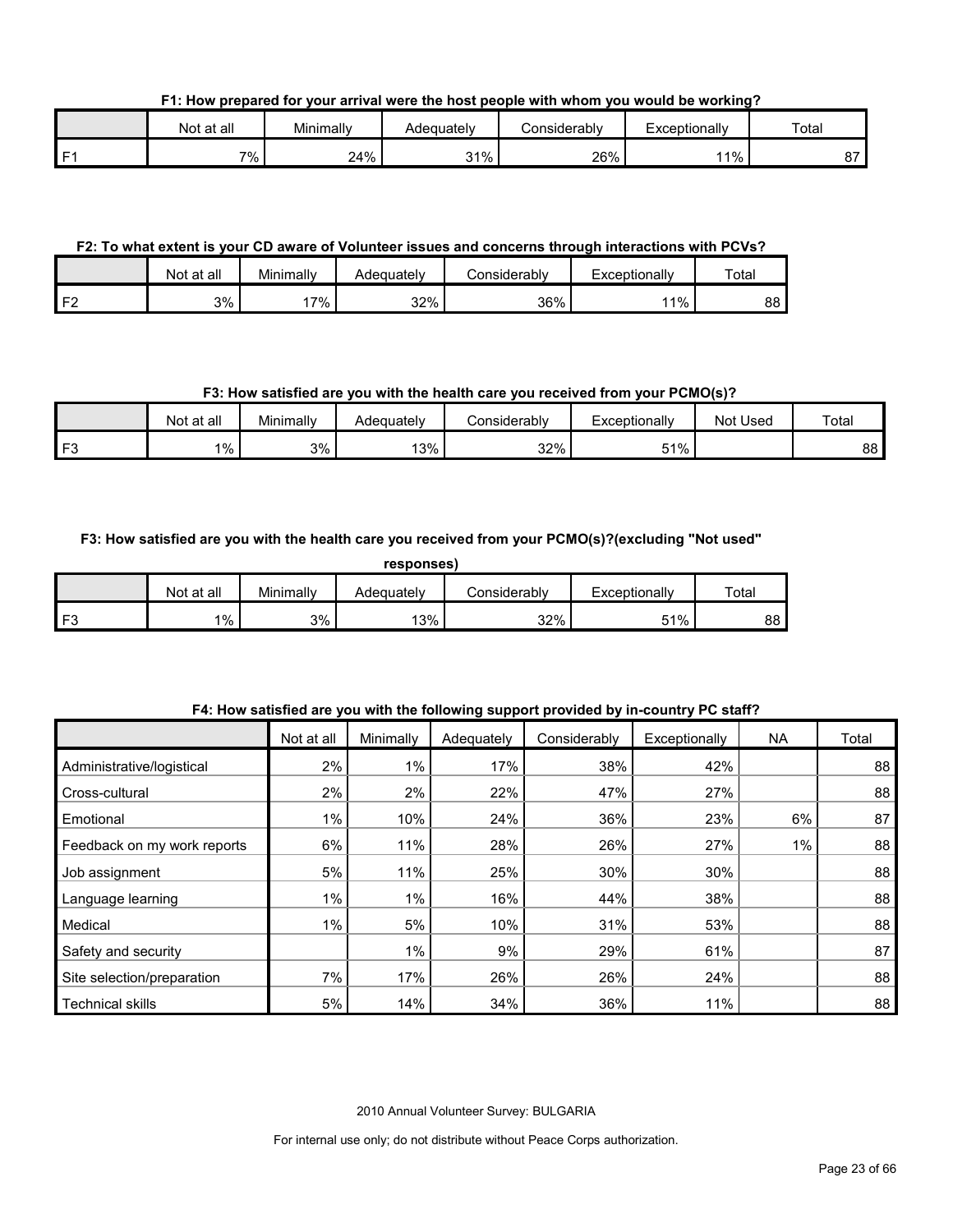|                             | Not at all | Minimally | Adequately | Considerably | Exceptionally | Total |
|-----------------------------|------------|-----------|------------|--------------|---------------|-------|
| Administrative/logistical   | 2%         | 1%        | 17%        | 38%          | 42%           | 88    |
| Cross-cultural              | 2%         | 2%        | 22%        | 47%          | 27%           | 88    |
| Emotional                   | 1%         | 11%       | 26%        | 38%          | 24%           | 82    |
| Feedback on my work reports | 6%         | 11%       | 29%        | 26%          | 28%           | 87    |
| Job assignment              | 5%         | 11%       | 25%        | 30%          | 30%           | 88    |
| Language learning           | 1%         | $1\%$     | 16%        | 44%          | 38%           | 88    |
| Medical                     | $1\%$      | 5%        | 10%        | 31%          | 53%           | 88    |
| Safety and security         |            | 1%        | 9%         | 29%          | 61%           | 87    |
| Site selection/preparation  | 7%         | 17%       | 26%        | 26%          | 24%           | 88    |
| <b>Technical skills</b>     | 5%         | 14%       | 34%        | 36%          | 11%           | 88    |

**F4: How satisfied are you with the following support provided by in-country PC staff? (excluding "NA" responses)**

**F5: What level of PC support have you received to help cope with stress from issues such as HIV/AIDS, food insecurity, etc. in your community? (Including PCVs w/no need for support)**

|    |            |                 | Adequate | Considerable | Exceptional | NA.<br>I have no |       |
|----|------------|-----------------|----------|--------------|-------------|------------------|-------|
|    | No support | Minimal support | support  | support      | support     | need for support | Total |
| F5 | $1\%$      | 6%              | 20%      | 16%          | 13%         | 45%              | 87    |

# **F5: What level of PC support have you received to help cope with stress from issues such as HIV/AIDS, food insecurity, etc. in your community? (excluding "NA/No need for support" responses)**

| 1.11       |                 |                  |              |             |       |  |  |
|------------|-----------------|------------------|--------------|-------------|-------|--|--|
|            |                 |                  | Considerable | Exceptional |       |  |  |
| No support | Minimal support | Adequate support | support      | support     | Total |  |  |
| 2%         | 10%             | 35%              | 29%          | 23%         | 48    |  |  |

# **F6a: How would you rate your interaction with the Country Director (CD)**

|  |  | in terms of the following? |
|--|--|----------------------------|
|  |  |                            |

|                          | Inadequate | Adequate | Total |
|--------------------------|------------|----------|-------|
| <b>CD Responsiveness</b> | 14%        | 86%      |       |
| CD Informative content   | 5%         | 95%      | 86    |
| CD Comfort level         | 33%        | 67%      | 88    |
| CD Site visits           | 20%        | 80%      |       |

2010 Annual Volunteer Survey: BULGARIA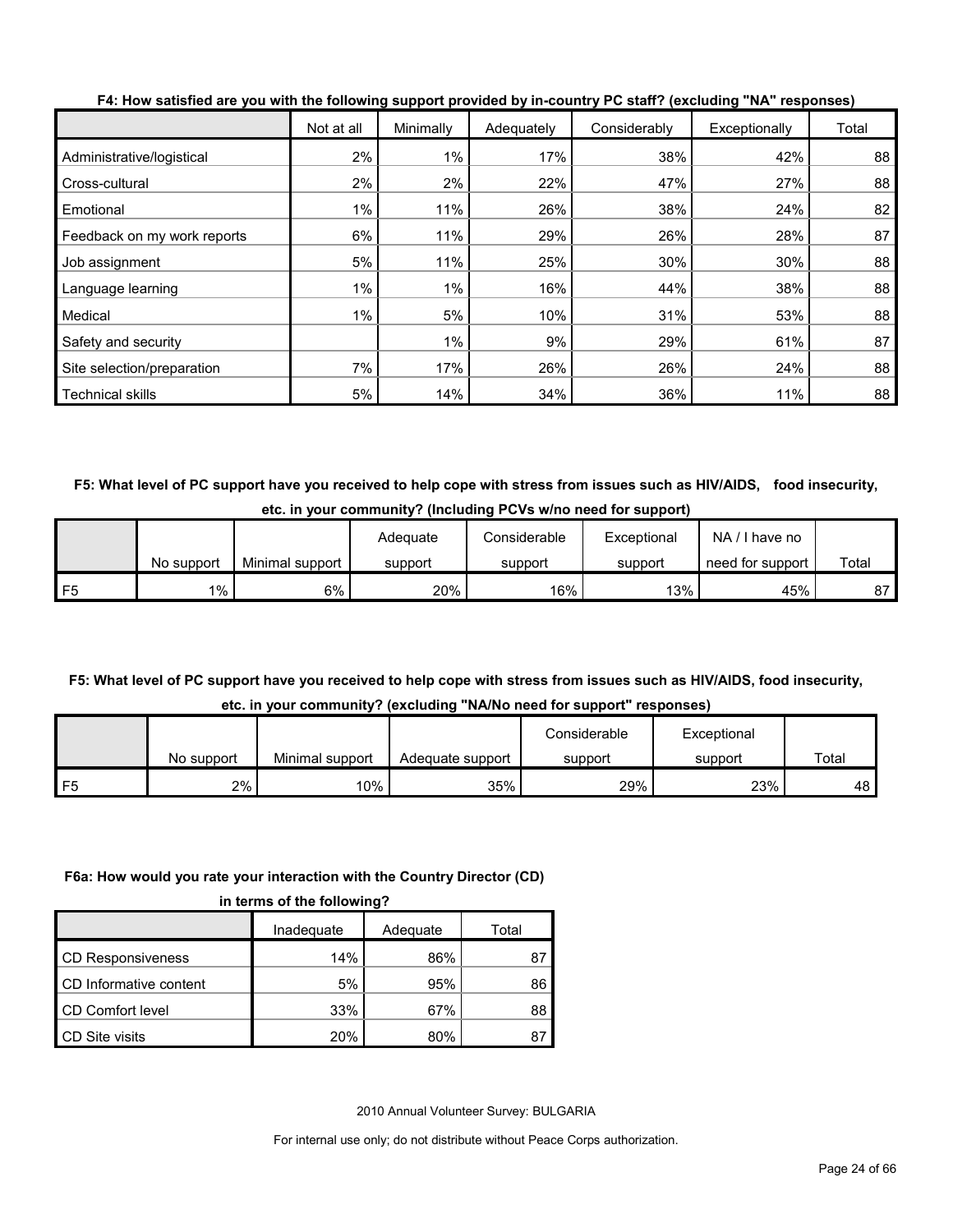|                                | Inadequate | Adequate | Total |
|--------------------------------|------------|----------|-------|
| <b>PTO Responsiveness</b>      | 7%         | 93%      | 85    |
| <b>PTO</b> Informative content | 4%         | 96%      | 83    |
| <b>PTO Comfort level</b>       | 9%         | 91%      | 82    |
| <b>PTO Site visits</b>         | 13%        | 87%      | 83    |

#### **F6b: How would you rate your interaction with the PTO in terms of --?**

#### **F6c: How would you rate your interaction with the APCD/Program Manager in**

**terms of --?**

|                               | Inadequate | Adequate | Total |
|-------------------------------|------------|----------|-------|
| <b>APCD/PM Responsiveness</b> | 9%         | 91%      | 86    |
| APCD/PM Informative content   | $4\%$      | 96%      | 84    |
| APCD/PM Comfort level         | 7%         | 93%      | 86    |
| <b>APCD/PM Site visits</b>    | 7%         | 93%      | 85    |

## **F6d: How would you rate your interaction with the PCMO in terms of --?**

|                                 | Inadeguate | Adequate | Total |
|---------------------------------|------------|----------|-------|
| <b>PCMO Responsiveness</b>      | 6%         | 94%      | 88    |
| <b>PCMO</b> Informative content | 7%         | 93%      | 87    |
| PCMO Comfort level              | 8%         | 92%      | 88    |
| <b>PCMO Site visits</b>         | 6%         | 94%      | 88    |

#### **F6e: How would you rate your interaction with the Safety and Security**

**Coordinator (SSC) in terms of --?**

|                           | Inadequate | Adequate | Total |
|---------------------------|------------|----------|-------|
| <b>SSC Responsiveness</b> | $0\%$      | 100%     | 88    |
| SSC Informative content   | 0%         | 100%     |       |
| <b>SSC Comfort level</b>  | 2%         | 98%      | 88    |
| <b>SSC Site visits</b>    | 6%         | 94%      |       |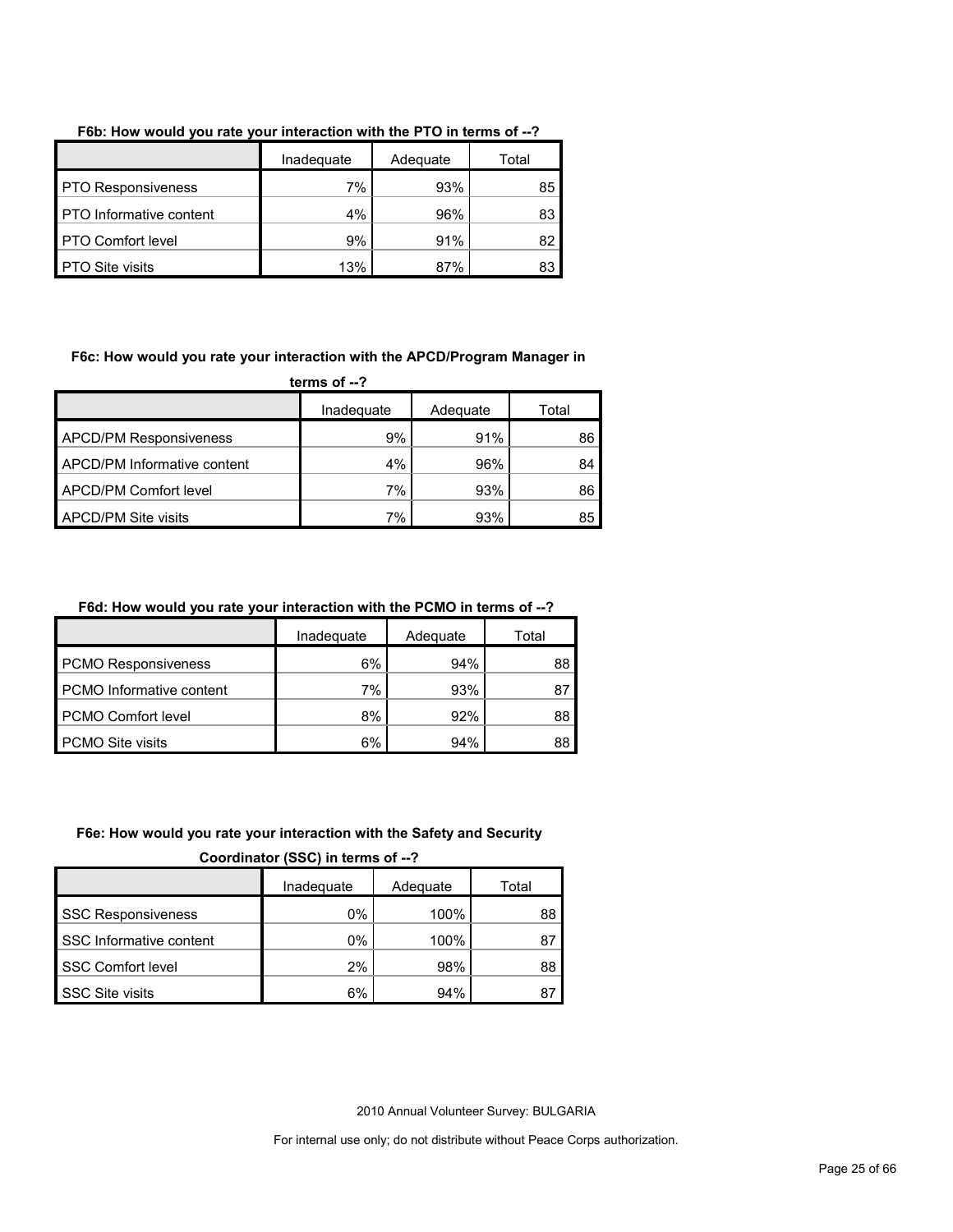#### **F6f: How would you rate your interaction with the Training Manager in terms**

|                              | of $-2$    |          |       |
|------------------------------|------------|----------|-------|
|                              | Inadequate | Adequate | Total |
| <b>TrMngr Responsiveness</b> | 4%         | 96%      | 85    |
| TrMngr Informative content   | 4%         | 96%      | 83    |
| <b>TrMngr Comfort level</b>  | 8%         | 92%      | 84    |
| <b>TrMngr Site visits</b>    | 17%        | 83%      | 84    |

#### **F6g: How would you rate your interaction with administrative staff in terms**

|                             | of --?     |          |       |
|-----------------------------|------------|----------|-------|
|                             | Inadequate | Adequate | Total |
| <b>Admin Responsiveness</b> | 2%         | 98%      | 88    |
| Admin Informative content   | 5%         | 95%      | 87    |
| Admin Comfort level         | 6%         | 94%      | 88    |
| Admin Site visits           | 14%        | 86%      | 8     |

#### **F7: What is the best method for you to communicate with your Peace**

| <b>Corps office?</b>               |         |        |
|------------------------------------|---------|--------|
|                                    | Percent | Number |
| Email                              | 67%     | 59     |
| Cell phone                         | 28%     | 25     |
| In-person visits                   | 2%      | 2      |
| Other: Please specify below        | 1%      |        |
| Text messaging (SMS)               | 1%      |        |
| Telephone not at residence or work |         |        |
| Telephone at residence or work     |         |        |
| Letters/postal service             |         |        |
| Fax                                |         |        |
| Total                              | 100%    | 88     |

#### **F7.OTHER: Description of "other" best method to communicate with post**

# PERCENT NUMBER Open-ended not results. Not responsive to request.

2010 Annual Volunteer Survey: BULGARIA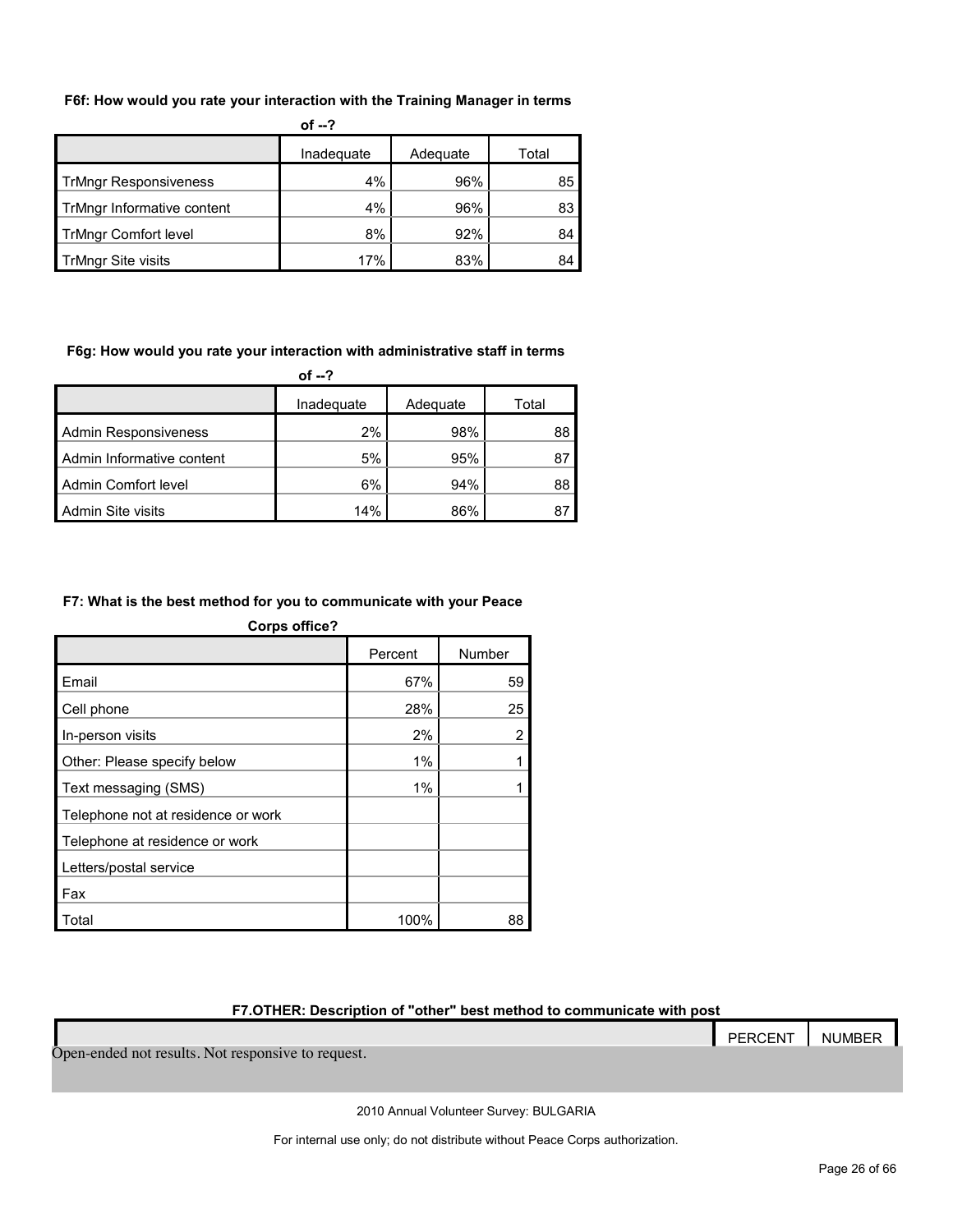|  |  |  |  |  |  | Open-ended results. Non-responsive to request. |  |  |
|--|--|--|--|--|--|------------------------------------------------|--|--|
|--|--|--|--|--|--|------------------------------------------------|--|--|

| Total | 0.001 |  |
|-------|-------|--|

**F8: In general, how do you rate the effectiveness of your communication resources for contacting your** 

**PC staff in-country?**

|                | effective<br>Not | Poor | Adequate | Effective | Verv effective | Total |
|----------------|------------------|------|----------|-----------|----------------|-------|
| F <sub>8</sub> | $1\%$            |      | 13%      | 38%       | 49%            | 88    |

# <span id="page-26-0"></span>**G. Your Safety and Security**

This section reports on how safe Volunteers feel. Volunteers' experiences with various types of insensitive remarks or behaviors, harassment or discrimination, and crime are summarized, as well as whether harassment and crime events were reported to Peace Corps.

**G1: How safe do you feel...?**

|                                    | Not at All Safe | Often Unsafe | Adequately Safe | Usually Safe | Very Safe | Total           |
|------------------------------------|-----------------|--------------|-----------------|--------------|-----------|-----------------|
| Where you live                     |                 | 2%           | 9%              | 20%          | 68%       | 88              |
| Where you work                     |                 |              | 2%              | 25%          | 73%       | 88              |
| When you travel in-country         |                 | 2%           | 15%             | 44%          | 39%       | 88 <sub>1</sub> |
| City where main Peace Corps office |                 | 5%           | 16%             | 52%          | 27%       | 88              |
| is located                         |                 |              |                 |              |           |                 |

**G2: Have you encountered insensitive comments or behavior toward you based on your race, ethnicity, age, gender, or sexual orientation from any of the following sources?**

|                         | Yes | No  | <b>NA</b> | Total |
|-------------------------|-----|-----|-----------|-------|
| Host/home stay family   | 6%  | 91% | 3%        | 88    |
| Community members       | 41% | 57% | 2%        | 88    |
| <b>Other Volunteers</b> | 7%  | 91% | 2%        | 88    |
| PC in-country staff     | 2%  | 94% | 3%        | 88    |
| <b>Other</b>            | 9%  | 28% | 63%       | 46    |

2010 Annual Volunteer Survey: BULGARIA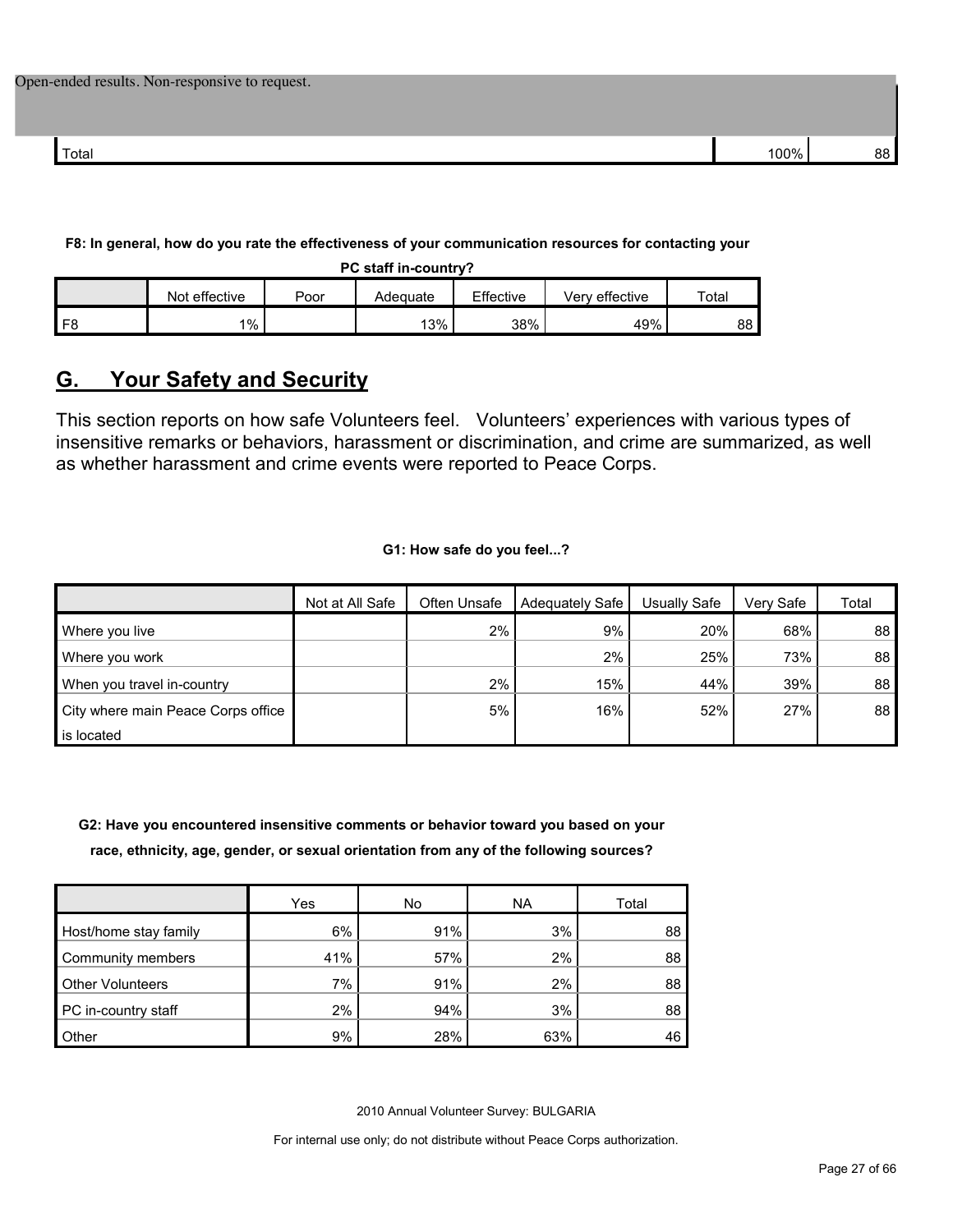**G2: Have you encountered insensitive comments or behavior toward you based on your race, ethnicity, age, gender, or sexual orientation from any of the following sources? (excluding "NA" responses)**

|                         | Yes | No  | Total |
|-------------------------|-----|-----|-------|
| Host/home stay family   | 6%  | 94% | 85    |
| Community members       | 42% | 58% | 86    |
| <b>Other Volunteers</b> | 7%  | 93% | 86    |
| PC in-country staff     | 2%  | 98% | 85    |
| Other                   | 24% | 76% |       |

#### **G2.OTHER: Description of "other" sources of insensitive comments/behavior**

|                                                | PERCENT | <b>NUMBER</b> |  |
|------------------------------------------------|---------|---------------|--|
| Open-ended results. Not responsive to request. |         |               |  |
|                                                |         |               |  |
|                                                |         |               |  |
|                                                |         |               |  |
|                                                |         |               |  |
|                                                |         |               |  |
|                                                |         |               |  |
| Total                                          | 100%    | 88            |  |

NOTE: See Open-Ended Responses Report for comments Volunteers wrote in response to Question G3 to explain their harassment/discrimination answers.

#### **G3: Please indicate the number of times you experienced the following types of discrimination/harassment: PERCENTAGES**

|                              | None | Once  | 2-5 times | 6-10 times | 11-25 times | $26+$ times | Total |
|------------------------------|------|-------|-----------|------------|-------------|-------------|-------|
| Age H/D                      | 89%  | 3%    | 6%        |            |             | $2\%$       | 65    |
| Anti-American H/D            | 66%  | 15%   | 13%       | 4%         | $1\%$       |             | 68    |
| Disability H/D               | 98%  | $2\%$ |           |            |             |             | 65    |
| Gender H/D                   | 87%  |       | 11%       |            | 2%          |             | 63    |
| Racial/color H/D             | 86%  |       | 9%        | 3%         |             | 2%          | 64    |
| Religious H/D                | 97%  | 3%    |           |            |             |             | 64    |
| Sexual orientation H/D       | 97%  | 2%    | 2%        |            |             |             | 65    |
| Sexual harassment (physical) | 84%  | 6%    | 10%       |            |             |             | 63    |

2010 Annual Volunteer Survey: BULGARIA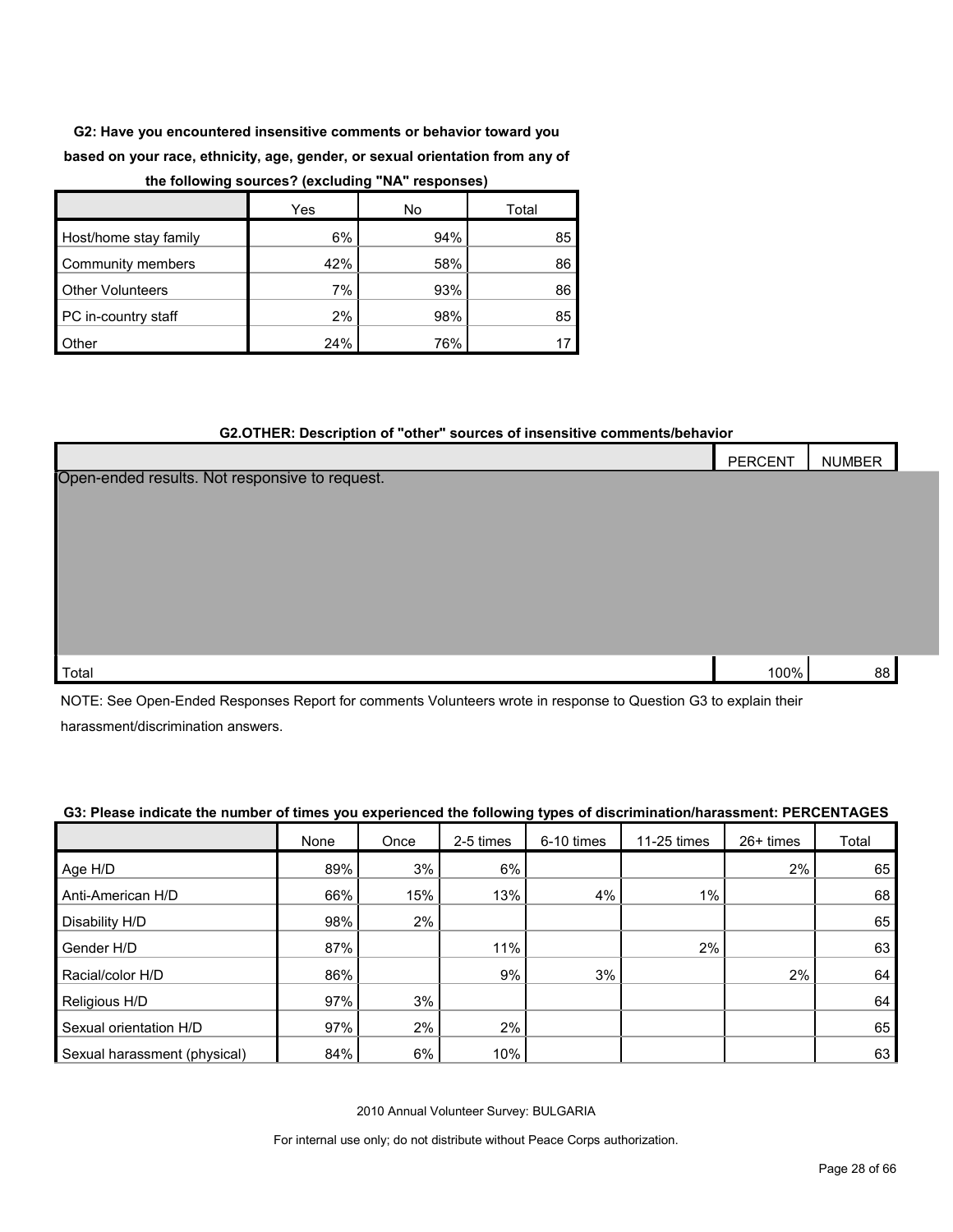|                              | None | Once | 2-5 times | 6-10 times | 11-25 times | 26+ times | Total |
|------------------------------|------|------|-----------|------------|-------------|-----------|-------|
| Age H/D                      | 89%  | 3%   | 6%        |            |             | 2%        | 65    |
| Anti-American H/D            | 66%  | 15%  | 13%       | 4%         | $1\%$       |           | 68    |
| Disability H/D               | 98%  | 2%   |           |            |             |           | 65    |
| Gender H/D                   | 87%  |      | 11%       |            | 2%          |           | 63    |
| Racial/color H/D             | 86%  |      | 9%        | 3%         |             | $2\%$     | 64    |
| Religious H/D                | 97%  | 3%   |           |            |             |           | 64    |
| Sexual orientation H/D       | 97%  | 2%   | 2%        |            |             |           | 65    |
| Sexual harassment (physical) | 84%  | 6%   | 10%       |            |             |           | 63    |
| Sexual harassment (verbal)   | 65%  | 10%  | 18%       | 3%         | 5%          |           | 62    |

**G3: Please indicate the number of times you experienced the following types of discrimination/harassment: PERCENTAGES**

#### **G3: Please indicate the number of times you experienced the following types of discrimination/harassment: NUMBERS**

|                              | None | Once            | 2-5 times | 6-10 times | 11-25 times | 26+ times | Total |
|------------------------------|------|-----------------|-----------|------------|-------------|-----------|-------|
| Age H/D                      | 58   | 2               |           |            |             |           | 65    |
| Anti-American H/D            | 45   | 10 <sup>°</sup> |           |            |             |           | 68    |
| Disability H/D               | 64   |                 |           |            |             |           | 65    |
| Gender H/D                   | 55   |                 |           |            |             |           | 63    |
| Racial/color H/D             | 55   |                 | 6         |            |             |           | 64    |
| Religious H/D                | 62   | 2               |           |            |             |           | 64    |
| Sexual orientation H/D       | 63   |                 |           |            |             |           | 65    |
| Sexual harassment (physical) | 53   | 4               | 6         |            |             |           | 63    |
| Sexual harassment (verbal)   | 40   | 6               |           |            |             |           | 62    |

#### **G3: Volunteers experiencing AGE discrimination/harassment: Events by Number of Reports to PC**

|         |             |       | Reported Age H/D |           |            |             |           |                |  |
|---------|-------------|-------|------------------|-----------|------------|-------------|-----------|----------------|--|
|         |             | Never | Once             | 2-5 times | 6-10 times | 11-25 times | 26+ times | Total          |  |
| Age H/D | Once        |       |                  |           |            |             |           | $\overline{2}$ |  |
|         | 2-5 times   | 3.    |                  |           |            |             |           | 3 <sub>l</sub> |  |
|         | 6-10 times  |       |                  |           |            |             |           |                |  |
|         | 11-25 times |       |                  |           |            |             |           |                |  |
|         | 26+ times   |       |                  |           |            |             |           |                |  |
|         | Total       | 6     |                  |           |            |             |           | 6              |  |

NOTE: Some PCVs provided the number of events without answering how many times they reported the event/s.

2010 Annual Volunteer Survey: BULGARIA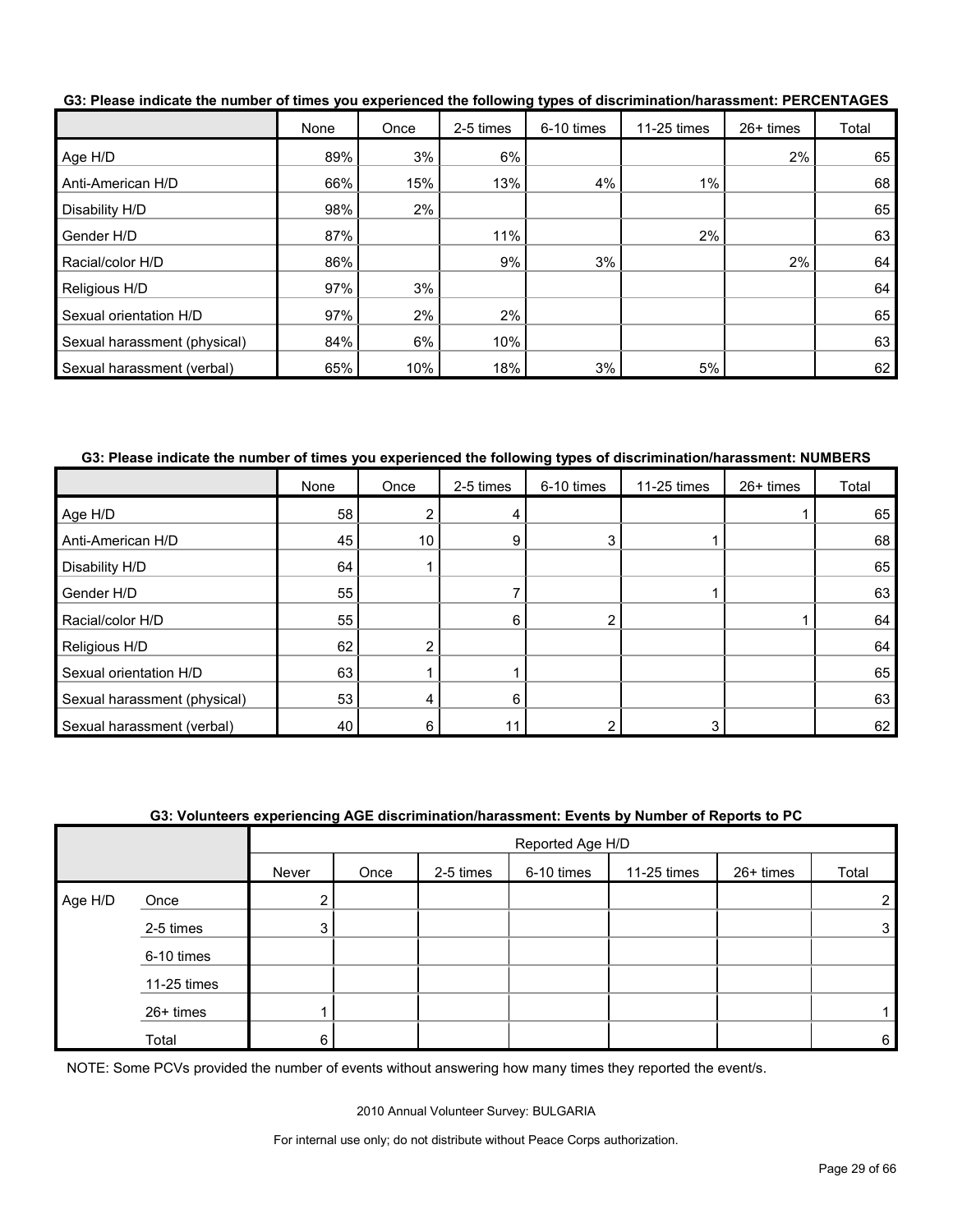|         |                   | Stranger    | Someone you<br>know | Counterpart,<br>supervisor,<br>co-worker | Peace Corps<br>Volunteer | Peace Corps staff |
|---------|-------------------|-------------|---------------------|------------------------------------------|--------------------------|-------------------|
|         |                   | Responsible | Responsible         | Responsible                              | Responsible              | Responsible       |
| Age H/D | Once              |             |                     |                                          |                          |                   |
|         | 2-5 times         |             |                     |                                          |                          |                   |
|         | 6-10 times        |             |                     |                                          |                          |                   |
|         | 11-25 times       |             |                     |                                          |                          |                   |
|         | 26+ times         |             |                     |                                          |                          |                   |
|         | <b>Total PCVs</b> |             |                     |                                          |                          |                   |

#### **G3: Volunteers experiencing AGE discrimination/harassment: Events by Person Responsible**

NOTE: Some PCVs provided the number of events without answering who was responsible.

#### **G3: Volunteers experiencing AGE discrimination/harassment:**

|         |                   | Host country family<br>member | Other       |
|---------|-------------------|-------------------------------|-------------|
|         |                   | Responsible                   | Responsible |
| Age H/D | Once              |                               |             |
|         | 2-5 times         |                               |             |
|         | 6-10 times        |                               |             |
|         | 11-25 times       |                               |             |
|         | $26+$ times       |                               |             |
|         | <b>Total PCVs</b> |                               |             |

#### **Events by Person Responsible**

NOTE: Some PCVs provided the number of events without answering who was responsible.

#### **G3: Volunteers experiencing ANTI-AMERICAN discrimination/harassment: Events by Number of Reports to PC**

|                   |            |       | Reported Anti-American H/D |           |            |             |           |                |  |
|-------------------|------------|-------|----------------------------|-----------|------------|-------------|-----------|----------------|--|
|                   |            | Never | Once                       | 2-5 times | 6-10 times | 11-25 times | 26+ times | Total          |  |
| Anti-American H/D | Once       |       |                            |           |            |             |           | 9              |  |
|                   | 2-5 times  |       |                            |           |            |             |           | 8 I            |  |
|                   | 6-10 times |       |                            |           |            |             |           | 3 <sup>1</sup> |  |

2010 Annual Volunteer Survey: BULGARIA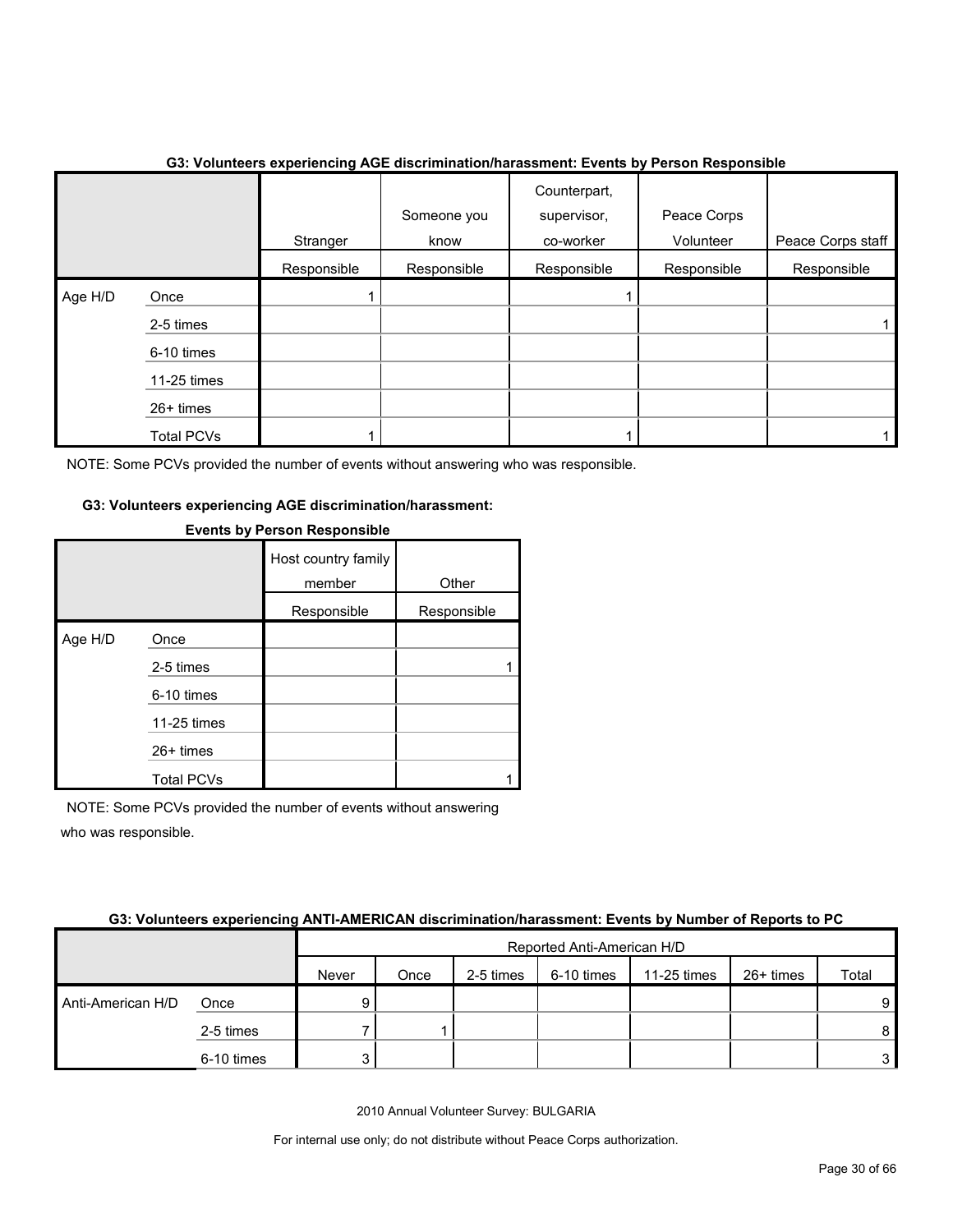| 11-25 times |             |  |  |        |
|-------------|-------------|--|--|--------|
| 26+ times   |             |  |  |        |
| Total       | $\sim$<br>∼ |  |  | $\sim$ |

NOTE: Some PCVs provided the number of events without answering how many times they reported the event/s.

#### **G3: Volunteers experiencing ANTI-AMERICAN discrimination/harassment: Events by Person Responsible**

|                   |                   | Stranger    | Someone you<br>know | Counterpart,<br>supervisor,<br>co-worker | Peace Corps<br>Volunteer | Peace Corps<br>staff |
|-------------------|-------------------|-------------|---------------------|------------------------------------------|--------------------------|----------------------|
|                   |                   | Responsible | Responsible         | Responsible                              | Responsible              | Responsible          |
| Anti-American H/D | Once              | 3           |                     |                                          |                          |                      |
|                   | 2-5 times         | 3           |                     |                                          |                          |                      |
|                   | 6-10 times        |             |                     |                                          |                          |                      |
|                   | 11-25 times       |             |                     |                                          |                          |                      |
|                   | 26+ times         |             |                     |                                          |                          |                      |
|                   | <b>Total PCVs</b> |             | 3                   |                                          |                          |                      |

NOTE: Some PCVs provided the number of events without answering who was responsible.

#### **G3: Volunteers experiencing ANTI-AMERICAN discrimination/harassment:**

#### **Events by Person Responsible**

|                   |                   | Host country family<br>member | Other       |
|-------------------|-------------------|-------------------------------|-------------|
|                   |                   | Responsible                   | Responsible |
| Anti-American H/D | Once              |                               |             |
|                   | 2-5 times         |                               |             |
|                   | 6-10 times        |                               |             |
|                   | 11-25 times       |                               |             |
|                   | $26+$ times       |                               |             |
|                   | <b>Total PCVs</b> |                               |             |

NOTE: Some PCVs provided the number of events without answering who was responsible.

#### **G3: Volunteers experiencing DISABILITY discrimination/harassment: Events by Number of Reports to PC**

Reported Disability H/D

2010 Annual Volunteer Survey: BULGARIA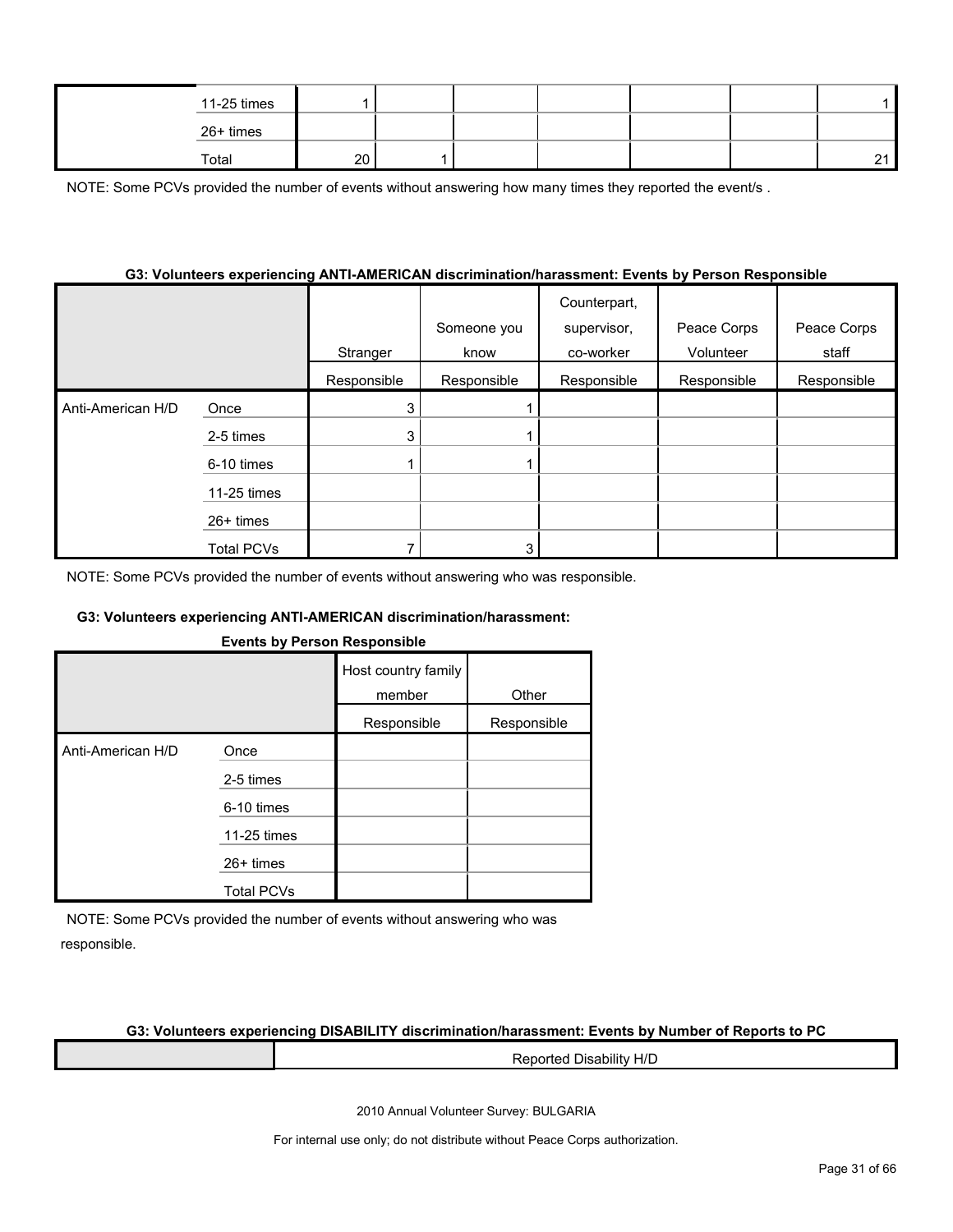|                |             | Never | Once | 2-5 times | 6-10 times | 11-25 times | 26+ times | Total |
|----------------|-------------|-------|------|-----------|------------|-------------|-----------|-------|
| Disability H/D | Once        |       |      |           |            |             |           |       |
|                | 2-5 times   |       |      |           |            |             |           |       |
|                | 6-10 times  |       |      |           |            |             |           |       |
|                | 11-25 times |       |      |           |            |             |           |       |
|                | $26+$ times |       |      |           |            |             |           |       |
|                | Total       |       |      |           |            |             |           |       |

NOTE: Some PCVs provided the number of events without answering how many times they reported the event/s.

#### **G3: Volunteers experiencing DISABILITY discrimination/harassment: Events by Person Responsible**

|                |                   |             | Someone you | Counterpart,<br>supervisor, | Peace Corps |                   |
|----------------|-------------------|-------------|-------------|-----------------------------|-------------|-------------------|
|                |                   |             |             |                             |             |                   |
|                |                   | Stranger    | know        | co-worker                   | Volunteer   | Peace Corps staff |
|                |                   | Responsible | Responsible | Responsible                 | Responsible | Responsible       |
| Disability H/D | Once              |             |             |                             |             |                   |
|                | 2-5 times         |             |             |                             |             |                   |
|                | 6-10 times        |             |             |                             |             |                   |
|                | 11-25 times       |             |             |                             |             |                   |
|                | 26+ times         |             |             |                             |             |                   |
|                | <b>Total PCVs</b> |             |             |                             |             |                   |

NOTE: Some PCVs provided the number of events without answering who was responsible.

#### **G3: Volunteers experiencing DISABILITY discrimination/harassment:**

#### **Events by Person Responsible**

|                |                   | Host country family<br>member | Other       |
|----------------|-------------------|-------------------------------|-------------|
|                |                   | Responsible                   | Responsible |
| Disability H/D | Once              |                               |             |
|                | 2-5 times         |                               |             |
|                | 6-10 times        |                               |             |
|                | 11-25 times       |                               |             |
|                | $26+$ times       |                               |             |
|                | <b>Total PCVs</b> |                               |             |

NOTE: Some PCVs provided the number of events without answering who was responsible.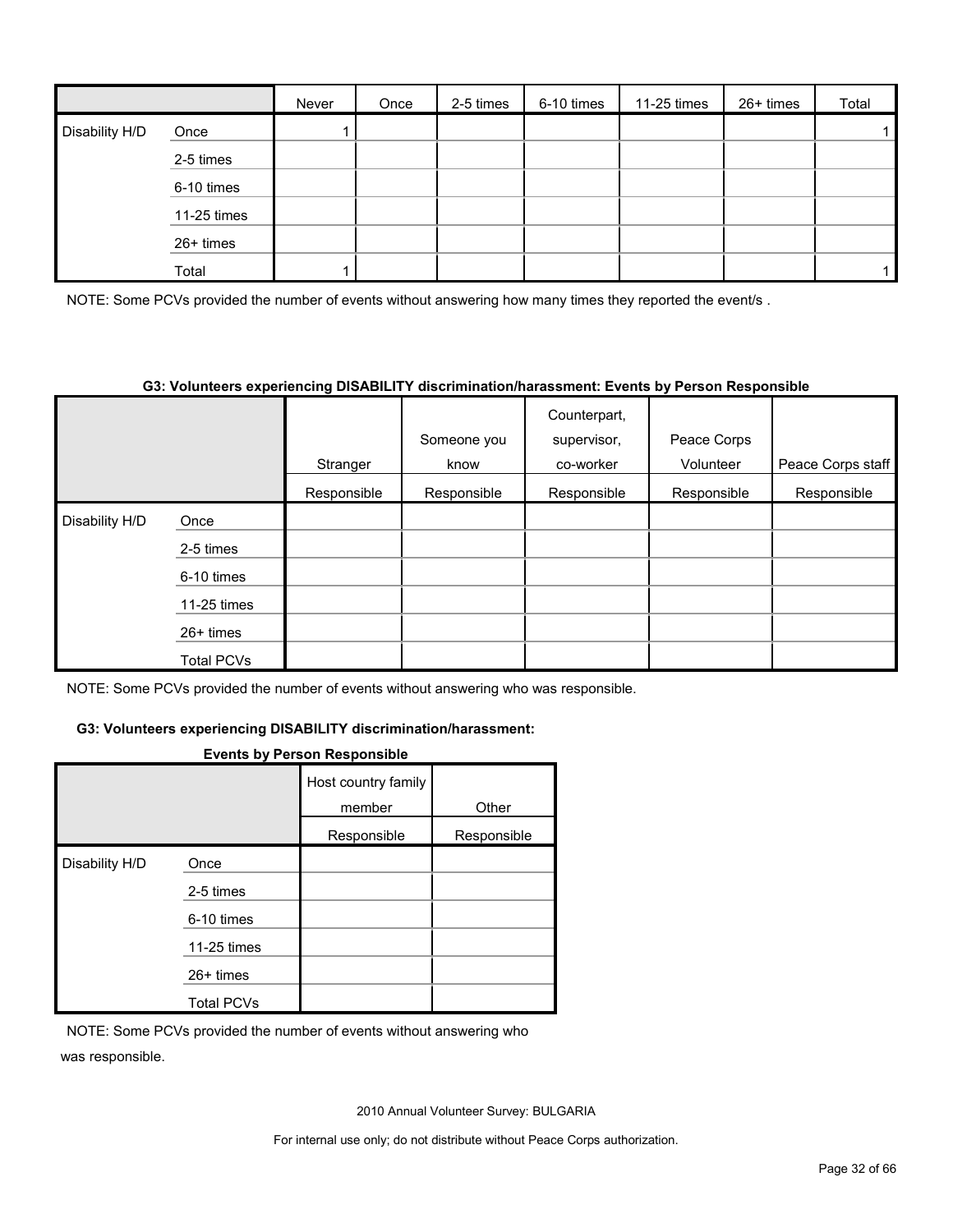|            |             | - -   | Reported Gender H/D |           |            |             |           |       |
|------------|-------------|-------|---------------------|-----------|------------|-------------|-----------|-------|
|            |             | Never | Once                | 2-5 times | 6-10 times | 11-25 times | 26+ times | Total |
| Gender H/D | Once        |       |                     |           |            |             |           |       |
|            | 2-5 times   |       |                     |           |            |             |           |       |
|            | 6-10 times  |       |                     |           |            |             |           |       |
|            | 11-25 times |       |                     |           |            |             |           |       |
|            | 26+ times   |       |                     |           |            |             |           |       |
|            | Total       |       |                     |           |            |             |           |       |

# **G3: Volunteers experiencing GENDER discrimination/harassment: Events by Number of Reports to PC**

NOTE: Some PCVs provided the number of events without answering how many times they reported the event/s.

#### **G3: Volunteers experiencing GENDER discrimination/harassment: Events by Person Responsible**

|            |             | Stranger    | Someone you<br>know | Counterpart,<br>supervisor,<br>co-worker | Peace Corps<br>Volunteer | Peace Corps staff |
|------------|-------------|-------------|---------------------|------------------------------------------|--------------------------|-------------------|
|            |             | Responsible | Responsible         | Responsible                              | Responsible              | Responsible       |
| Gender H/D | Once        |             |                     |                                          |                          |                   |
|            | 2-5 times   |             |                     |                                          |                          |                   |
|            | 6-10 times  |             |                     |                                          |                          |                   |
|            | 11-25 times |             |                     |                                          |                          |                   |
|            | 26+ times   |             |                     |                                          |                          |                   |
|            | Total PCVs  |             |                     |                                          |                          |                   |

NOTE: Some PCVs provided the number of events without answering who was responsible.

## **G3: Volunteers experiencing GENDER discrimination/harassment:**

#### **Events by Person Responsible**

|            |             | Host country family<br>member | Other       |
|------------|-------------|-------------------------------|-------------|
|            |             | Responsible                   | Responsible |
| Gender H/D | Once        |                               |             |
|            | 2-5 times   |                               |             |
|            | 6-10 times  |                               |             |
|            | 11-25 times |                               |             |

2010 Annual Volunteer Survey: BULGARIA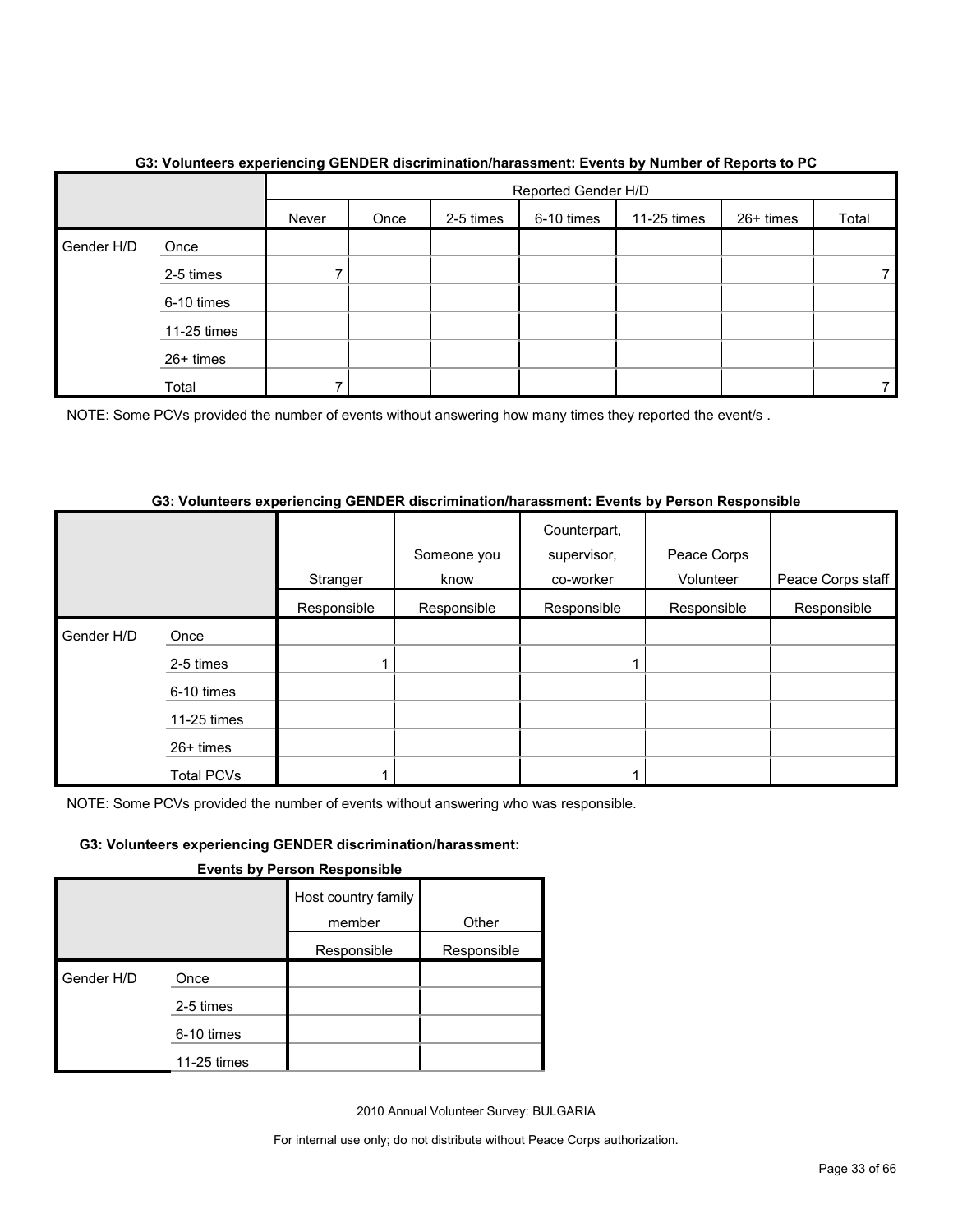| $26+$ times       |  |
|-------------------|--|
| <b>Total PCVs</b> |  |

|                  | G3: Volunteers experiencing RACIAL/COLOR discrimination/harassment: Events by Number of Reports to PC |       |                           |           |            |             |           |       |
|------------------|-------------------------------------------------------------------------------------------------------|-------|---------------------------|-----------|------------|-------------|-----------|-------|
|                  |                                                                                                       |       | Reported Racial/color H/D |           |            |             |           |       |
|                  |                                                                                                       | Never | Once                      | 2-5 times | 6-10 times | 11-25 times | 26+ times | Total |
| Racial/color H/D | Once                                                                                                  |       |                           |           |            |             |           |       |
|                  | 2-5 times                                                                                             | 5     |                           |           |            |             |           | 5     |
|                  | 6-10 times                                                                                            |       |                           |           |            |             |           |       |
|                  | 11-25 times                                                                                           |       |                           |           |            |             |           |       |
|                  | $26+$ times                                                                                           |       |                           |           |            |             |           |       |
|                  | Total                                                                                                 | 6     |                           |           |            |             |           | 8     |

#### **G3: Volunteers experiencing RACIAL/COLOR discrimination/harassment: Events by Number of Reports to PC**

NOTE: Some PCVs provided the number of events without answering how many times they reported the event/s.

#### **G3: Volunteers experiencing RACIAL/COLOR discrimination/harassment: Events by Person Responsible**

|                  |                   |             |             | Counterpart, |             |             |
|------------------|-------------------|-------------|-------------|--------------|-------------|-------------|
|                  |                   |             | Someone you | supervisor,  | Peace Corps | Peace Corps |
|                  |                   | Stranger    | know        | co-worker    | Volunteer   | staff       |
|                  |                   | Responsible | Responsible | Responsible  | Responsible | Responsible |
| Racial/color H/D | Once              |             |             |              |             |             |
|                  | 2-5 times         |             |             |              |             |             |
|                  | 6-10 times        |             |             |              |             |             |
|                  | 11-25 times       |             |             |              |             |             |
|                  | $26+$ times       |             |             |              |             |             |
|                  | <b>Total PCVs</b> | ົ           |             |              |             |             |

NOTE: Some PCVs provided the number of events without answering who was responsible.

#### **G3: Volunteers experiencing RACIAL/COLOR discrimination/harassment:**

#### **Events by Person Responsible**

| Host country family |             |
|---------------------|-------------|
| member              | Other       |
| Responsible         | Responsible |

2010 Annual Volunteer Survey: BULGARIA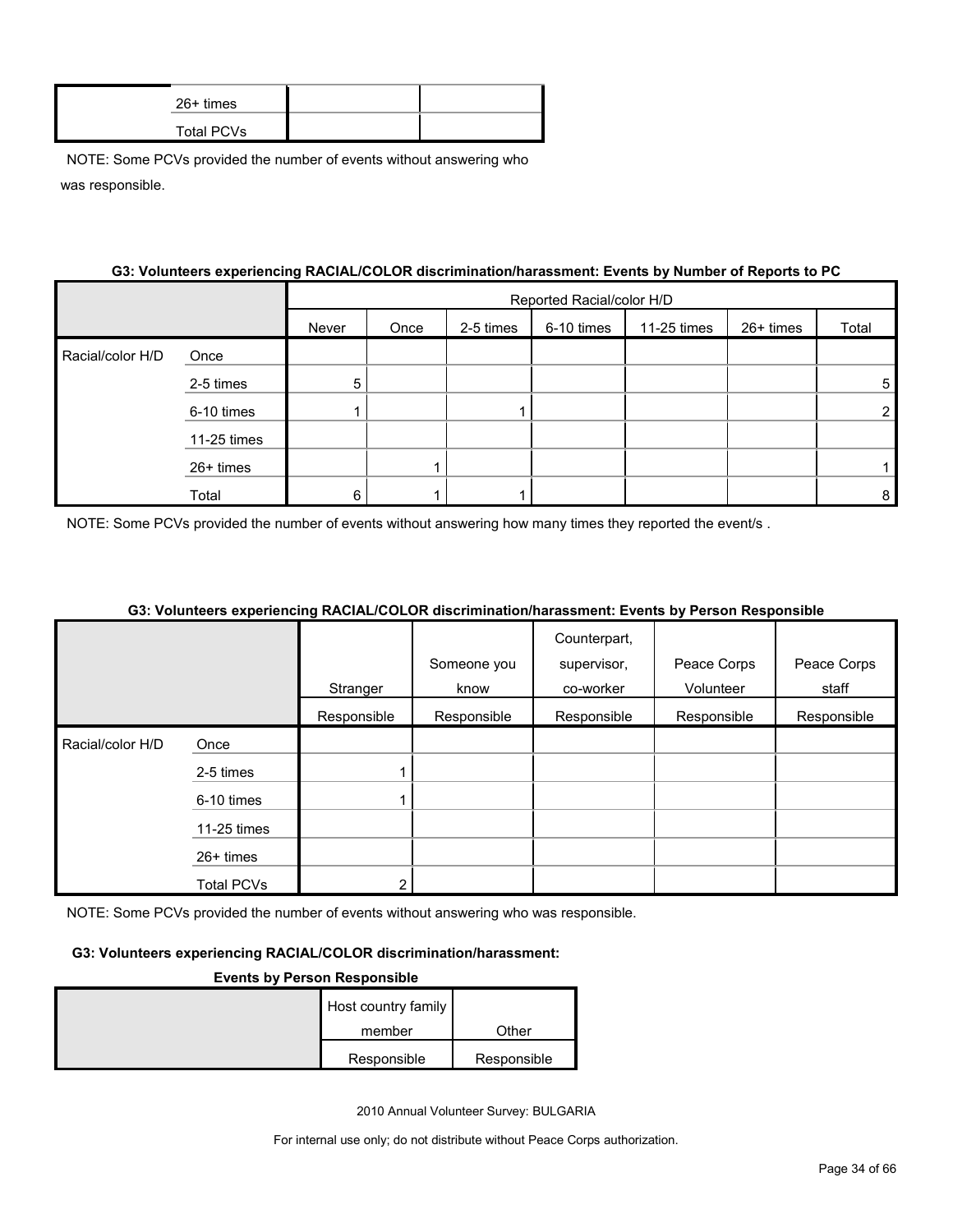| Racial/color H/D | Once              |  |
|------------------|-------------------|--|
|                  | 2-5 times         |  |
|                  | 6-10 times        |  |
|                  | 11-25 times       |  |
|                  | 26+ times         |  |
|                  | <b>Total PCVs</b> |  |

#### **G3: Volunteers experiencing RELIGIOUS discrimination/harassment: Events by Number of Reports to PC**

|               |             |       | Reported Religious H/D |           |            |             |           |                       |
|---------------|-------------|-------|------------------------|-----------|------------|-------------|-----------|-----------------------|
|               |             | Never | Once                   | 2-5 times | 6-10 times | 11-25 times | 26+ times | Total                 |
| Religious H/D | Once        |       |                        |           |            |             |           | $\mathbf{2}^{\prime}$ |
| 2-5 times     |             |       |                        |           |            |             |           |                       |
|               | 6-10 times  |       |                        |           |            |             |           |                       |
|               | 11-25 times |       |                        |           |            |             |           |                       |
|               | 26+ times   |       |                        |           |            |             |           |                       |
|               | Total       |       |                        |           |            |             |           | 2                     |

NOTE: Some PCVs provided the number of events without answering how many times they reported the event/s .

#### **G3: Volunteers experiencing RELIGIOUS discrimination/harassment: Events by Person Responsible**

|               |             | Stranger    | Someone you<br>know | Counterpart,<br>supervisor,<br>co-worker | Peace Corps<br>Volunteer | Peace Corps staff |
|---------------|-------------|-------------|---------------------|------------------------------------------|--------------------------|-------------------|
|               |             | Responsible | Responsible         | Responsible                              | Responsible              | Responsible       |
| Religious H/D | Once        |             |                     |                                          |                          |                   |
|               | 2-5 times   |             |                     |                                          |                          |                   |
|               | 6-10 times  |             |                     |                                          |                          |                   |
|               | 11-25 times |             |                     |                                          |                          |                   |
|               | 26+ times   |             |                     |                                          |                          |                   |
|               | Total PCVs  |             |                     |                                          |                          |                   |

NOTE: Some PCVs provided the number of events without answering who was responsible.

2010 Annual Volunteer Survey: BULGARIA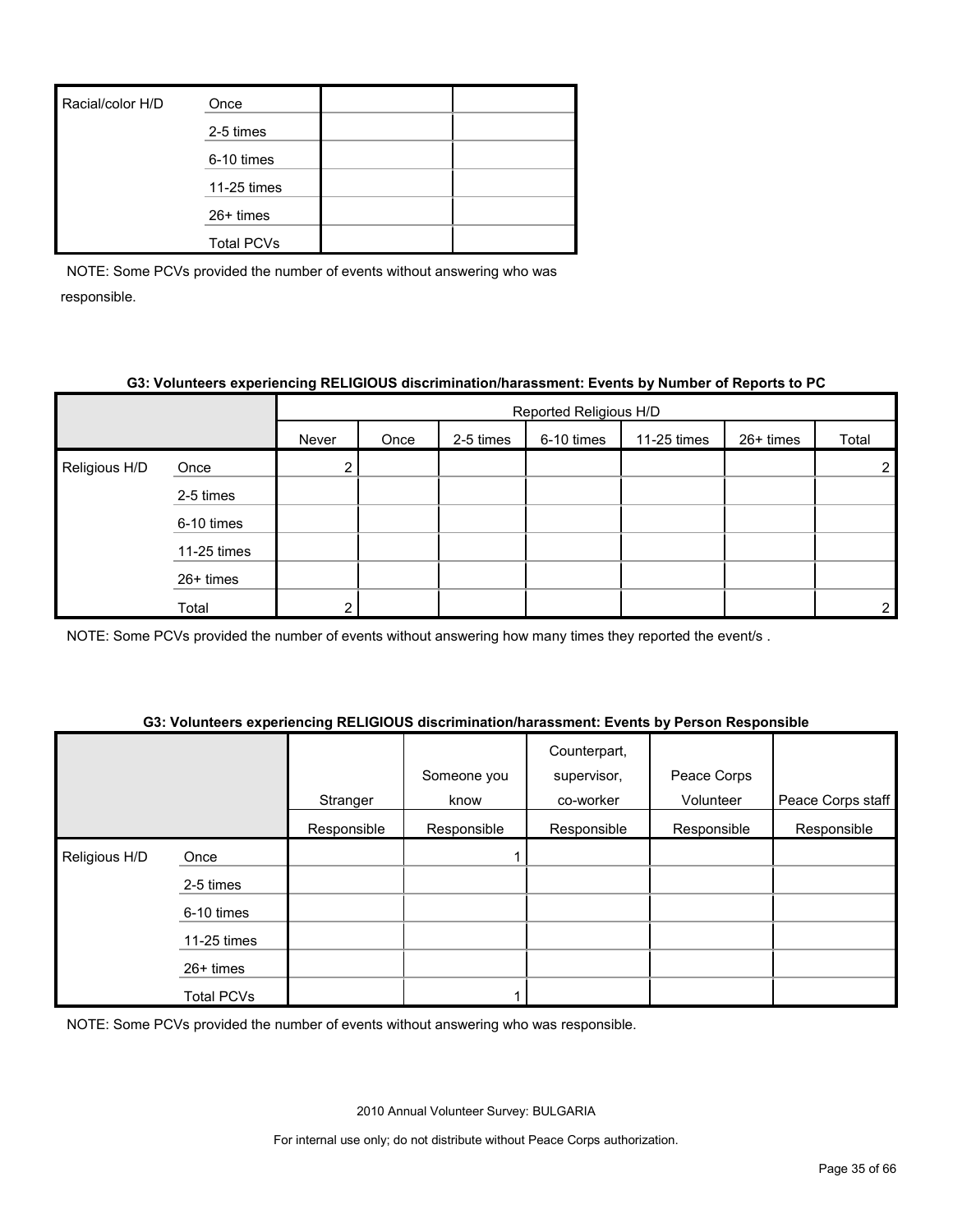#### **G3: Volunteers experiencing RELIGIOUS discrimination/harassment:**

|               |                   | Host country family<br>member | Other       |
|---------------|-------------------|-------------------------------|-------------|
|               |                   | Responsible                   | Responsible |
| Religious H/D | Once              |                               |             |
|               | 2-5 times         |                               |             |
|               | 6-10 times        |                               |             |
|               | 11-25 times       |                               |             |
|               | 26+ times         |                               |             |
|               | <b>Total PCVs</b> |                               |             |

#### **Events by Person Responsible**

NOTE: Some PCVs provided the number of events without answering who was responsible.

#### **G3: Volunteers experiencing SEXUAL ORIENTATION discrimination/harassment: Events by Number of Reports to PC**

|                        |             | Reported Sexual orientation H/D |      |           |            |             |  |
|------------------------|-------------|---------------------------------|------|-----------|------------|-------------|--|
|                        |             | Never                           | Once | 2-5 times | 6-10 times | 11-25 times |  |
| Sexual orientation H/D | Once        |                                 |      |           |            |             |  |
|                        | 2-5 times   |                                 |      |           |            |             |  |
|                        | 6-10 times  |                                 |      |           |            |             |  |
|                        | 11-25 times |                                 |      |           |            |             |  |
|                        | 26+ times   |                                 |      |           |            |             |  |
|                        | Total       | ົ                               |      |           |            |             |  |

NOTE: Some PCVs provided the number of events without answering how many times they reported the event/s .

#### **G3: Volunteers experiencing SEXUAL ORIENTATION discrimination/harassment:**

#### **Events by Number of Reports to PC**

|                        |             | Reported Sexual orientation H/D |       |
|------------------------|-------------|---------------------------------|-------|
|                        |             | 26+ times                       | Total |
| Sexual orientation H/D | Once        |                                 |       |
|                        | 2-5 times   |                                 |       |
|                        | 6-10 times  |                                 |       |
|                        | 11-25 times |                                 |       |
|                        | 26+ times   |                                 |       |
|                        | Total       |                                 |       |

2010 Annual Volunteer Survey: BULGARIA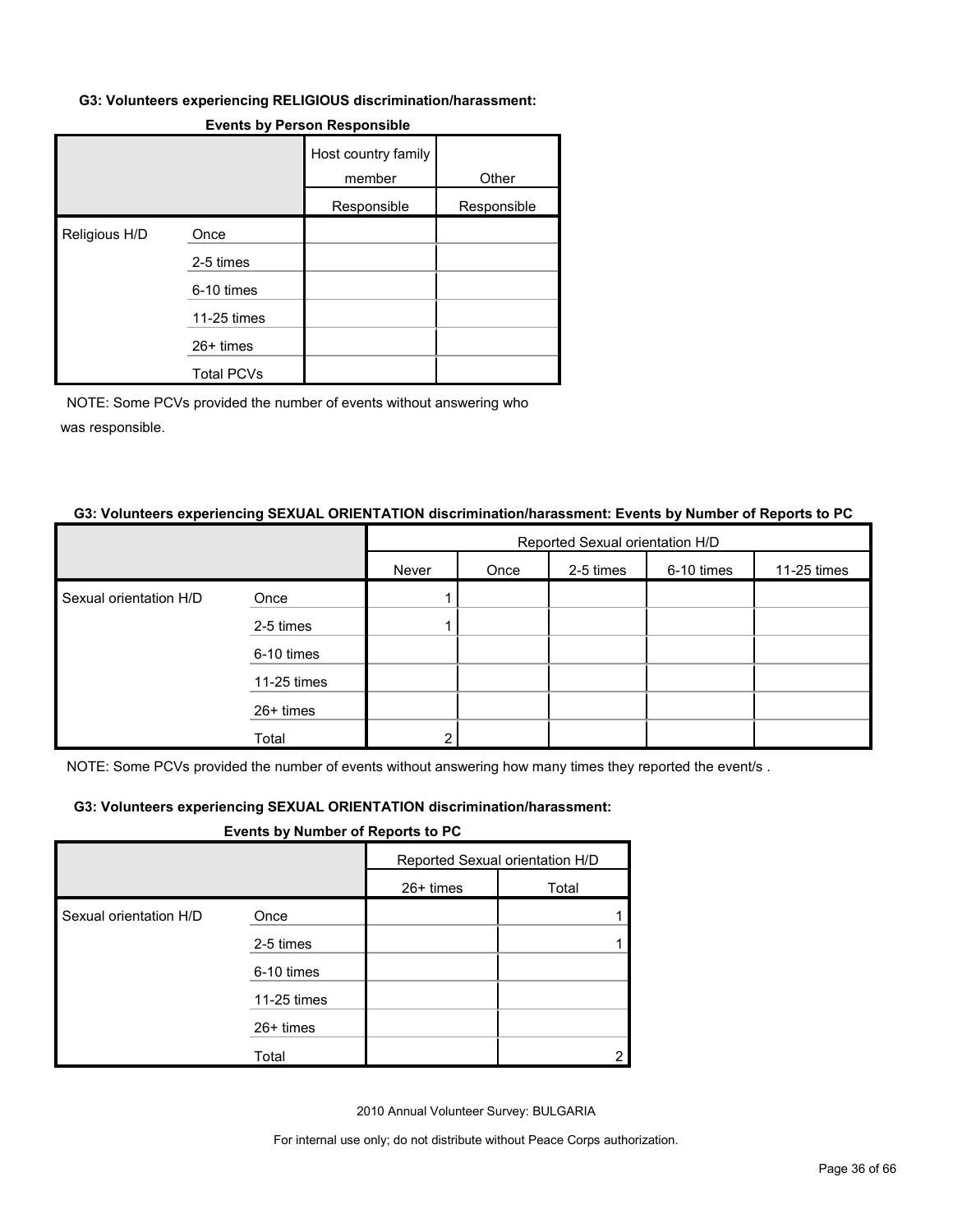#### **G3: Volunteers experiencing SEXUAL ORIENTATION discrimination/harassment:**

|                        | <b>Events by Namber of Reports to FO</b> |             |                                 |  |  |
|------------------------|------------------------------------------|-------------|---------------------------------|--|--|
|                        |                                          |             | Reported Sexual orientation H/D |  |  |
|                        |                                          | $26+$ times | Total                           |  |  |
| Sexual orientation H/D | Once                                     |             |                                 |  |  |
|                        | 2-5 times                                |             |                                 |  |  |
|                        | 6-10 times                               |             |                                 |  |  |
|                        | 11-25 times                              |             |                                 |  |  |
|                        | $26+$ times                              |             |                                 |  |  |

# **Events by Number of Reports to PC**

NOTE: Some PCVs provided the number of events without answering how many times they reported the event/s .

#### **G3: Volunteers experiencing SEXUAL ORIENTATION discrimination/harassment: Events by Person Responsible**

Total 2

|                        |                   |             |             | Counterpart, |             |             |
|------------------------|-------------------|-------------|-------------|--------------|-------------|-------------|
|                        |                   |             | Someone you | supervisor,  | Peace Corps | Peace Corps |
|                        |                   | Stranger    | know        | co-worker    | Volunteer   | staff       |
|                        |                   | Responsible | Responsible | Responsible  | Responsible | Responsible |
| Sexual orientation H/D | Once              |             |             |              |             |             |
|                        | 2-5 times         |             |             |              |             |             |
|                        | 6-10 times        |             |             |              |             |             |
|                        | 11-25 times       |             |             |              |             |             |
|                        | 26+ times         |             |             |              |             |             |
|                        | <b>Total PCVs</b> |             |             |              |             |             |

NOTE: Some PCVs provided the number of events without answering who was responsible.

#### **G3: Volunteers experiencing SEXUAL ORIENTATION discrimination/harassment:**

#### **Events by Person Responsible**

|                        |             | Host country family<br>member | Other       |
|------------------------|-------------|-------------------------------|-------------|
|                        |             | Responsible                   | Responsible |
| Sexual orientation H/D | Once        |                               |             |
|                        | 2-5 times   |                               |             |
|                        | 6-10 times  |                               |             |
|                        | 11-25 times |                               |             |
|                        | 26+ times   |                               |             |

2010 Annual Volunteer Survey: BULGARIA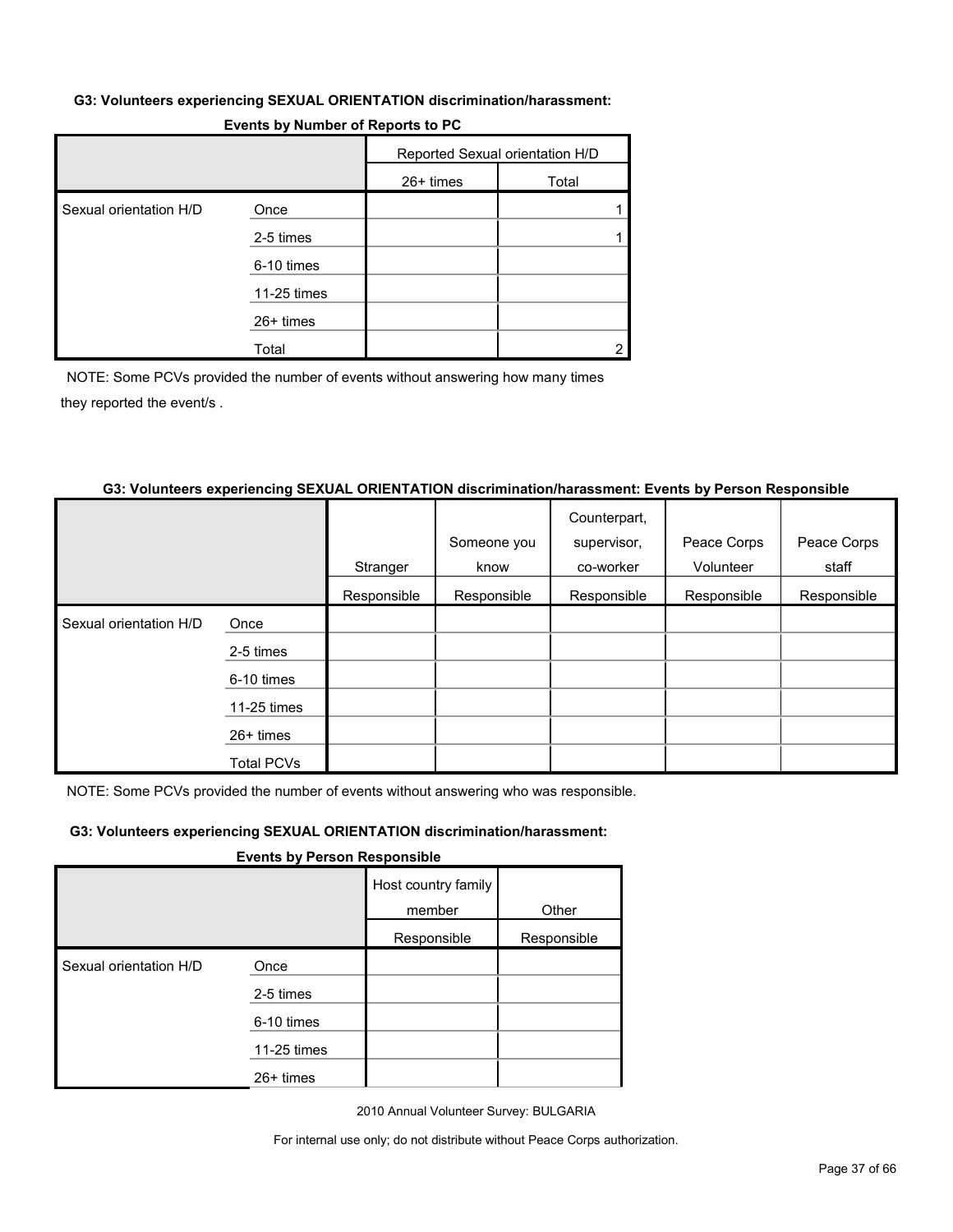| 3: VOIUNTEER'S EXPERIENCING PHYSICAL SEXUAL Narassment: Events by Number of Reports to PC |             |                                       |      |           |            |             |
|-------------------------------------------------------------------------------------------|-------------|---------------------------------------|------|-----------|------------|-------------|
|                                                                                           |             | Reported Sexual harassment (physical) |      |           |            |             |
|                                                                                           |             | Never                                 | Once | 2-5 times | 6-10 times | 11-25 times |
| Sexual harassment (physical)                                                              | Once        | 2                                     | 2    |           |            |             |
|                                                                                           | 2-5 times   |                                       |      | 3         |            |             |
|                                                                                           | 6-10 times  |                                       |      |           |            |             |
|                                                                                           | 11-25 times |                                       |      |           |            |             |
|                                                                                           | $26+$ times |                                       |      |           |            |             |
|                                                                                           | Total       | 3                                     | 3    |           |            |             |

# **G3: Volunteers experiencing PHYSICAL SEXUAL harassment: Events by Number of Reports to PC**

NOTE: Some PCVs provided the number of events without answering how many times they reported the event/s.

#### **G3: Volunteers experiencing PHYSICAL SEXUAL harassment: Events by Number of Reports**

|                              | to PC       |                                       |       |
|------------------------------|-------------|---------------------------------------|-------|
|                              |             | Reported Sexual harassment (physical) |       |
|                              |             | $26+$ times                           | Total |
| Sexual harassment (physical) | Once        |                                       |       |
|                              | 2-5 times   |                                       | 5     |
|                              | 6-10 times  |                                       |       |
|                              | 11-25 times |                                       |       |
|                              | $26+$ times |                                       |       |
|                              | Total       |                                       | 9     |

NOTE: Some PCVs provided the number of events without answering how many times they reported the event/s .

#### **G3: Volunteers experiencing PHYSICAL SEXUAL harassment: Events by Person Responsible**

|                              |      |             | Someone you | Counterpart,<br>supervisor, | Peace Corps |
|------------------------------|------|-------------|-------------|-----------------------------|-------------|
|                              |      | Stranger    | know        | co-worker                   | Volunteer   |
|                              |      | Responsible | Responsible | Responsible                 | Responsible |
| Sexual harassment (physical) | Once |             |             |                             |             |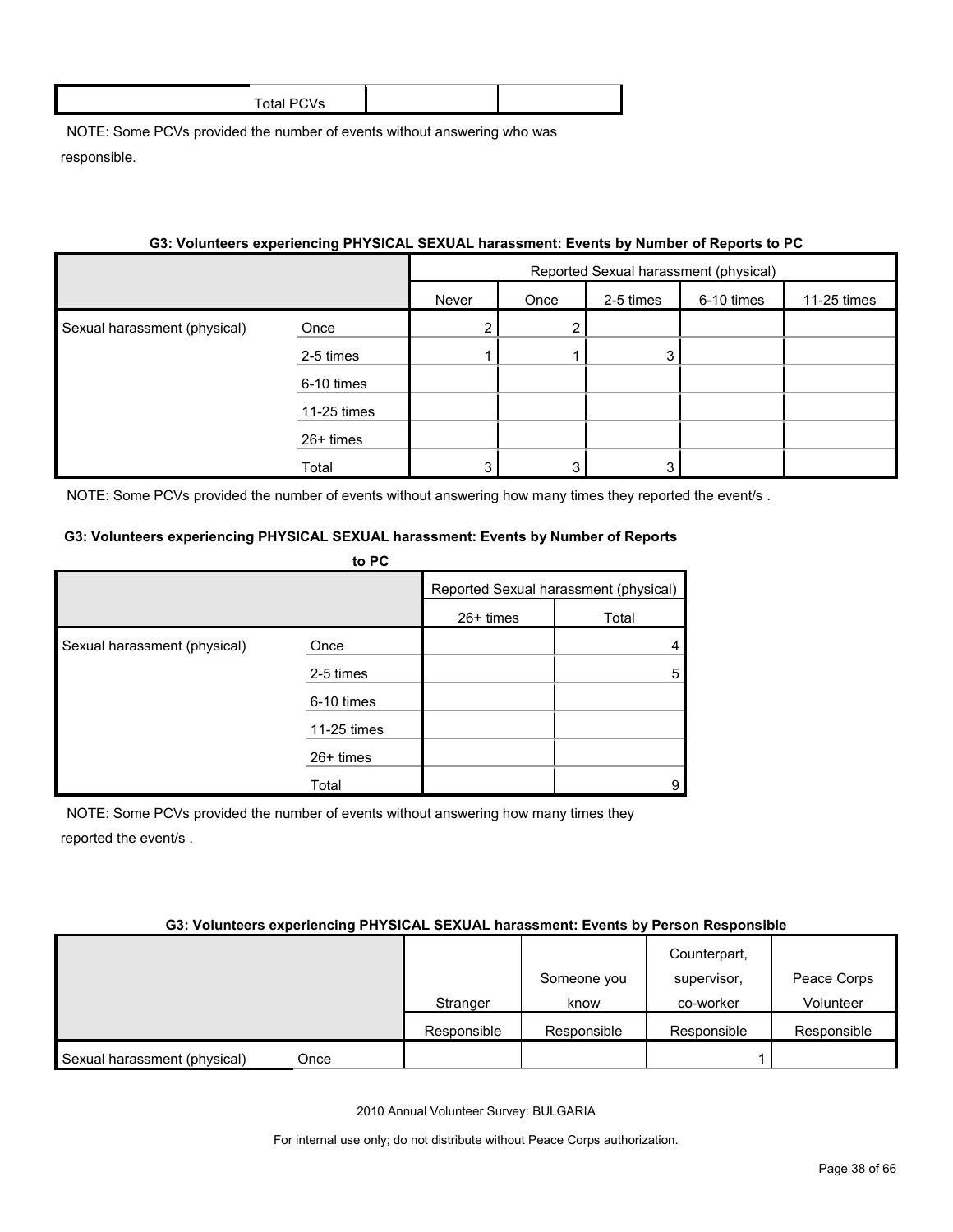| 2-5 times         |  |  |
|-------------------|--|--|
| 6-10 times        |  |  |
| 11-25 times       |  |  |
| 26+ times         |  |  |
| <b>Total PCVs</b> |  |  |

#### **G3: Volunteers experiencing PHYSICAL SEXUAL harassment: Events by Person Responsible**

|                              |             | Peace Corps staff | Host country family<br>member | Other       |
|------------------------------|-------------|-------------------|-------------------------------|-------------|
|                              |             | Responsible       | Responsible                   | Responsible |
| Sexual harassment (physical) | Once        |                   |                               |             |
|                              | 2-5 times   |                   |                               |             |
|                              | 6-10 times  |                   |                               |             |
|                              | 11-25 times |                   |                               |             |
|                              | $26+$ times |                   |                               |             |
|                              | Total PCVs  |                   |                               |             |

NOTE: Some PCVs provided the number of events without answering who was responsible.

#### **G3: Volunteers experiencing VERBAL SEXUAL harassment: Events by Number of Reports to PC**

|                            |             | Reported Sexual harassment (verbal) |      |           |            |             |
|----------------------------|-------------|-------------------------------------|------|-----------|------------|-------------|
|                            |             | Never                               | Once | 2-5 times | 6-10 times | 11-25 times |
| Sexual harassment (verbal) | Once        | 3                                   | 3    |           |            |             |
|                            | 2-5 times   | 9                                   |      |           |            |             |
|                            | 6-10 times  |                                     |      |           |            |             |
|                            | 11-25 times | $\overline{2}$                      |      |           |            |             |
|                            | 26+ times   |                                     |      |           |            |             |
|                            | Total       | 15 <sub>1</sub>                     | 4    |           |            |             |

NOTE: Some PCVs provided the number of events without answering how many times they reported the event/s.

#### **G3: Volunteers experiencing VERBAL SEXUAL harassment: Events by Number of Reports**

|                            | to PC     |                                     |       |  |  |
|----------------------------|-----------|-------------------------------------|-------|--|--|
|                            |           | Reported Sexual harassment (verbal) |       |  |  |
|                            |           | $26+$ times                         | Total |  |  |
| Sexual harassment (verbal) | Once      |                                     |       |  |  |
|                            | 2-5 times |                                     |       |  |  |

2010 Annual Volunteer Survey: BULGARIA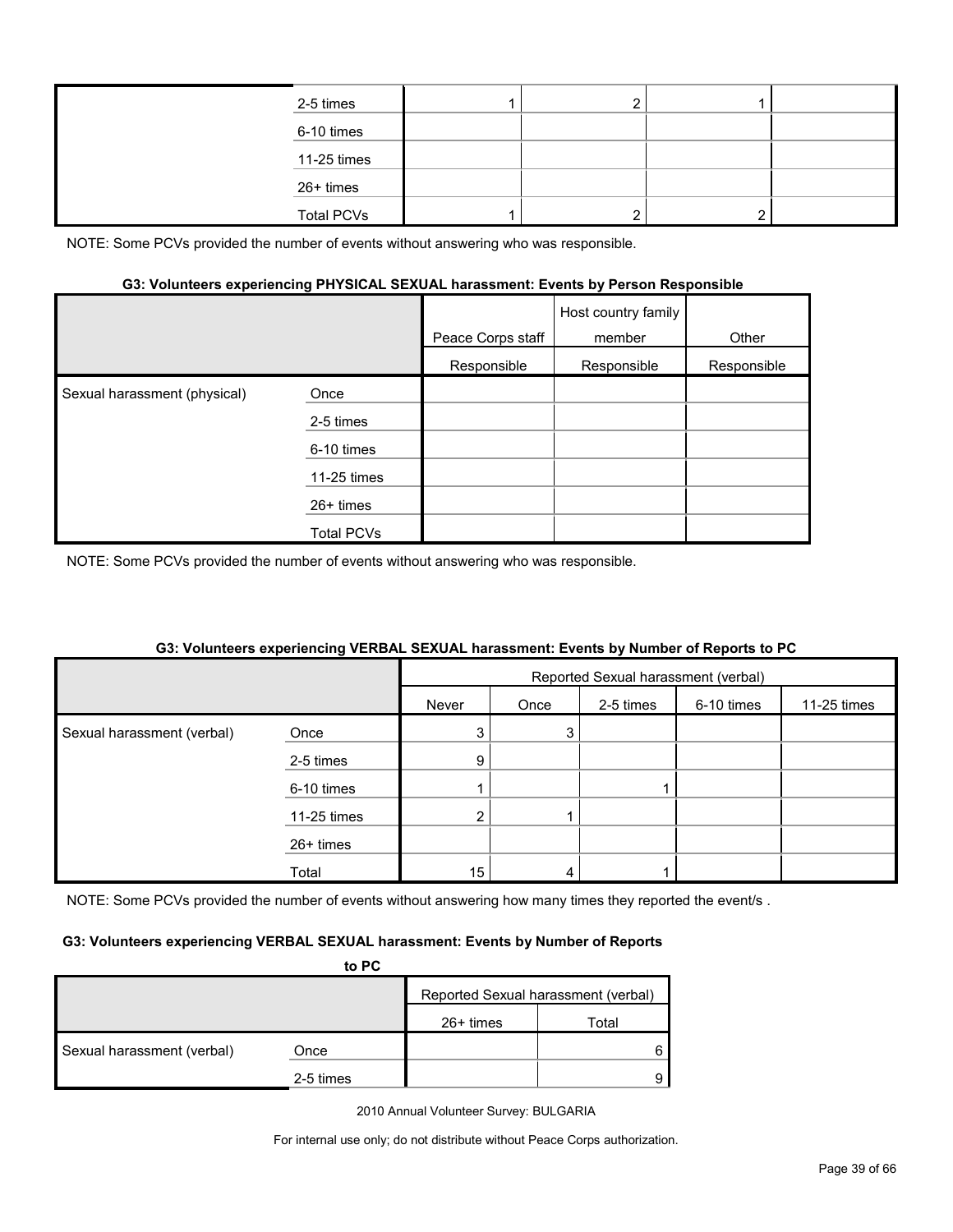| 6-10 times  |    |
|-------------|----|
| 11-25 times |    |
| 26+ times   |    |
| Total       | 20 |

NOTE: Some PCVs provided the number of events without answering how many times they reported the event/s .

#### **G3: Volunteers experiencing VERBAL SEXUAL harassment: Events by Person Responsible**

|                            |                   | Stranger    | Someone you<br>know | Counterpart,<br>supervisor,<br>co-worker | Peace Corps<br>Volunteer |
|----------------------------|-------------------|-------------|---------------------|------------------------------------------|--------------------------|
|                            |                   | Responsible | Responsible         | Responsible                              | Responsible              |
| Sexual harassment (verbal) | Once              |             |                     |                                          |                          |
|                            | 2-5 times         |             |                     |                                          |                          |
|                            | 6-10 times        |             |                     |                                          |                          |
|                            | 11-25 times       |             |                     |                                          |                          |
|                            | 26+ times         |             |                     |                                          |                          |
|                            | <b>Total PCVs</b> | 3           |                     | ◠                                        |                          |

NOTE: Some PCVs provided the number of events without answering who was responsible.

#### **G3: Volunteers experiencing VERBAL SEXUAL harassment: Events by Person Responsible**

|                            |                   | Peace Corps staff | Host country family<br>member | Other       |
|----------------------------|-------------------|-------------------|-------------------------------|-------------|
|                            |                   | Responsible       | Responsible                   | Responsible |
| Sexual harassment (verbal) | Once              |                   |                               |             |
|                            | 2-5 times         |                   |                               |             |
|                            | 6-10 times        |                   |                               |             |
|                            | 11-25 times       |                   |                               |             |
|                            | $26+$ times       |                   |                               |             |
|                            | <b>Total PCVs</b> |                   |                               |             |

NOTE: Some PCVs provided the number of events without answering who was responsible.

# **G4: Please indicate the number of times you experienced the following types of crimes: PERCENTAGES**

| None | Jnce | $ -$<br>times<br>. . | റ-10 <sup>ല</sup><br>times | $\Omega$ E tin<br>times<br>$\overline{ }$<br>$\mathbf{r} = \mathbf{r}$<br>້ | $26 -$<br>times | otal <sup>.</sup> |
|------|------|----------------------|----------------------------|-----------------------------------------------------------------------------|-----------------|-------------------|
|      |      |                      |                            |                                                                             |                 |                   |

2010 Annual Volunteer Survey: BULGARIA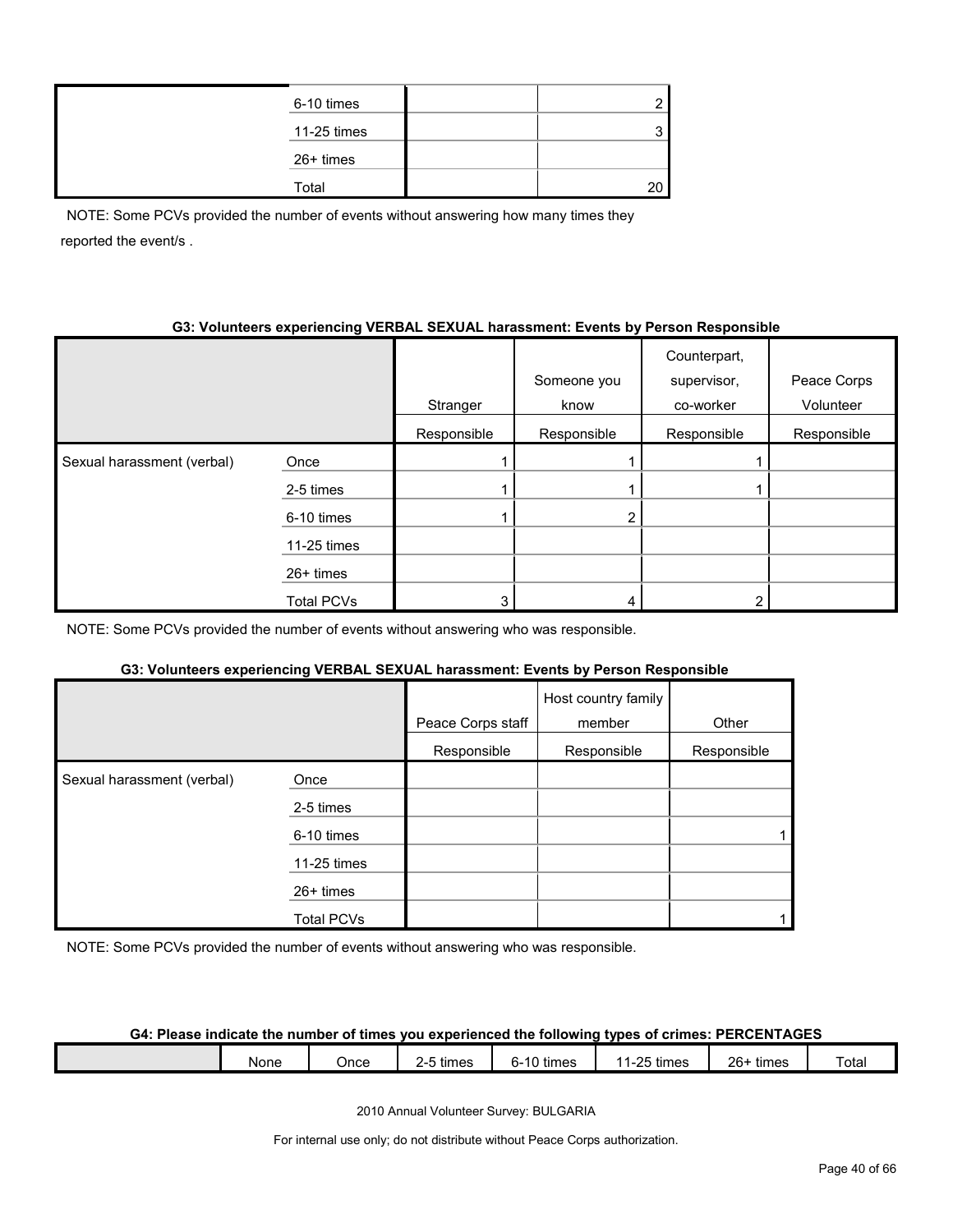| <b>Buglary</b>     | 95%  | 3%    | $2\%$ |  | 62 |
|--------------------|------|-------|-------|--|----|
| Theft              | 82%  | 17%   | 2%    |  | 65 |
| Robbery            | 100% |       |       |  | 62 |
| Physical assault   | 93%  | $7\%$ |       |  | 59 |
| Aggravated assault | 97%  | 3%    |       |  | 63 |
| Sexual assault     | 95%  | 2%    | 3%    |  | 61 |
| Rape               | 100% |       |       |  | 62 |

#### **G4: Please indicate the number of times you experienced the following types of crimes: NUMBERS**

|                    | None | Once           | 2-5 times     | 6-10 times | 11-25 times | 26+ times | Total |
|--------------------|------|----------------|---------------|------------|-------------|-----------|-------|
| <b>Buglary</b>     | 59   |                |               |            |             |           | 62    |
| Theft              | 53   | 11             |               |            |             |           | 65    |
| Robbery            | 62   |                |               |            |             |           | 62    |
| Physical assault   | 55   | 4              |               |            |             |           | 59    |
| Aggravated assault | 61   | $\overline{2}$ |               |            |             |           | 63    |
| Sexual assault     | 58   |                | ⌒<br><u>L</u> |            |             |           | 61    |
| Rape               | 62   |                |               |            |             |           | 62    |
| Attempted rape     | 61   |                |               |            |             |           | 61    |

#### **G4: Volunteers experiencing BURGLARY: Events by Number of Reports to PC**

|                |             |       | <b>Buglary Reported</b> |           |            |             |           |                |
|----------------|-------------|-------|-------------------------|-----------|------------|-------------|-----------|----------------|
|                |             | Never | Once                    | 2-5 times | 6-10 times | 11-25 times | 26+ times | Total          |
| <b>Buglary</b> | Once        |       |                         |           |            |             |           | $\overline{2}$ |
|                | 2-5 times   |       |                         |           |            |             |           |                |
|                | 6-10 times  |       |                         |           |            |             |           |                |
|                | 11-25 times |       |                         |           |            |             |           |                |
|                | 26+ times   |       |                         |           |            |             |           |                |
|                | Total       |       |                         |           |            |             |           | 3              |

NOTE: Some PCVs provided the number of events without answering how many times they reported the event/s.

#### **G4: Volunteers experiencing BURGLARY: Events by Person Responsible**

2010 Annual Volunteer Survey: BULGARIA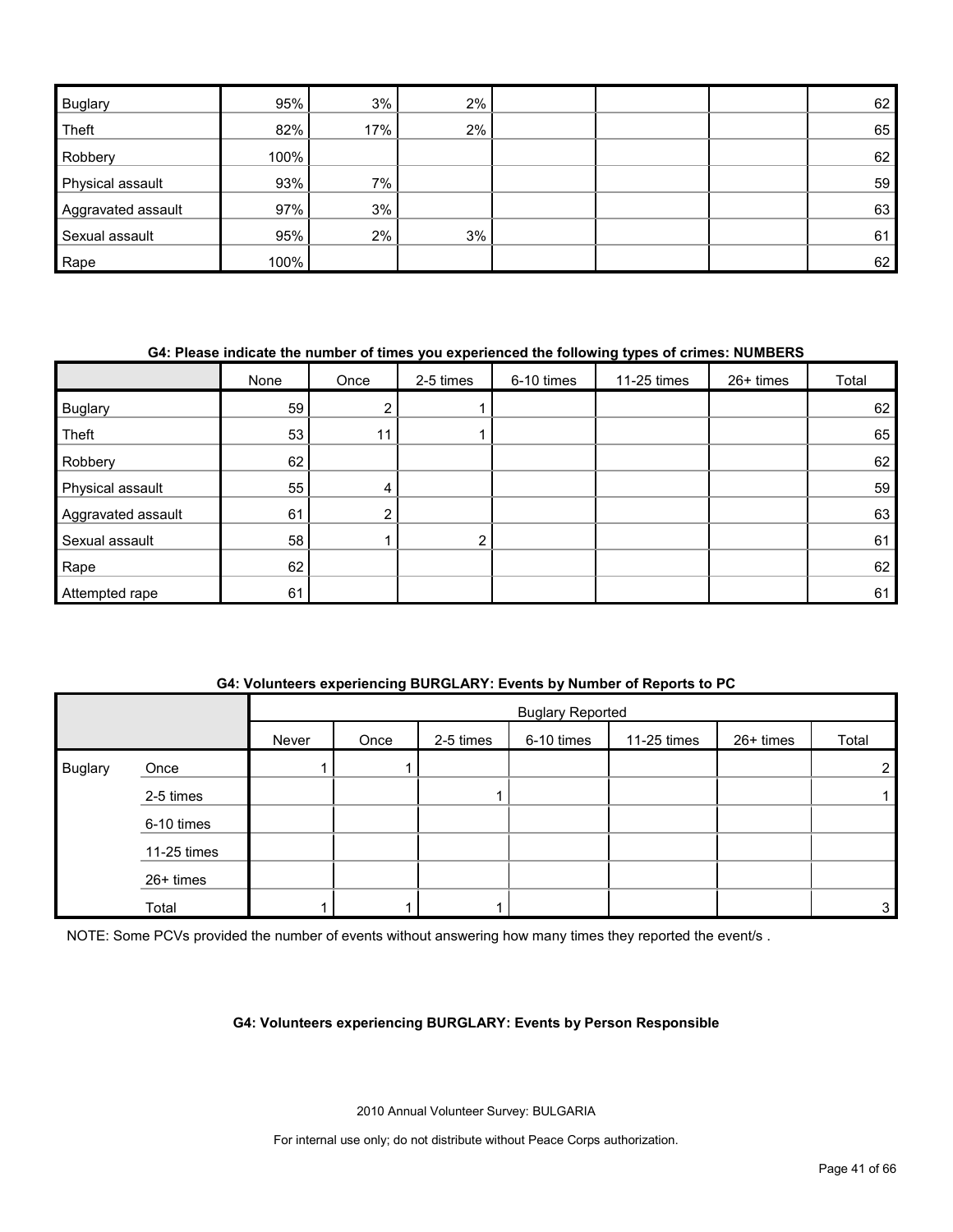|                |                   | Stranger    | Someone you<br>know | Counterpart,<br>supervisor,<br>co-worker | Peace Corps<br>Volunteer | Peace Corps staff |
|----------------|-------------------|-------------|---------------------|------------------------------------------|--------------------------|-------------------|
|                |                   | Responsible | Responsible         | Responsible                              | Responsible              | Responsible       |
| <b>Buglary</b> | Once              |             |                     |                                          |                          |                   |
|                | 2-5 times         |             |                     |                                          |                          |                   |
|                | 6-10 times        |             |                     |                                          |                          |                   |
|                | 11-25 times       |             |                     |                                          |                          |                   |
|                | $26+$ times       |             |                     |                                          |                          |                   |
|                | <b>Total PCVs</b> |             |                     |                                          |                          |                   |

#### **G4: Volunteers experiencing BURGLARY: Events by Person**

|                |                   | Responsible                   |             |
|----------------|-------------------|-------------------------------|-------------|
|                |                   | Host country family<br>member | Other       |
|                |                   | Responsible                   | Responsible |
| <b>Buglary</b> | Once              |                               |             |
|                | 2-5 times         |                               |             |
|                | 6-10 times        |                               |             |
|                | 11-25 times       |                               |             |
|                | $26+$ times       |                               |             |
|                | <b>Total PCVs</b> |                               |             |

NOTE: Some PCVs provided the number of events without answering

who was responsible.

|       | G4: Volunteers experiencing THEFT: Events by Number of Reports to PC |       |      |           |                       |             |             |       |
|-------|----------------------------------------------------------------------|-------|------|-----------|-----------------------|-------------|-------------|-------|
|       |                                                                      |       |      |           | <b>Theft Reported</b> |             |             |       |
|       |                                                                      | Never | Once | 2-5 times | 6-10 times            | 11-25 times | $26+$ times | Total |
| Theft | Once                                                                 |       |      |           |                       |             |             |       |
|       | 2-5 times                                                            |       |      |           |                       |             |             |       |
|       | 6-10 times                                                           |       |      |           |                       |             |             |       |
|       | 11-25 times                                                          |       |      |           |                       |             |             |       |
|       | 26+ times                                                            |       |      |           |                       |             |             |       |
|       | Total                                                                | 5     |      |           |                       |             |             | 12    |

2010 Annual Volunteer Survey: BULGARIA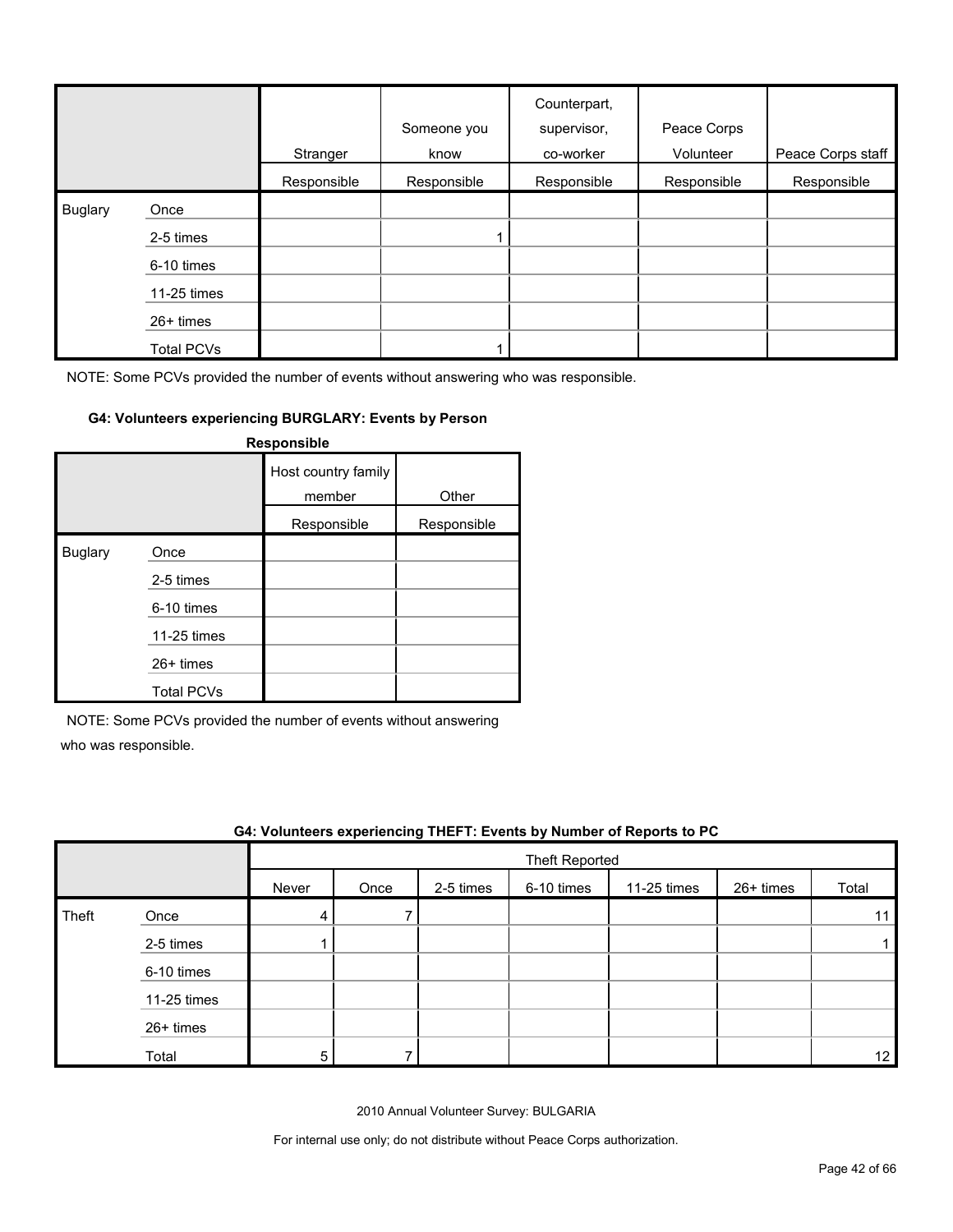#### **G4: Volunteers experiencing THEFT: Events by Number of Reports to PC**

|       |             |       | Theft Reported |           |            |             |           |       |
|-------|-------------|-------|----------------|-----------|------------|-------------|-----------|-------|
|       |             | Never | Once           | 2-5 times | 6-10 times | 11-25 times | 26+ times | Total |
| Theft | Once        | 4     |                |           |            |             |           | 11    |
|       | 2-5 times   |       |                |           |            |             |           |       |
|       | 6-10 times  |       |                |           |            |             |           |       |
|       | 11-25 times |       |                |           |            |             |           |       |
|       | 26+ times   |       |                |           |            |             |           |       |
|       | Total       | 5     |                |           |            |             |           | 12    |

NOTE: Some PCVs provided the number of events without answering how many times they reported the event/s.

## **G4: Volunteers experiencing THEFT: Events by Person Responsible**

|       |                   |             | Someone you | Counterpart,<br>supervisor, | Peace Corps |                   |
|-------|-------------------|-------------|-------------|-----------------------------|-------------|-------------------|
|       |                   | Stranger    | know        | co-worker                   | Volunteer   | Peace Corps staff |
|       |                   | Responsible | Responsible | Responsible                 | Responsible | Responsible       |
| Theft | Once              | 3           |             |                             |             |                   |
|       | 2-5 times         |             |             |                             |             |                   |
|       | 6-10 times        |             |             |                             |             |                   |
|       | 11-25 times       |             |             |                             |             |                   |
|       | 26+ times         |             |             |                             |             |                   |
|       | <b>Total PCVs</b> | 3           |             |                             |             |                   |

NOTE: Some PCVs provided the number of events without answering who was responsible.

#### **G4: Volunteers experiencing THEFT: Events by Person Responsible**

|       |                   | Host country family<br>member | Other       |
|-------|-------------------|-------------------------------|-------------|
|       |                   | Responsible                   | Responsible |
| Theft | Once              |                               |             |
|       | 2-5 times         |                               |             |
|       | 6-10 times        |                               |             |
|       | 11-25 times       |                               |             |
|       | $26+$ times       |                               |             |
|       | <b>Total PCVs</b> |                               |             |

2010 Annual Volunteer Survey: BULGARIA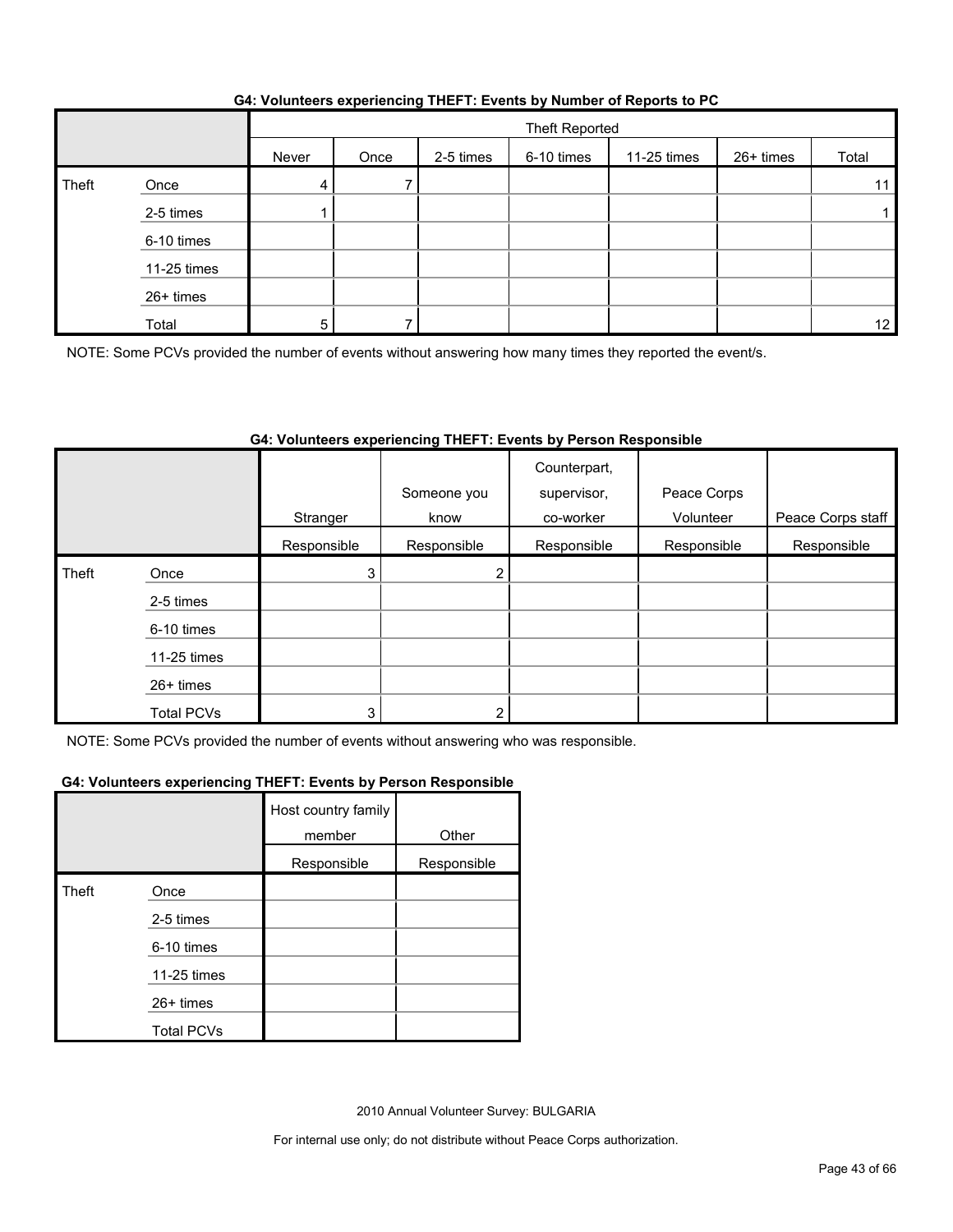#### **G4: Volunteers experiencing THEFT: Events by Person Responsible**

|       |                   | Host country family<br>member | Other       |
|-------|-------------------|-------------------------------|-------------|
|       |                   | Responsible                   | Responsible |
| Theft | Once              |                               |             |
|       | 2-5 times         |                               |             |
|       | 6-10 times        |                               |             |
|       | 11-25 times       |                               |             |
|       | 26+ times         |                               |             |
|       | <b>Total PCVs</b> |                               |             |

NOTE: Some PCVs provided the number of events without answering who was responsible.

|         |             | Robbery Reported |      |           |            |             |           |       |
|---------|-------------|------------------|------|-----------|------------|-------------|-----------|-------|
|         |             | Never            | Once | 2-5 times | 6-10 times | 11-25 times | 26+ times | Total |
| Robbery | Once        |                  |      |           |            |             |           |       |
|         | 2-5 times   |                  |      |           |            |             |           |       |
|         | 6-10 times  |                  |      |           |            |             |           |       |
|         | 11-25 times |                  |      |           |            |             |           |       |
|         | 26+ times   |                  |      |           |            |             |           |       |
|         | Total       |                  |      |           |            |             |           |       |

## **G4: Volunteers experiencing ROBBERY: Events by Number of Reports to PC**

NOTE: Some PCVs provided the number of events without answering how many times they reported the event/s.

#### **G4: Volunteers experiencing ROBBERY: Events by Person Responsible**

|         |             |             |             | Counterpart, |             |                   |
|---------|-------------|-------------|-------------|--------------|-------------|-------------------|
|         |             |             | Someone you | supervisor,  | Peace Corps |                   |
|         |             | Stranger    | know        | co-worker    | Volunteer   | Peace Corps staff |
|         |             | Responsible | Responsible | Responsible  | Responsible | Responsible       |
| Robbery | Once        |             |             |              |             |                   |
|         | 2-5 times   |             |             |              |             |                   |
|         | 6-10 times  |             |             |              |             |                   |
|         | 11-25 times |             |             |              |             |                   |
|         | 26+ times   |             |             |              |             |                   |

2010 Annual Volunteer Survey: BULGARIA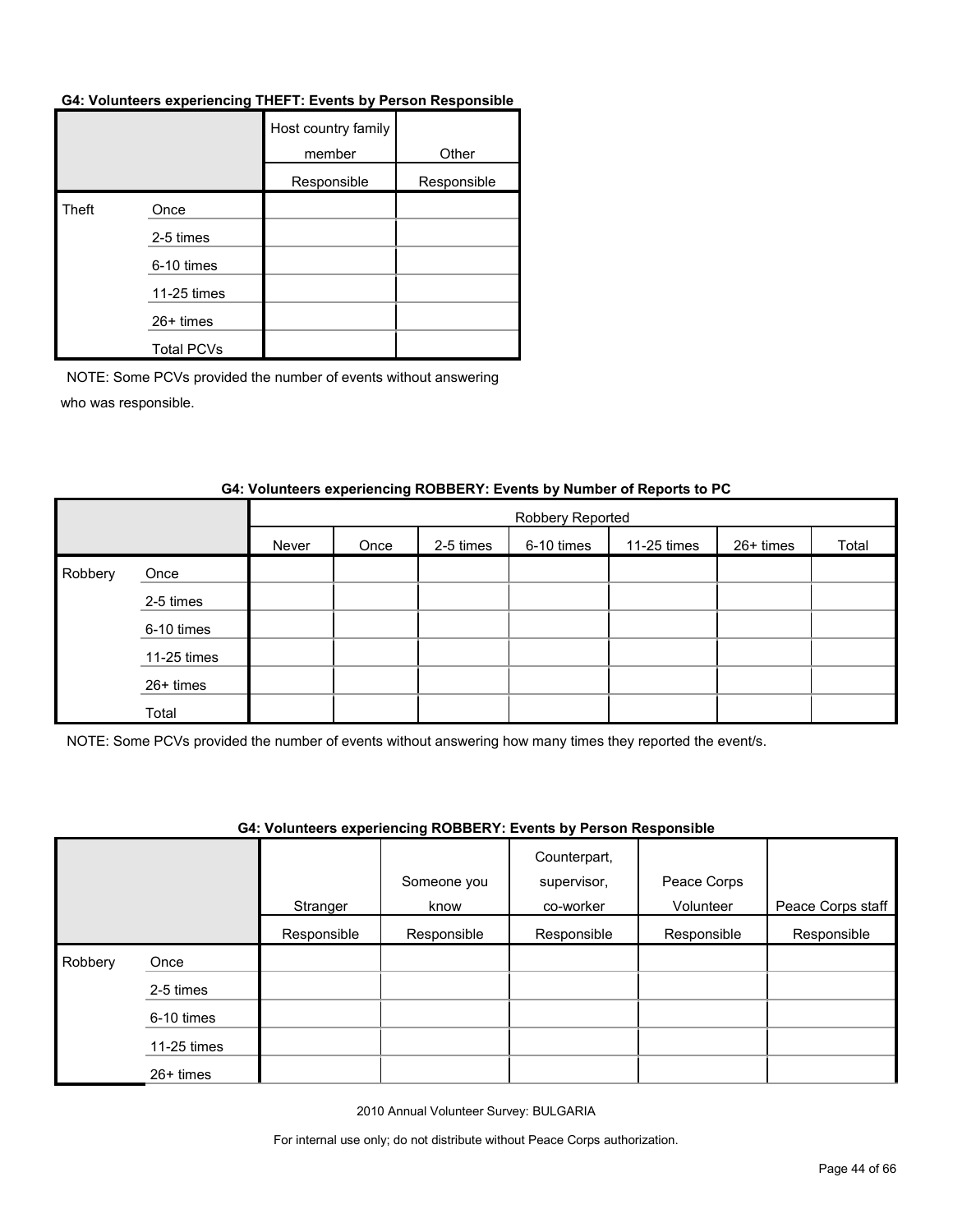| $ -$<br><b>Total PL</b><br>$\mathbf{v}$ |  |  |  |
|-----------------------------------------|--|--|--|
|                                         |  |  |  |

## **G4: Volunteers experiencing ROBBERY: Events by Person**

| Responsible |                   |                               |             |  |  |  |
|-------------|-------------------|-------------------------------|-------------|--|--|--|
|             |                   | Host country family<br>member | Other       |  |  |  |
|             |                   | Responsible                   | Responsible |  |  |  |
| Robbery     | Once              |                               |             |  |  |  |
|             | 2-5 times         |                               |             |  |  |  |
|             | 6-10 times        |                               |             |  |  |  |
|             | 11-25 times       |                               |             |  |  |  |
|             | $26+$ times       |                               |             |  |  |  |
|             | <b>Total PCVs</b> |                               |             |  |  |  |

NOTE: Some PCVs provided the number of events without answering who was responsible.

|                  |             | <b>One common oxygenoments in coordinate reduced in Evento by number of nopono to re</b> |                           |           |            |             |           |                |  |
|------------------|-------------|------------------------------------------------------------------------------------------|---------------------------|-----------|------------|-------------|-----------|----------------|--|
|                  |             |                                                                                          | Physical assault Reported |           |            |             |           |                |  |
|                  |             | Never                                                                                    | Once                      | 2-5 times | 6-10 times | 11-25 times | 26+ times | Total          |  |
| Physical assault | Once        |                                                                                          |                           |           |            |             |           | $\overline{4}$ |  |
|                  | 2-5 times   |                                                                                          |                           |           |            |             |           |                |  |
|                  | 6-10 times  |                                                                                          |                           |           |            |             |           |                |  |
|                  | 11-25 times |                                                                                          |                           |           |            |             |           |                |  |
|                  | 26+ times   |                                                                                          |                           |           |            |             |           |                |  |
|                  | Total       |                                                                                          | ົ                         |           |            |             |           | 4              |  |

#### **G4: Volunteers experiencing PHYSICAL ASSAULT: Events by Number of Reports to PC**

NOTE: Some PCVs provided the number of events without answering how many times they reported the event/s.

#### **G4: Volunteers experiencing PHYSICAL ASSAULT: Events by Person Responsible**

|                  |      |             |             | Counterpart, |             |             |
|------------------|------|-------------|-------------|--------------|-------------|-------------|
|                  |      |             | Someone you | supervisor,  | Peace Corps | Peace Corps |
|                  |      | Stranger    | know        | co-worker    | Volunteer   | staff       |
|                  |      | Responsible | Responsible | Responsible  | Responsible | Responsible |
| Physical assault | Once |             |             |              |             |             |

2010 Annual Volunteer Survey: BULGARIA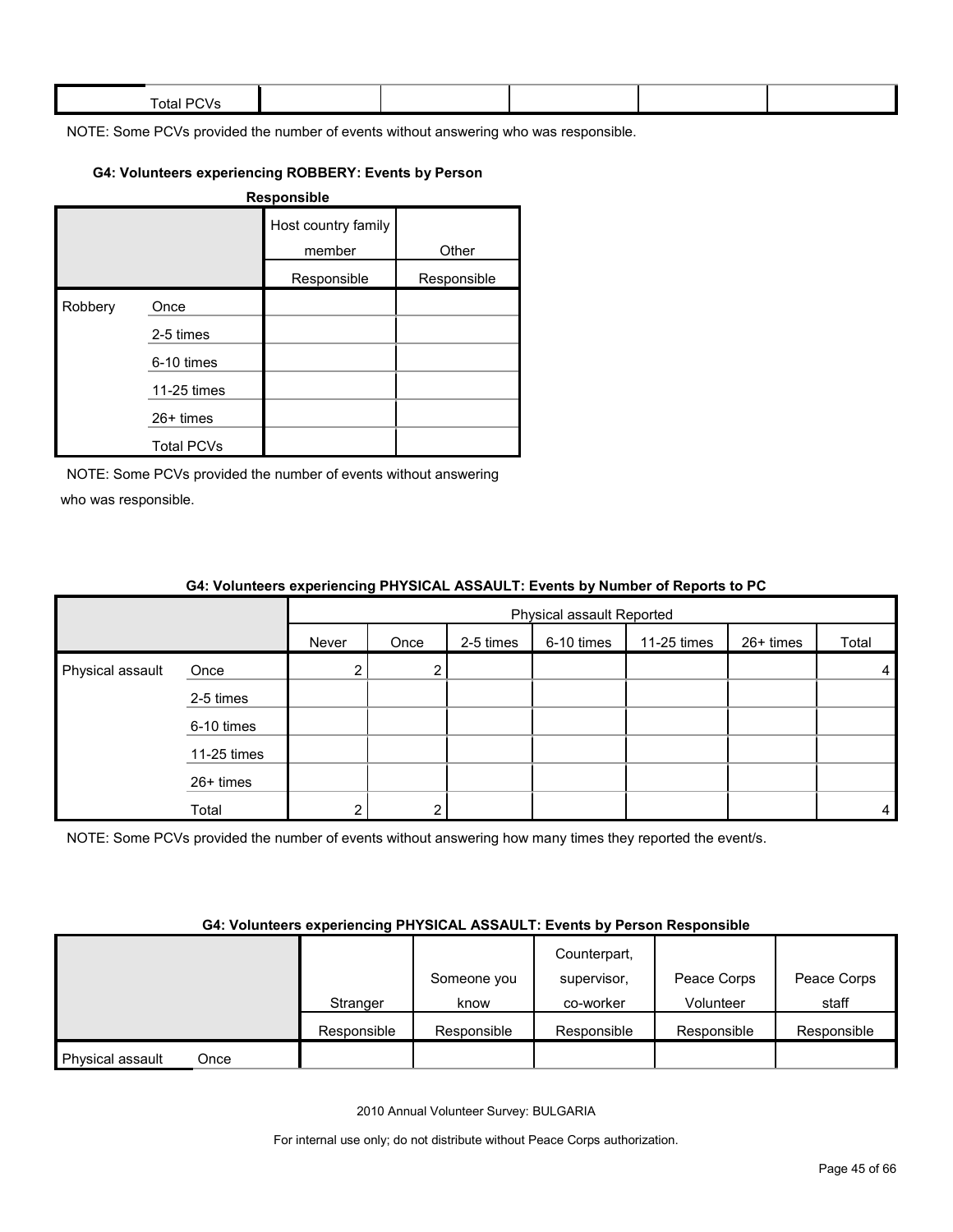|  | 2-5 times         |  |  |  |
|--|-------------------|--|--|--|
|  | 6-10 times        |  |  |  |
|  | 11-25 times       |  |  |  |
|  | 26+ times         |  |  |  |
|  | <b>Total PCVs</b> |  |  |  |

#### **G4: Volunteers experiencing PHYSICAL ASSAULT: Events by Person**

|                  | Responsible       |                               |             |
|------------------|-------------------|-------------------------------|-------------|
|                  |                   | Host country family<br>member | Other       |
|                  |                   | Responsible                   | Responsible |
| Physical assault | Once              |                               |             |
|                  | 2-5 times         |                               |             |
|                  | 6-10 times        |                               |             |
|                  | 11-25 times       |                               |             |
|                  | 26+ times         |                               |             |
|                  | <b>Total PCVs</b> |                               |             |

NOTE: Some PCVs provided the number of events without answering who was responsible.

#### **G4: Volunteers experiencing AGGRAVATED ASSAULT: Events by Number of Reports to PC**

|                    |             | Aggravated assault Reported |      |           |            |             |  |
|--------------------|-------------|-----------------------------|------|-----------|------------|-------------|--|
|                    |             | Never                       | Once | 2-5 times | 6-10 times | 11-25 times |  |
| Aggravated assault | Once        |                             | 2    |           |            |             |  |
|                    | 2-5 times   |                             |      |           |            |             |  |
|                    | 6-10 times  |                             |      |           |            |             |  |
|                    | 11-25 times |                             |      |           |            |             |  |
|                    | 26+ times   |                             |      |           |            |             |  |
|                    | Total       |                             | ົ    |           |            |             |  |

NOTE: Some PCVs provided the number of events without answering how many times they reported the event/s.

#### **G4: Volunteers experiencing AGGRAVATED ASSAULT: Events by Number of**

| <b>Reports to PC</b> |             |                             |  |  |  |  |
|----------------------|-------------|-----------------------------|--|--|--|--|
|                      |             | Aggravated assault Reported |  |  |  |  |
|                      | $26+$ times | Total                       |  |  |  |  |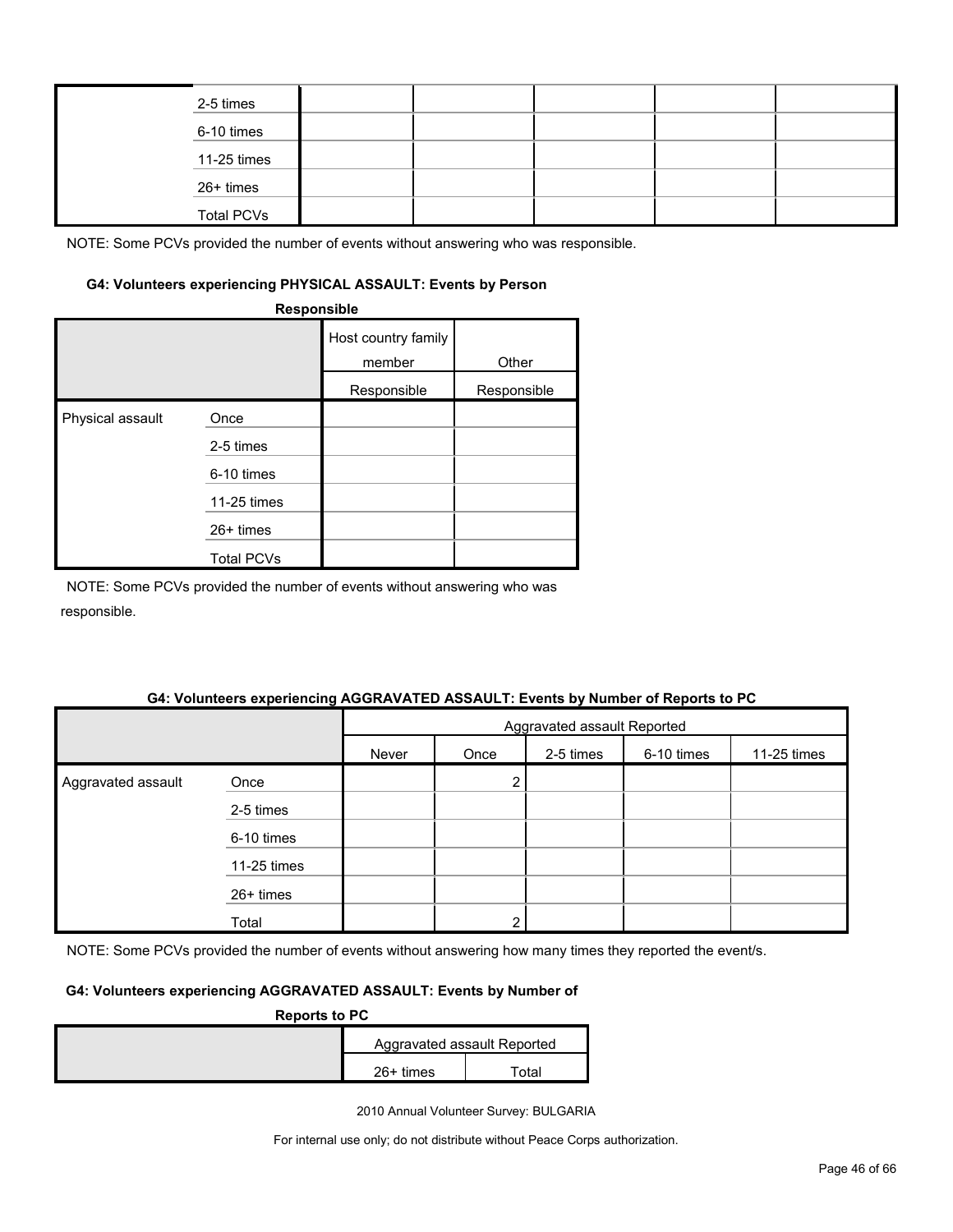| Aggravated assault | Once        |  |
|--------------------|-------------|--|
|                    | 2-5 times   |  |
|                    | 6-10 times  |  |
|                    | 11-25 times |  |
|                    | $26+$ times |  |
|                    | Total       |  |

NOTE: Some PCVs provided the number of events without answering how many times they reported the event/s.

#### **G4: Volunteers experiencing AGGRAVATED ASSAULT: Events by Person Responsible**

|                    |             | Stranger    | Someone you<br>know | Counterpart,<br>supervisor,<br>co-worker | Peace Corps<br>Volunteer | Peace Corps<br>staff |
|--------------------|-------------|-------------|---------------------|------------------------------------------|--------------------------|----------------------|
|                    |             | Responsible | Responsible         | Responsible                              | Responsible              | Responsible          |
| Aggravated assault | Once        |             |                     |                                          |                          |                      |
|                    | 2-5 times   |             |                     |                                          |                          |                      |
|                    | 6-10 times  |             |                     |                                          |                          |                      |
|                    | 11-25 times |             |                     |                                          |                          |                      |
|                    | $26+$ times |             |                     |                                          |                          |                      |
|                    | Total PCVs  |             |                     |                                          |                          |                      |

NOTE: Some PCVs provided the number of events without answering who was responsible.

# **G4: Volunteers experiencing AGGRAVATED ASSAULT: Events by Person**

| <b>Responsible</b> |                   |                               |             |  |  |  |  |  |
|--------------------|-------------------|-------------------------------|-------------|--|--|--|--|--|
|                    |                   | Host country family<br>member | Other       |  |  |  |  |  |
|                    |                   | Responsible                   | Responsible |  |  |  |  |  |
| Aggravated assault | Once              |                               |             |  |  |  |  |  |
|                    | 2-5 times         |                               |             |  |  |  |  |  |
|                    | 6-10 times        |                               |             |  |  |  |  |  |
|                    | 11-25 times       |                               |             |  |  |  |  |  |
|                    | 26+ times         |                               |             |  |  |  |  |  |
|                    | <b>Total PCVs</b> |                               |             |  |  |  |  |  |

NOTE: Some PCVs provided the number of events without answering who was responsible.

2010 Annual Volunteer Survey: BULGARIA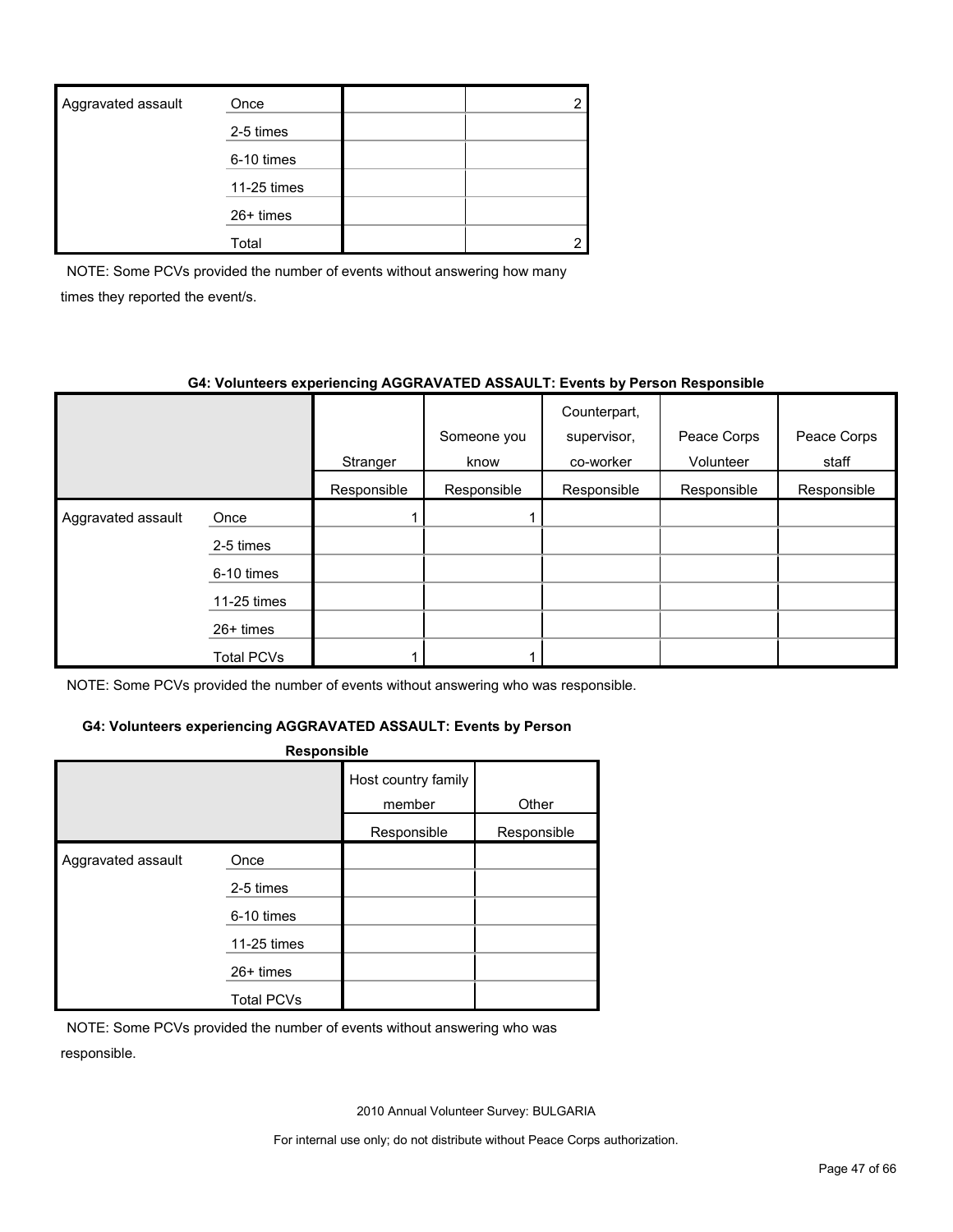|                |             |       | Sexual assault Reported |           |            |             |           |                |
|----------------|-------------|-------|-------------------------|-----------|------------|-------------|-----------|----------------|
|                |             | Never | Once                    | 2-5 times | 6-10 times | 11-25 times | 26+ times | Total          |
| Sexual assault | Once        |       |                         |           |            |             |           |                |
|                | 2-5 times   |       |                         |           |            |             |           | $\overline{2}$ |
|                | 6-10 times  |       |                         |           |            |             |           |                |
|                | 11-25 times |       |                         |           |            |             |           |                |
|                | 26+ times   |       |                         |           |            |             |           |                |
|                | Total       |       |                         |           |            |             |           | 2              |

#### **G4: Volunteers experiencing SEXUAL ASSAULT: Events by Number of Reports to PC**

NOTE: Some PCVs provided the number of events without answering how many times they reported the event/s.

#### **G4: Volunteers experiencing SEXUAL ASSAULT: Events by Person Responsible**

|                |                   | Stranger    | Someone you<br>know | Counterpart,<br>supervisor,<br>co-worker | Peace Corps<br>Volunteer | Peace Corps<br>staff |
|----------------|-------------------|-------------|---------------------|------------------------------------------|--------------------------|----------------------|
|                |                   | Responsible | Responsible         | Responsible                              | Responsible              | Responsible          |
| Sexual assault | Once              |             |                     |                                          |                          |                      |
|                | 2-5 times         |             |                     |                                          |                          |                      |
|                | 6-10 times        |             |                     |                                          |                          |                      |
|                | 11-25 times       |             |                     |                                          |                          |                      |
|                | $26+$ times       |             |                     |                                          |                          |                      |
|                | <b>Total PCVs</b> |             |                     |                                          |                          |                      |

NOTE: Some PCVs provided the number of events without answering who was responsible.

## **G4: Volunteers experiencing SEXUAL ASSAULT: Events by Person**

**Responsible**

|                |             | Host country family |             |
|----------------|-------------|---------------------|-------------|
|                |             | member              | Other       |
|                |             | Responsible         | Responsible |
| Sexual assault | Once        |                     |             |
|                | 2-5 times   |                     |             |
|                | 6-10 times  |                     |             |
|                | 11-25 times |                     |             |

2010 Annual Volunteer Survey: BULGARIA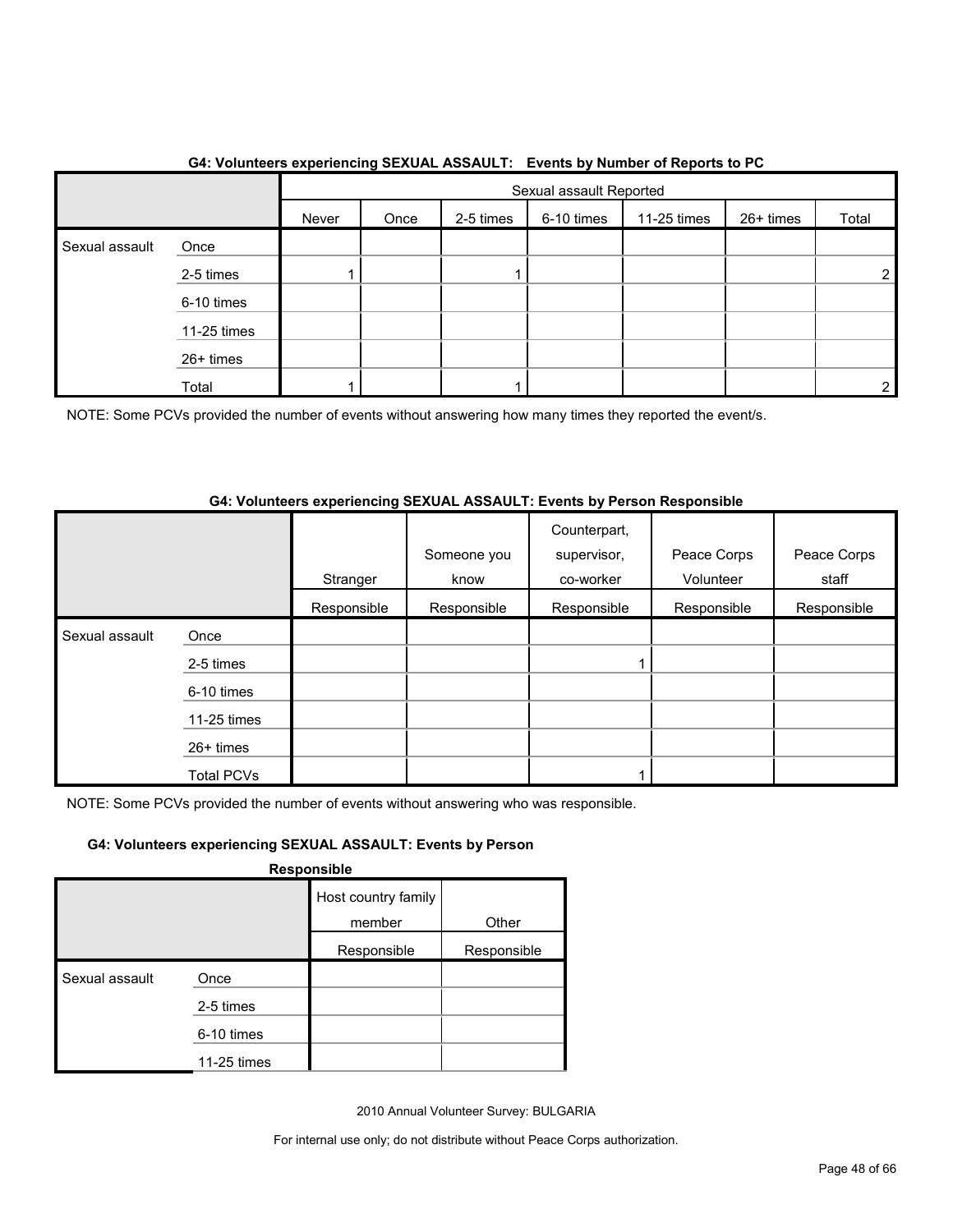| 26+ times  |  |
|------------|--|
| Total PCVs |  |

|      | G4: VOIUNTERS EXPERIENCING RAPE: EVENTS by NUMBER OF REPORTS TO PU |       |               |           |            |             |           |       |  |  |
|------|--------------------------------------------------------------------|-------|---------------|-----------|------------|-------------|-----------|-------|--|--|
|      |                                                                    |       | Rape Reported |           |            |             |           |       |  |  |
|      |                                                                    | Never | Once          | 2-5 times | 6-10 times | 11-25 times | 26+ times | Total |  |  |
| Rape | Once                                                               |       |               |           |            |             |           |       |  |  |
|      | 2-5 times                                                          |       |               |           |            |             |           |       |  |  |
|      | 6-10 times                                                         |       |               |           |            |             |           |       |  |  |
|      | 11-25 times                                                        |       |               |           |            |             |           |       |  |  |
|      | 26+ times                                                          |       |               |           |            |             |           |       |  |  |
|      | Total                                                              |       |               |           |            |             |           |       |  |  |

# **Gynorianoing PADE: Events by Number of Ban**

NOTE: Some PCVs provided the number of events without answering how many times they reported the event/s .

|      |                   |             |             | Counterpart, |             |                   |
|------|-------------------|-------------|-------------|--------------|-------------|-------------------|
|      |                   |             | Someone you | supervisor,  | Peace Corps |                   |
|      |                   | Stranger    | know        | co-worker    | Volunteer   | Peace Corps staff |
|      |                   | Responsible | Responsible | Responsible  | Responsible | Responsible       |
| Rape | Once              |             |             |              |             |                   |
|      | 2-5 times         |             |             |              |             |                   |
|      | 6-10 times        |             |             |              |             |                   |
|      | 11-25 times       |             |             |              |             |                   |
|      | 26+ times         |             |             |              |             |                   |
|      | <b>Total PCVs</b> |             |             |              |             |                   |

#### **G4: Volunteers experiencing RAPE: Events by Person Responsible**

NOTE: Some PCVs provided the number of events without answering who was responsible.

#### **G4: Volunteers experiencing RAPE: Events by Person Responsible**

|      |      | Host country family |             |
|------|------|---------------------|-------------|
|      |      | member              | Other       |
|      |      | Responsible         | Responsible |
| Rape | Once |                     |             |

2010 Annual Volunteer Survey: BULGARIA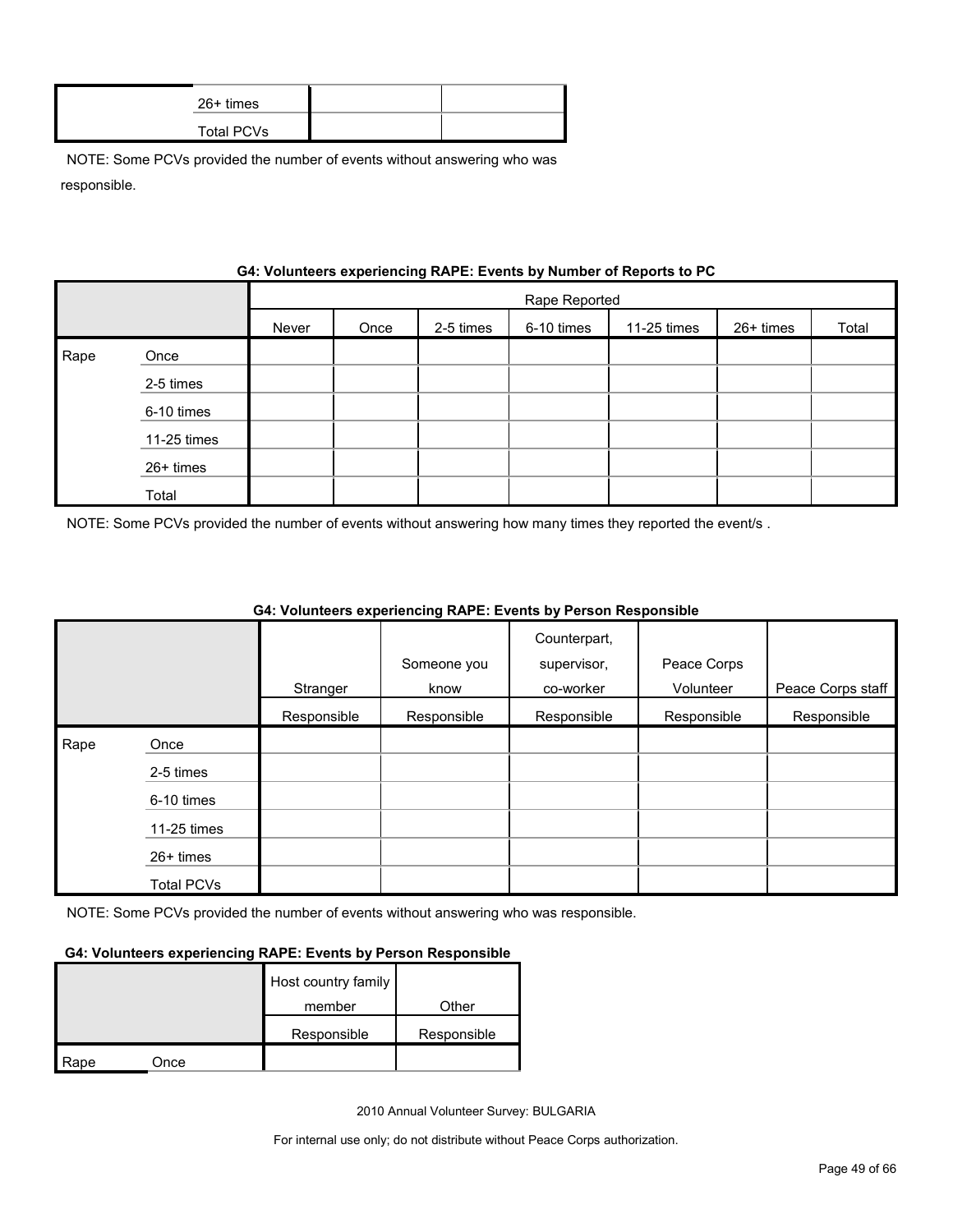| 2-5 times         |  |
|-------------------|--|
| 6-10 times        |  |
| 11-25 times       |  |
| 26+ times         |  |
| <b>Total PCVs</b> |  |

## **G4: Volunteers experiencing ATTEMPTED RAPE: Events by Number of Reports to PC**

|                |             | Attempted rape Reported |      |           |            |             |           |       |
|----------------|-------------|-------------------------|------|-----------|------------|-------------|-----------|-------|
|                |             | Never                   | Once | 2-5 times | 6-10 times | 11-25 times | 26+ times | Total |
| Attempted rape | Once        |                         |      |           |            |             |           |       |
|                | 2-5 times   |                         |      |           |            |             |           |       |
|                | 6-10 times  |                         |      |           |            |             |           |       |
|                | 11-25 times |                         |      |           |            |             |           |       |
|                | 26+ times   |                         |      |           |            |             |           |       |
|                | Total       |                         |      |           |            |             |           |       |

NOTE: Some PCVs provided the number of events without answering how many times they reported the event/s.

#### **G4: Volunteers experiencing ATTEMPTED RAPE: Events by Person Responsible**

|                |             | Stranger    | Someone you<br>know | Counterpart,<br>supervisor,<br>co-worker | Peace Corps<br>Volunteer | Peace Corps<br>staff |
|----------------|-------------|-------------|---------------------|------------------------------------------|--------------------------|----------------------|
|                |             | Responsible | Responsible         | Responsible                              | Responsible              | Responsible          |
| Attempted rape | Once        |             |                     |                                          |                          |                      |
|                | 2-5 times   |             |                     |                                          |                          |                      |
|                | 6-10 times  |             |                     |                                          |                          |                      |
|                | 11-25 times |             |                     |                                          |                          |                      |
|                | 26+ times   |             |                     |                                          |                          |                      |
|                | Total PCVs  |             |                     |                                          |                          |                      |

NOTE: Some PCVs provided the number of events without answering who was responsible.

#### **G4: Volunteers experiencing ATTEMPTED RAPE: Events by Person**

#### **Responsible**

2010 Annual Volunteer Survey: BULGARIA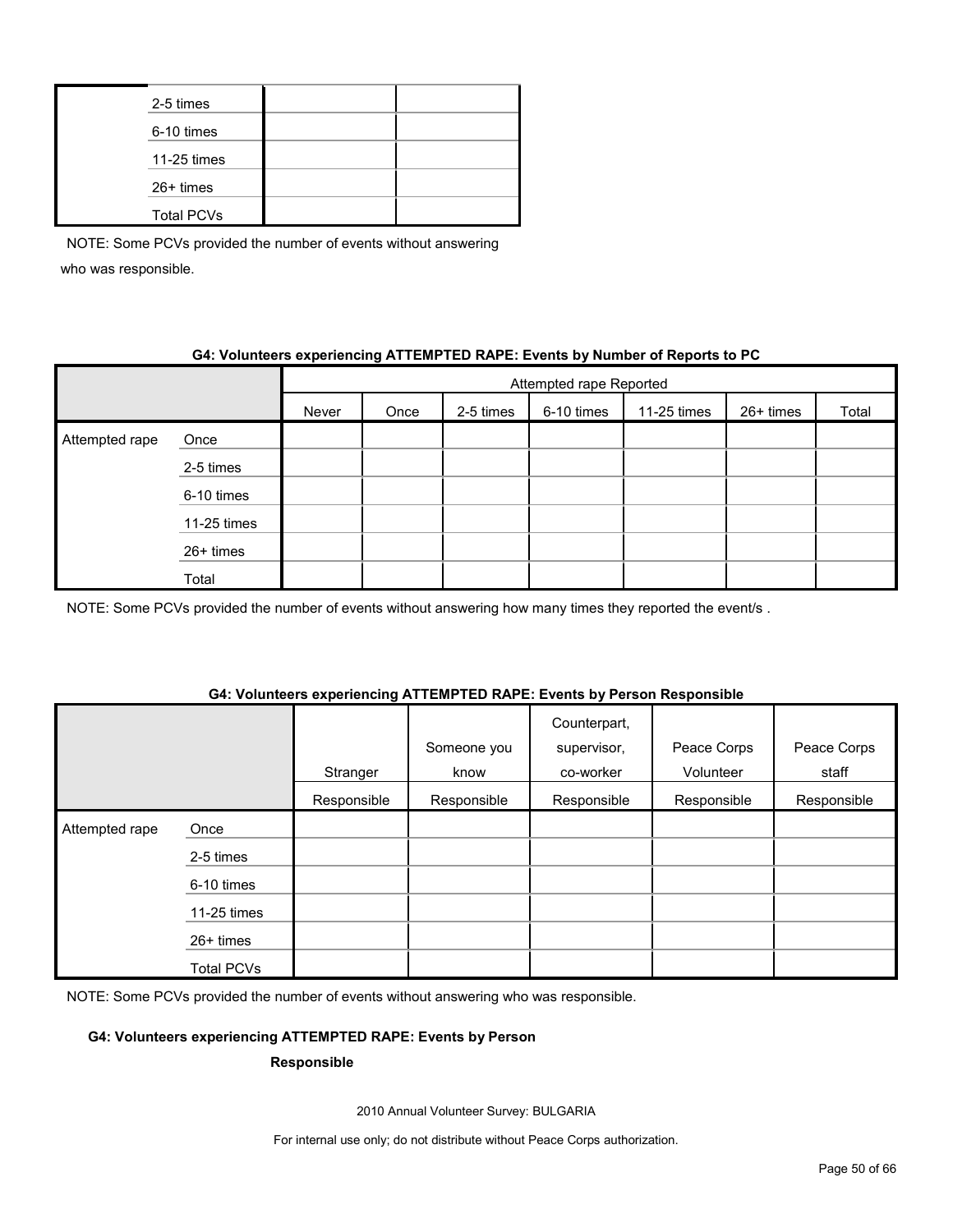|                |                   | Host country family<br>member | Other       |
|----------------|-------------------|-------------------------------|-------------|
|                |                   | Responsible                   | Responsible |
| Attempted rape | Once              |                               |             |
|                | 2-5 times         |                               |             |
|                | 6-10 times        |                               |             |
|                | 11-25 times       |                               |             |
|                | 26+ times         |                               |             |
|                | <b>Total PCVs</b> |                               |             |

# <span id="page-50-0"></span>**H. Volunteers Working in HIV/AIDS**

This section reports Volunteers' level of involvement in HIV/AIDS work. It also reports Volunteers' assessment of their Peace Corps HIV/AIDS training and the perceived effectiveness of their HIV/AIDS work with host country individuals or groups.

## **H1: Which of the following best describes your involvement in HIV/AIDS**

| activities?                                           |         |        |  |  |  |  |  |  |
|-------------------------------------------------------|---------|--------|--|--|--|--|--|--|
|                                                       | Percent | Number |  |  |  |  |  |  |
| HIV/AIDS work is my primary assignment.               | 1%      |        |  |  |  |  |  |  |
| HIV/AIDS work is part of my secondary activities.     | 22%     | 19     |  |  |  |  |  |  |
| My HIV/AIDS efforts are not part of primary/secondary | 31%     | 27     |  |  |  |  |  |  |
| actvities.                                            |         |        |  |  |  |  |  |  |
| I have not been involved in any HIV/AIDS activities.  | 47%     | 41     |  |  |  |  |  |  |
| Total                                                 | 100%    | 88     |  |  |  |  |  |  |

**H2: How effective was the PC training you received in preparing you to undertake your HIV/AIDS activities?**

|    | Not effective | Poor | Adequate | Effective | Very effective | <b>NA</b> | Total |
|----|---------------|------|----------|-----------|----------------|-----------|-------|
| Н2 | 3%            | 7%   | 30%      | 33%       | 16%            | 11%       |       |

# **H2: How effective was the PC training you received in preparing you to undertake your HIV/AIDS**

#### **activities? (excluding the "NA" responses)**

2010 Annual Volunteer Survey: BULGARIA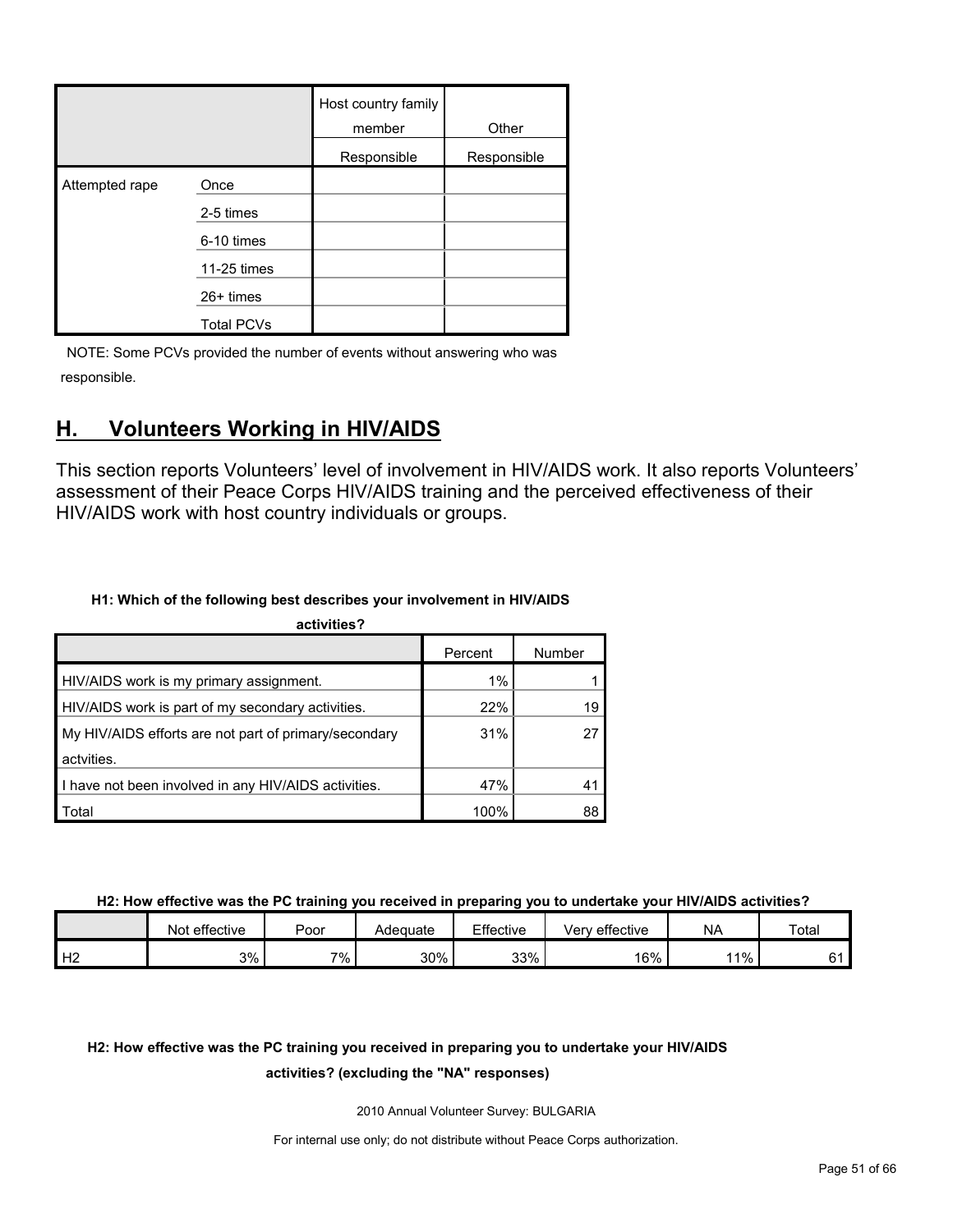|                | effective<br>Not | Poor  | Adequate | Effective | Very effective | $\tau$ otar |
|----------------|------------------|-------|----------|-----------|----------------|-------------|
| H <sub>2</sub> | 4%               | $7\%$ | 33%      | $37\%$    | 19%            | 54          |

#### **H3: In working with HC individuals or groups, how would you rate the effectiveness of your specific HIV/AIDS activities?**

|      |                  | Sometimes |                 | Almost always |            |       |
|------|------------------|-----------|-----------------|---------------|------------|-------|
|      | Seldom effective | effective | Often effective | effective     | Don't know | Total |
| l H3 | 5%               | 21%       | 28%             | 9%            | 37%        | 57    |

**H3: In working with HC individuals or groups, how would you rate the effectiveness of your specific HIV/AIDS activities? (excluding both the "NA" and the H1="No involvement in HIV/AIDS activities"** 

|                | responses)       |           |                 |               |       |  |  |  |  |
|----------------|------------------|-----------|-----------------|---------------|-------|--|--|--|--|
|                |                  | Sometimes |                 | Almost always |       |  |  |  |  |
|                | Seldom effective | effective | Often effective | effective     | Total |  |  |  |  |
| H <sub>3</sub> | 6%               | 35%       | 47%             | 12%           | 34    |  |  |  |  |

NOTE: See Open-Ended Responses Report for PCV explanations and examples of their H3 answers)

# <span id="page-51-0"></span>**I. Your Life in the Peace Corps**

This section reports Volunteers' descriptions of and adjustments to their living conditions, including stress factors and how Volunteers cope with stress.

#### **I1: Have you lived with a host country individual or family?**

|                                                         | Percent | Number |
|---------------------------------------------------------|---------|--------|
| No, I have never lived with a HC individual or family.  | 1%      |        |
| Yes, I lived with a HC individual or family only during | 84%     | 74     |
| PST.                                                    |         |        |
| Yes, in my community (not during PST).                  | $1\%$   |        |
| Yes, both during PST and later in my community.         | 14%     |        |
| Total                                                   | 100%    | 88     |

#### **I1: How long (in months) have you lived with a host country individual or family?**

2010 Annual Volunteer Survey: BULGARIA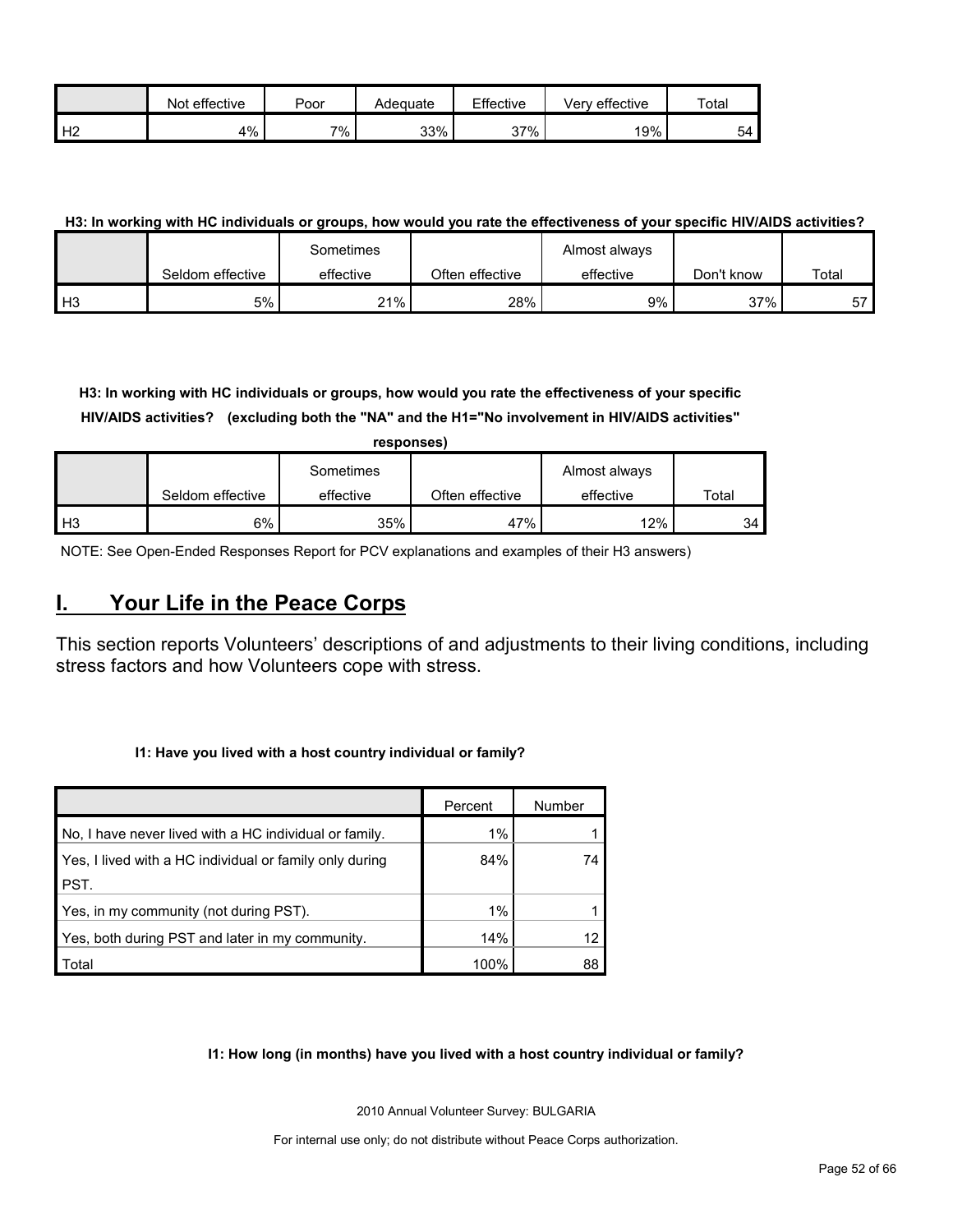|                        | month |     |     | 4 | 5     | $7 - 11$ | $12 - 16$ | 17-26 |
|------------------------|-------|-----|-----|---|-------|----------|-----------|-------|
| <b>PST Only</b>        |       | 34% | 64% |   | $1\%$ |          |           |       |
| Post-PST               |       |     |     |   |       |          | 100%      |       |
| <b>PST &amp; Later</b> |       | 8%  |     |   |       | 8%       | 58%       | 25%   |

**I1: How long (in months) have you lived** 

#### **with a host country individual or family?**

|             | $27+$ mos | Total |
|-------------|-----------|-------|
| PST Only    |           |       |
| Post-PST    |           |       |
| PST & Later |           |       |

#### **I2: How often do you interact with HCNs in community/family social events?**

|    |       | Several times a |        | Several times a |         | Less than once a |       |
|----|-------|-----------------|--------|-----------------|---------|------------------|-------|
|    | Dailv | week            | Weeklv | month           | Monthly | month            | Total |
| 12 | 25%   | 27%             | 19%    | 14%             | 7%      | 8%               | 88    |

#### **I3: How integrated into your community do you feel now?**

|    | Not at all | Minimally | Adeauatelv | :onsiderablv | Exceptionally | Total |
|----|------------|-----------|------------|--------------|---------------|-------|
| 13 |            | $7\%$     | 25%        | 45%          | 23%           | 88    |

**I4a: Do you have the following at your worksite?**

|               | Never | Sometimes | Jsuallv | Alwavs | Total |
|---------------|-------|-----------|---------|--------|-------|
| Electricity   |       | 9%        | 34%     | 57%    | 88    |
| Running water | $1\%$ | $10\%$    | 38%     | 51%    | 88    |

|  |  |  |  |  | 14b: Do you have the following at your residence? |
|--|--|--|--|--|---------------------------------------------------|
|--|--|--|--|--|---------------------------------------------------|

|               | Never | Sometimes | Usuallv | Always | ⊤otal |
|---------------|-------|-----------|---------|--------|-------|
| Electricity   |       | 9%        | 34%     | 56%    | ، ہ   |
| Running water |       | 9%        | 45%     | 46%    | 87    |

2010 Annual Volunteer Survey: BULGARIA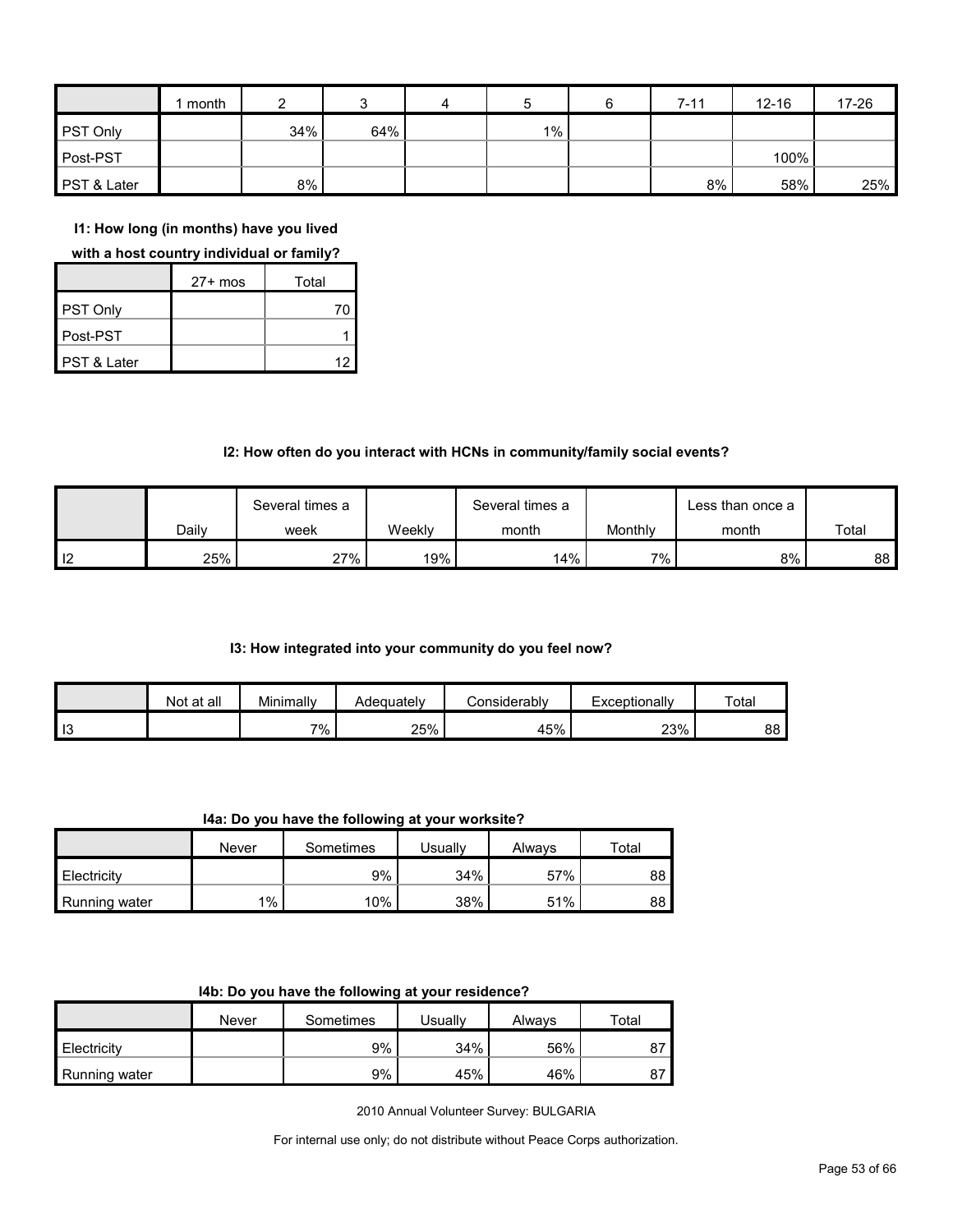## **I5: How often do you have access to--?**

|                                  | Not at all | Less than monthly | Monthly | Weekly | Daily | Total |
|----------------------------------|------------|-------------------|---------|--------|-------|-------|
| Landline phone                   | 41%        | 3%                |         | 8%     | 47%   | 87    |
| Computer                         |            |                   |         | $1\%$  | 99%   | 87    |
| Internet                         |            |                   |         | 5%     | 95%   | 87    |
| Cell phone (voice)               |            |                   |         |        | 100%  | 87    |
| Text messaging                   |            |                   |         |        | 100%  | 86    |
| Voice over internet, e.g., SKYPE |            | 1%                | 3%      | 6%     | 90%   | 86    |
| Webcam/internet video            | 5%         | 2%                |         | 6%     | 87%   | 86    |

## **I6: Where do you most frequently connect to the Internet?**

|            |                |         | Another person's |               | <b>I</b> PC office/satellite | Other: Please |       |
|------------|----------------|---------|------------------|---------------|------------------------------|---------------|-------|
|            | Your residence | At work | home             | Internet cafe | office                       | specify       | Total |
| $\vert$ 16 | 84%            | 13% 1   |                  | 3%            |                              |               | 87    |

## **I6.TEXT: Description of "other" location**

#### **to connect to Internet**

|       | Percent | Number |
|-------|---------|--------|
|       | 100%    | 88     |
| Total | 100%    | 88     |

# **I7: How long do you travel to access the internet using your typical transport method (one-way trip)?** n

O

|      | Less than one |                  | From two to four |                       | More than eight |       |
|------|---------------|------------------|------------------|-----------------------|-----------------|-------|
|      | hour          | One to two hours | hours            | Four to eight hours I | hours           | Total |
| l 17 | 98%           | $1\%$ ,          | 1%               |                       |                 | 82    |

#### **Percent of Volunteers Traveling to/from Internet Connection in One Day (I8) by Travel Time (I7)**  $\overline{a}$

| 18 Return same day from traveling to Internet |
|-----------------------------------------------|
| connection?                                   |

2010 Annual Volunteer Survey: BULGARIA N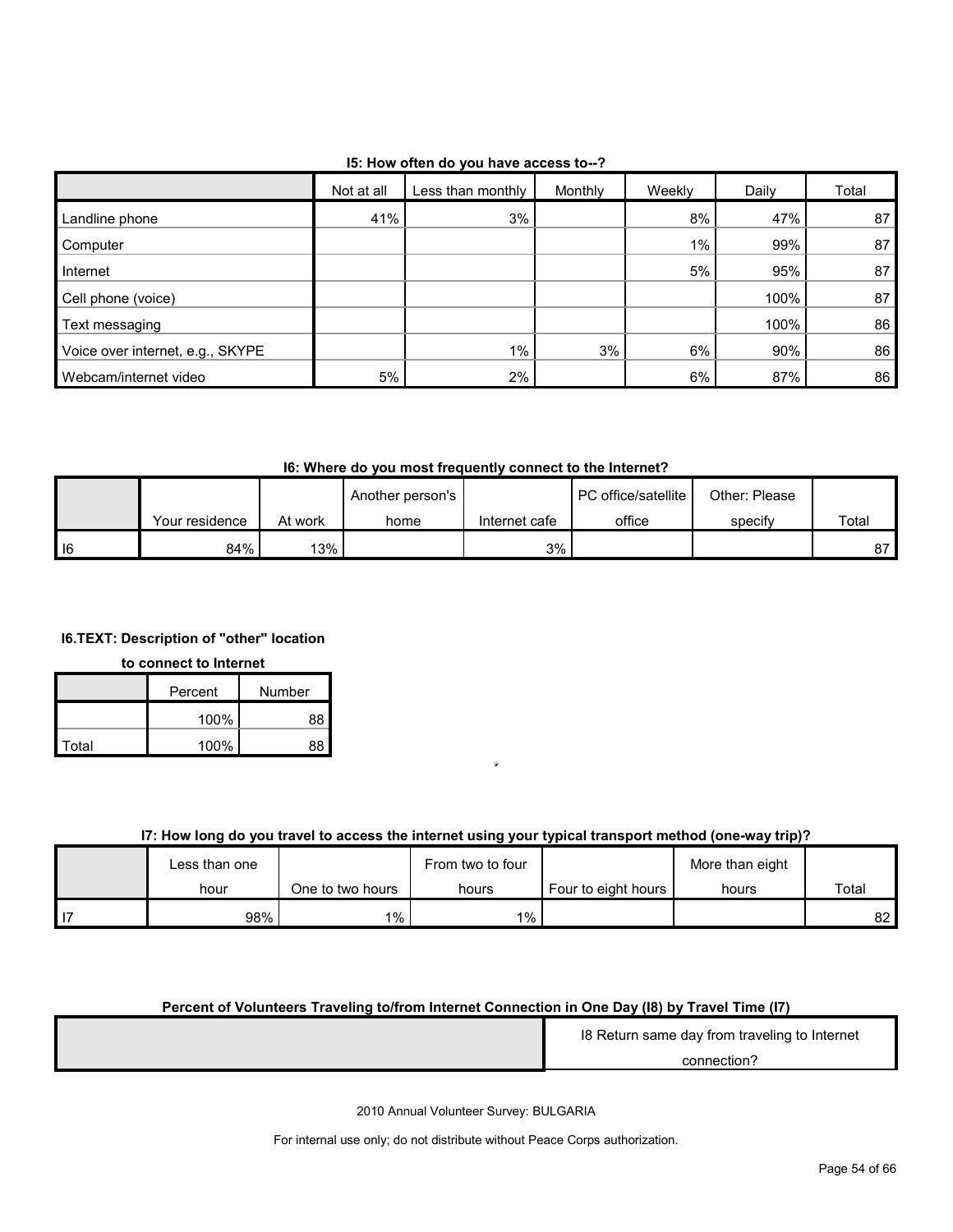|                                               |                        | Yes   | No | Total |
|-----------------------------------------------|------------------------|-------|----|-------|
| I7 Typical time to reach Internect connection | Less than one hour     | 98%   |    | 79    |
|                                               | One to two hours       | $1\%$ |    |       |
|                                               | From two to four hours | $1\%$ |    |       |
|                                               | Four to eight hours    |       |    |       |
|                                               | More than eight hours  |       |    |       |
|                                               | Total                  | 100%  |    | 81    |

#### **Number of Volunteers Traveling to/from Internet Connection in One Day (I8) by Travel Time (I7)**

|                                               |                        | 18 Return same day from traveling to Internet<br>connection? |    |       |
|-----------------------------------------------|------------------------|--------------------------------------------------------------|----|-------|
|                                               |                        | Yes                                                          | No | Total |
| I7 Typical time to reach Internect connection | Less than one hour     | 79                                                           |    | 79    |
|                                               | One to two hours       |                                                              |    |       |
|                                               | From two to four hours |                                                              |    |       |
|                                               | Four to eight hours    |                                                              |    |       |
|                                               | More than eight hours  |                                                              |    |       |
|                                               | Total                  | 81                                                           |    | 81    |

# **I9: Have you participated in the Coverdell World Wise**

# **Schools/Correspondence Match (CWWS/CM)?**

|    | Yes - Please          | No - Please       |       |
|----|-----------------------|-------------------|-------|
|    | describe your         | describe your     |       |
|    | activities/interactio | reason(s) for not |       |
|    | n withCWWS/CM         | participating     | Total |
| Ι9 | 67%                   | 33%               | 85    |

NOTE: See the Open-Ended Responses Report for PCV descriptions

of participation and reasons for not participating.

#### **I10: To what extent do the following create stress and/or emotional health issues for you?**

|                 |                      | Minimally | Moderately | Considerably |
|-----------------|----------------------|-----------|------------|--------------|
|                 | Not at all stressful | stressful | stressful  | stressful    |
| Cultural issues | 7%                   | 41%       | 38%        | 9%           |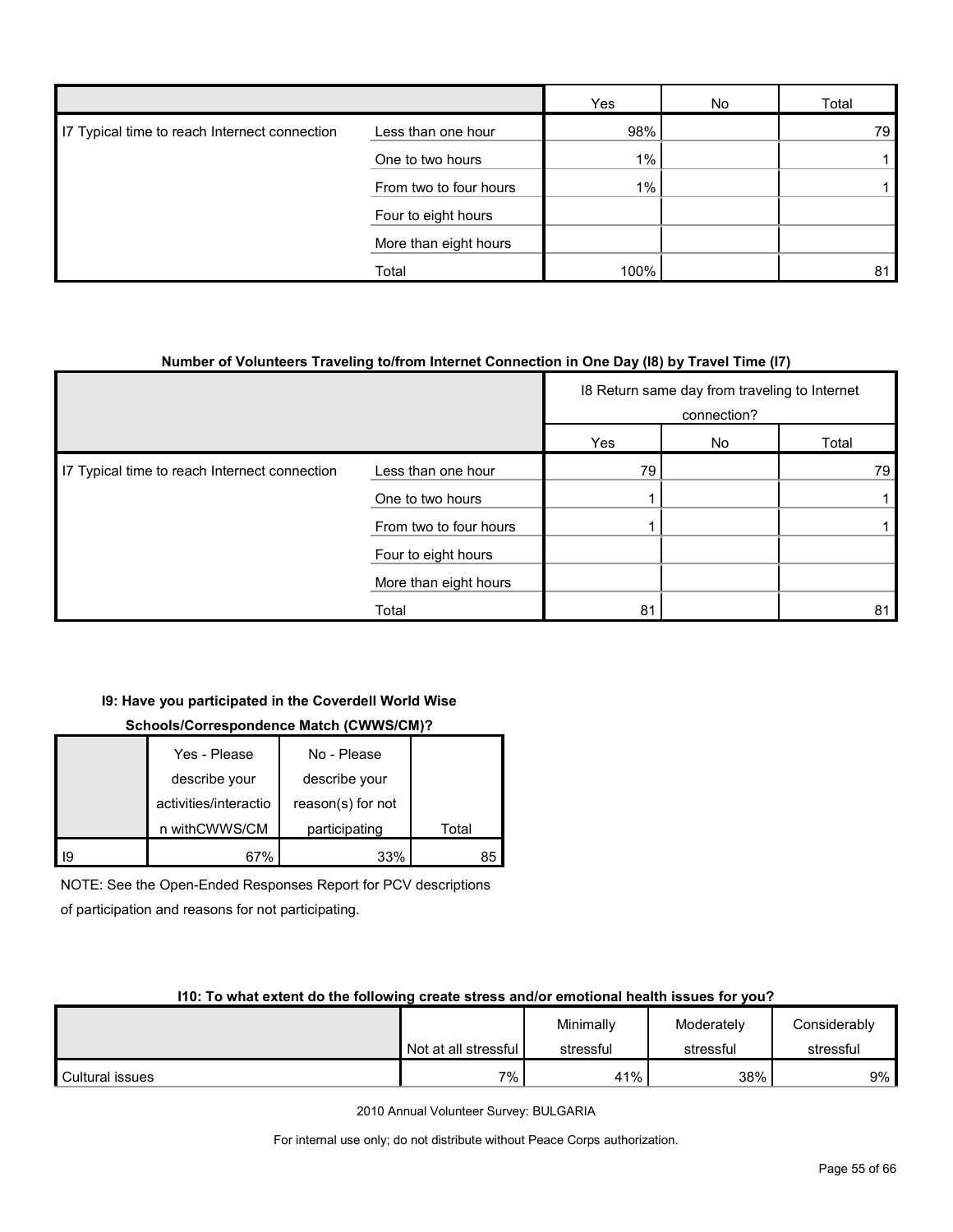| Dealing with violence in country                     | 64% | 22% | 3%  | $1\%$ |
|------------------------------------------------------|-----|-----|-----|-------|
| Health/medical problems                              | 19% | 48% | 22% | 6%    |
| Issues including family, friends, loved ones in U.S. | 15% | 40% | 40% | 5%    |
| Isolation/Ioneliness                                 | 14% | 32% | 34% | 14%   |
| Local language                                       | 10% | 34% | 39% | 10%   |
| Primary assignment                                   | 7%  | 22% | 32% | 24%   |
| Romantic relationships in-country                    | 40% | 25% | 16% | 6%    |
| Interactions with other Volunteers                   | 54% | 32% | 11% | 1%    |
| Interactions with PC Staff                           | 56% | 28% | 10% | 5%    |
| Safety and security                                  | 63% | 29% | 7%  | 1%    |
| Please specify below<br>Other:                       | 3%  |     | 6%  | 9%    |

## **I10: To what extent do the following create stress and/or emotional health issues for you?**

|                                                      | Exceptionally |           |       |
|------------------------------------------------------|---------------|-----------|-------|
|                                                      | stressful     | <b>NA</b> | Total |
| <b>Cultural issues</b>                               | 5%            |           | 87    |
| Dealing with violence in country                     |               | 10%       | 88    |
| Health/medical problems                              | 2%            | 3%        | 88    |
| Issues including family, friends, loved ones in U.S. | 1%            |           | 88    |
| Isolation/loneliness                                 | 7%            |           | 88    |
| Local language                                       | 6%            |           | 87    |
| Primary assignment                                   | 16%           |           | 88    |
| Romantic relationships in-country                    |               | 13%       | 87    |
| Interactions with other Volunteers                   | 1%            |           | 87    |
| Interactions with PC Staff                           | 1%            |           | 87    |
| Safety and security                                  |               |           | 87    |
| Please specify below<br>Other:                       | 6%            | 76%       | 34    |

#### **I10: To what extent do the following create stress and/or emotional health issues for you? (excluding "NA" responses)**

|                                         |                      |                     | Moderately | Considerably |
|-----------------------------------------|----------------------|---------------------|------------|--------------|
|                                         | Not at all stressful | Minimally stressful | stressful  | stressful    |
| Cultural issues                         | 7%                   | 41%                 | 38%        | 9%           |
| Dealing with violence in country        | 71%                  | 24%                 | 4%         | $1\%$        |
| Health/medical problems                 | 20%                  | 49%                 | 22%        | 6%           |
| Issues including family, friends, loved | 15%                  | 40%                 | 40%        | 5%           |
| ones in U.S.                            |                      |                     |            |              |

2010 Annual Volunteer Survey: BULGARIA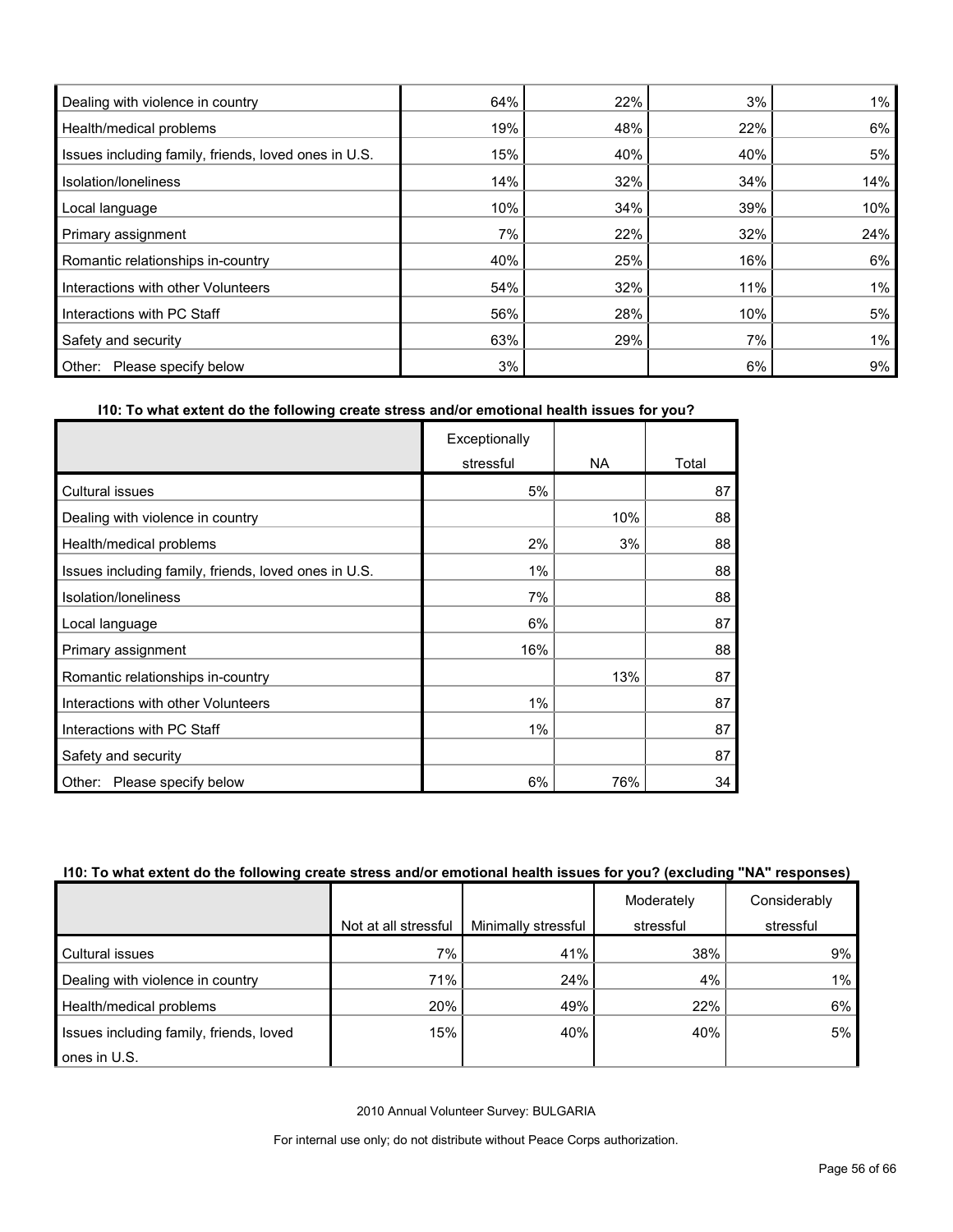| Isolation/Ioneliness               | 14% | 32% | 34% | 14% |
|------------------------------------|-----|-----|-----|-----|
| Local language                     | 10% | 34% | 39% | 10% |
| Primary assignment                 | 7%  | 22% | 32% | 24% |
| Romantic relationships in-country  | 46% | 29% | 18% | 7%  |
| Interactions with other Volunteers | 54% | 32% | 11% | 1%  |
| Interactions with PC Staff         | 56% | 28% | 10% | 5%  |
| Safety and security                | 63% | 29% | 7%  | 1%  |
| Other:<br>Please specify below     | 13% |     | 25% | 38% |

**I10: To what extent do the following create stress and/or emotional** 

|                                         | Exceptionally |       |
|-----------------------------------------|---------------|-------|
|                                         | stressful     | Total |
| <b>Cultural issues</b>                  | 5%            | 87    |
| Dealing with violence in country        |               | 79    |
| Health/medical problems                 | 2%            | 85    |
| Issues including family, friends, loved | 1%            | 88    |
| ones in U.S.                            |               |       |
| Isolation/Ioneliness                    | 7%            | 88    |
| Local language                          | 6%            | 87    |
| Primary assignment                      | 16%           | 88    |
| Romantic relationships in-country       |               | 76    |
| Interactions with other Volunteers      | 1%            | 87    |
| Interactions with PC Staff              | 1%            | 87    |
| Safety and security                     |               | 87    |
| Other:<br>Please specify below          | 25%           | 8     |

Г

# **health issues for you? (excluding "NA" responses)**

#### **I10.TEXT: Description of "other" stress factor**

|                                                | Percent | Number |
|------------------------------------------------|---------|--------|
| Open-ended results. Not responsive to request. |         |        |
|                                                |         |        |
|                                                |         |        |
|                                                |         |        |
|                                                |         |        |
|                                                |         |        |
|                                                |         |        |
|                                                |         |        |
|                                                |         |        |

2010 Annual Volunteer Survey: BULGARIA

For internal use only; do not distribute without Peace Corps authorization.

Т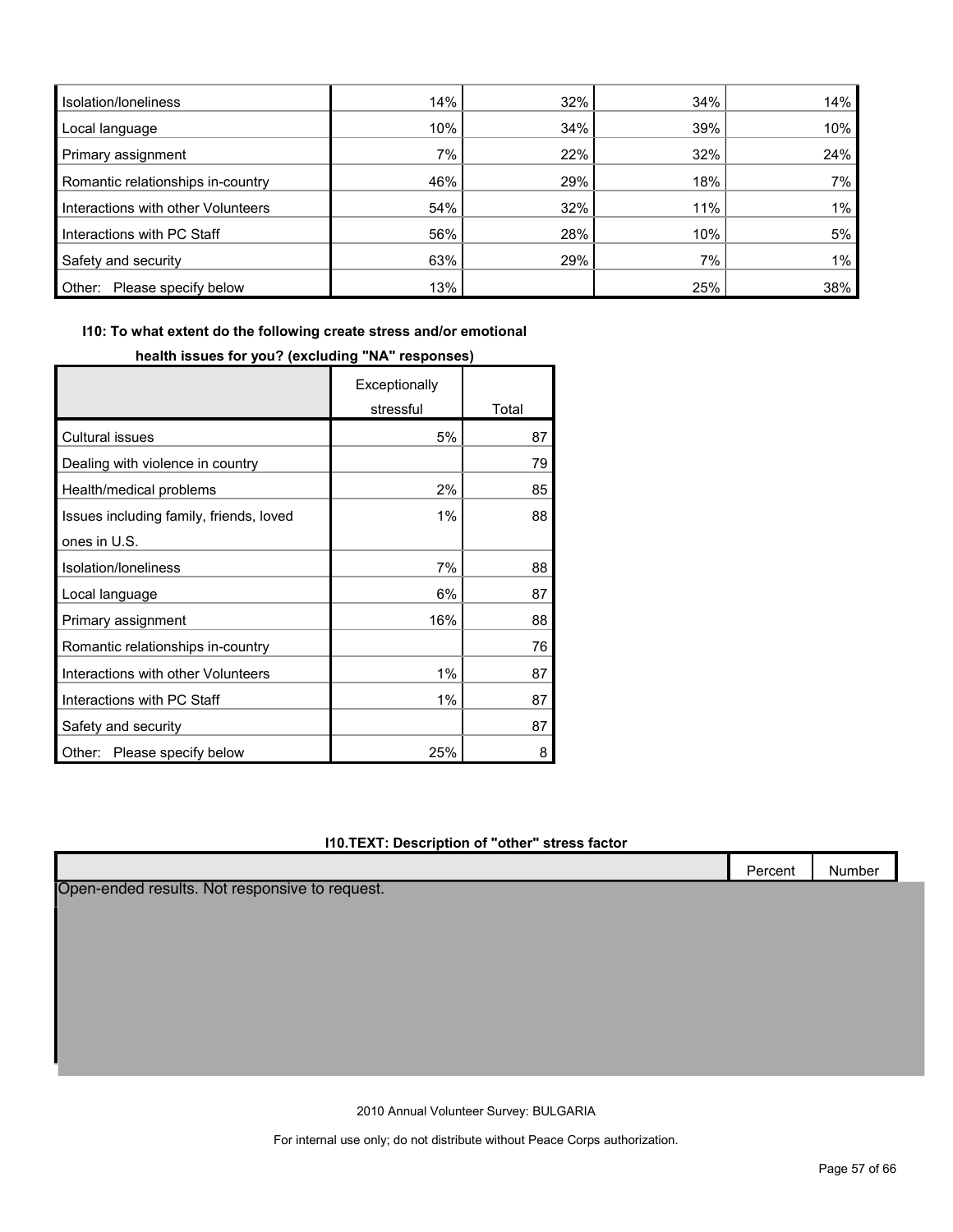Total 100% 88

NOTE: Long PCV descriptions of "other" factors may have be cut off in this table. The complete text is available upon request from OSIRP.

| 111: Please mark all of the typical ways in which you cope with stress. |                      |                                       |                                 |
|-------------------------------------------------------------------------|----------------------|---------------------------------------|---------------------------------|
|                                                                         | <b>PCV Responses</b> | % Using This<br><b>Stress Reducer</b> | <b>Total PCVs</b><br>Responding |
| Pursue personal hobbies/interests                                       | 77                   | 93%                                   |                                 |
| Friends/family in U.S.                                                  | 73                   | 88%                                   |                                 |
| PCVs outside my community                                               | 62                   | 75%                                   |                                 |
| Participate in sports/exercise                                          | 62                   | 75%                                   |                                 |
| Leave community for a time                                              | 57                   | 69%                                   |                                 |
| Co-workers/friends (not PCVs)                                           | 56                   | 67%                                   |                                 |
| Get involved in other projects                                          | 38                   | 46%                                   |                                 |
| PCVs in my community                                                    | 33                   | 40%                                   |                                 |
| Pray                                                                    | 23                   | 28%                                   |                                 |
| PC in-country staff                                                     | 22                   | 27%                                   |                                 |
| Meditate                                                                | 20                   | 24%                                   |                                 |
| Other activities                                                        | 8                    | 10%                                   |                                 |
| My host family                                                          | 7                    | 8%                                    |                                 |
| <b>Others</b>                                                           | 7                    | 8%                                    |                                 |
| Attend individual/group counseling                                      | $\overline{2}$       | 2%                                    |                                 |
| Peer Support Network                                                    | 1                    | 1%                                    |                                 |
| Office of Special Services                                              |                      |                                       |                                 |
| Total                                                                   |                      |                                       | 83                              |

# **I11: Please mark all of the typical ways in which you cope with stress.**

\*Percents total to more than 100% since Volunteers were asked to "mark all that apply."

#### **I11: Others I talk with to reduce stress**

Open-ended results. Not responsive to request.

2010 Annual Volunteer Survey: BULGARIA

For internal use only; do not distribute without Peace Corps authorization.

Percent Number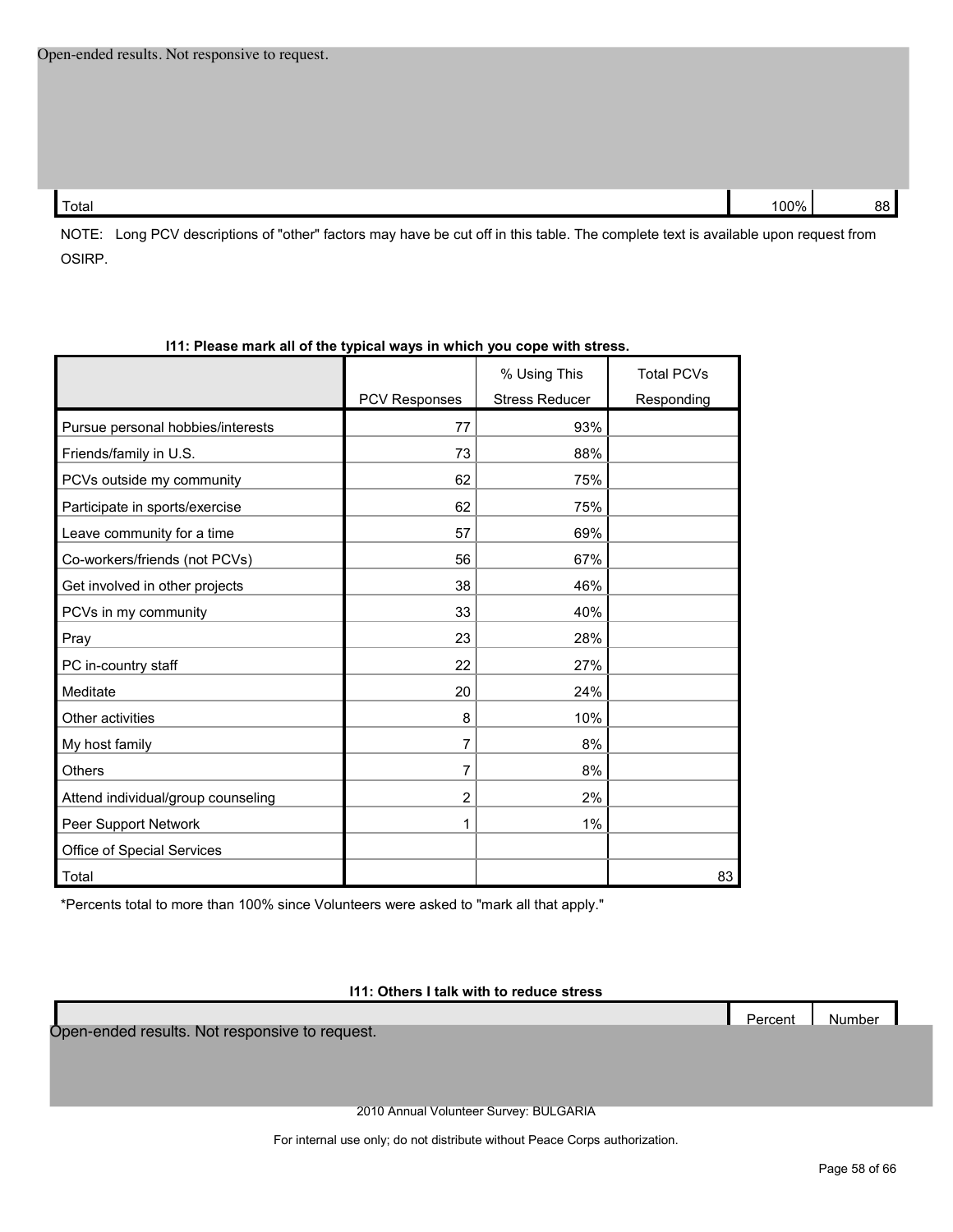Total 100% 88

# **I11: Other activities to reduce stress** Percent Number Total 100% 88 Open-ended results. Not responsive to request.

## **I8: When asked about ways of coping with stress, Volunteers who**

**answered "No stress"** 

|              | NA  | Yes, I have no<br>stress | Total |
|--------------|-----|--------------------------|-------|
| 111.NOSTRESS | 94% | 6%                       |       |

# <span id="page-58-0"></span>**J. Overall Assessment of Your Peace Corps Service**

This section reports Volunteers' level of satisfaction with their Peace Corps service and their expectations about completing their service.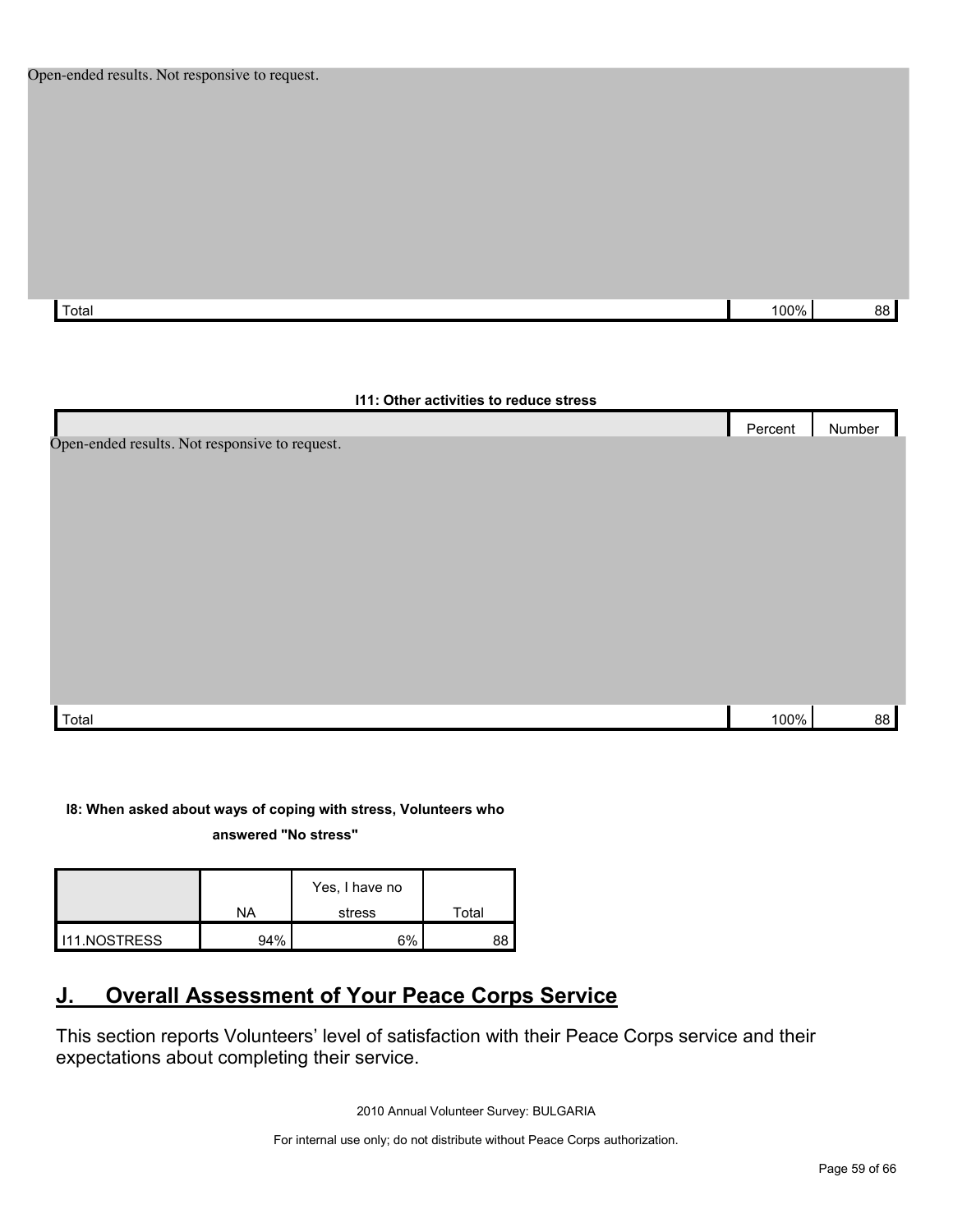#### **J1: How personally rewarding do you find your--?**

|                                         | Not at all | Minimally | Adequately | Considerably | Exceptionally | Total |
|-----------------------------------------|------------|-----------|------------|--------------|---------------|-------|
| Overall Peace Corps service             | 2%         | 3%        | 30%        | 35%          | 30%           | 88    |
| Community involvement                   |            | 7%        | 33%        | 39%          | 21%           | 87    |
| <b>Experience with other Volunteers</b> |            | 9%        | 28%        | 32%          | 31%           | 88    |
| Work with counterparts/community        | 3%         | 15%       | 30%        | 36%          | 16%           | 88    |
| partners                                |            |           |            |              |               |       |
| Experience with other host country      |            | 5%        | 31%        | 34%          | 31%           | 88    |
| nationals                               |            |           |            |              |               |       |

NOTE: See the Open-Ended Responses Report for PCV comments on J7 "What has been the best aspect of your PC service?"

# **J2: Today, would you make the same decision to join the Peace Corps?**

|          | No | Probably not | Possibly | Probably | Definitely | Total |
|----------|----|--------------|----------|----------|------------|-------|
| ıc<br>◡∠ | 1% | 5%           | 5%       | 24%      | 66%        | 88 I  |

#### **J3: Would you recommend Peace Corps service to others you think are qualified?**

|      | No    | Probably<br>not | Possibly | Probably | Definitelv | $\tau$ otal |
|------|-------|-----------------|----------|----------|------------|-------------|
| l J3 | $1\%$ | $1\%$           | 7%       | 22%      | 69%        | 88          |

#### **J4: Do you intend to complete your Peace Corps service?**

|      | No | Not sure | Yes⊹ | Might extend | $\mathop{\mathsf{Total}}$ |
|------|----|----------|------|--------------|---------------------------|
| l J4 | 2% | 5%       | 72%  | 22%          | oo<br>oo                  |

#### **J5: Would your host country benefit most if the Peace Corps program was---?**

|    |              |         | Refocused/redesig |                  |          |       |
|----|--------------|---------|-------------------|------------------|----------|-------|
|    | Discontinued | Reduced | ned               | Maintained as is | Expanded | Total |
| J5 | 3%1          | 7%      | 44%               | 33%              | 13%      | 88 I  |

2010 Annual Volunteer Survey: BULGARIA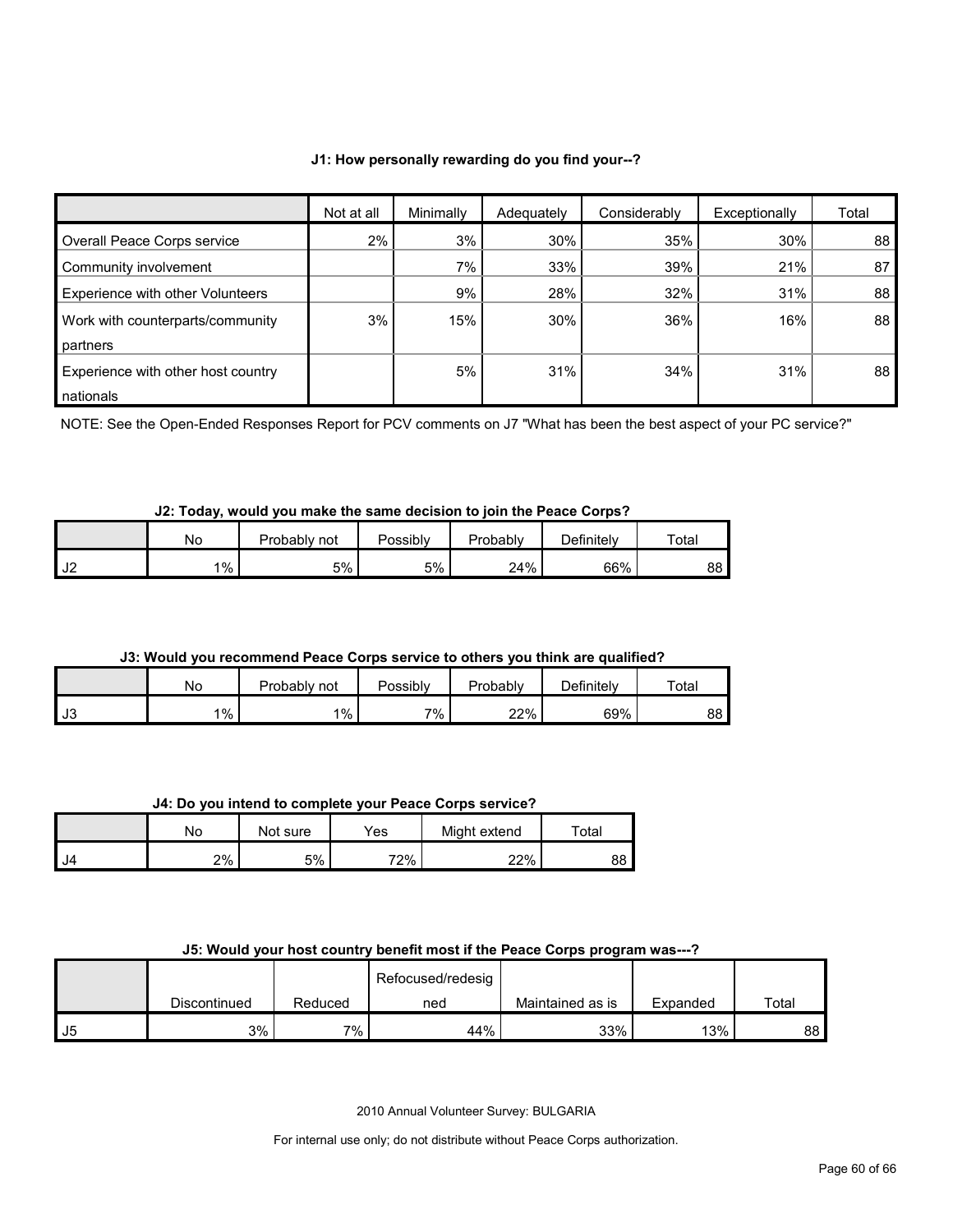| J5: Would your host country benefit most if the Peace Corps program was---? |  |  |                      |  |  |
|-----------------------------------------------------------------------------|--|--|----------------------|--|--|
|                                                                             |  |  | Defense allegated to |  |  |

|    |              |         | Refocused/redesig |                  |          |             |
|----|--------------|---------|-------------------|------------------|----------|-------------|
|    | Discontinued | Reduced | ned               | Maintained as is | Expanded | $\tau$ otal |
| J5 | 3%           | 7%      | 44%               | 33%              | 13%      | 88          |

NOTE: See the Open-Ended Responses Report for PCV comments on J6 "How can the PC better address the needs of your host country?"

# <span id="page-60-0"></span>**K. Demographics and Factors Affecting Extensions**

This section reports on the age and gender of all respondents. It also reports on the importance Volunteers place on various factors that may influence their decision to extend or not extend their service beyond two years. Volunteers who answered that they either were considering an extension or were already serving beyond two years were asked to rate nine "motivating" factors and nine "challenging" factors. Volunteers could also write in any of their own motivating or challenging factors not included in the list.

# **K1: What is your age?**

|         | . .<br>$\sim$ |           |     |       |  |  |
|---------|---------------|-----------|-----|-------|--|--|
|         | $20 - 29$     | $30 - 49$ | 50+ | ™otal |  |  |
| AGE3grp | 85%           | 9%        | 6%  |       |  |  |

# **K2: What is your gender?**

|               | Female | Male | Total |  |
|---------------|--------|------|-------|--|
| <b>GENDER</b> | 55%    | 45%  | RΩ    |  |

Other demographic tables are available upon request

# **K8: Are you considering a 3rd year extension?**

|                                              | Percent | Number |
|----------------------------------------------|---------|--------|
| No                                           | 68%     | 60     |
| May extend beyond my original COS date       | 23%     | 20     |
| I am now serving beyond my original COS date | 9%      |        |
| Total                                        | 100%    | 88     |

# **Ext Q1: Comparison of Reasons for Extending by Importance to PCVs Who May Extend Beyond COS**

2010 Annual Volunteer Survey: BULGARIA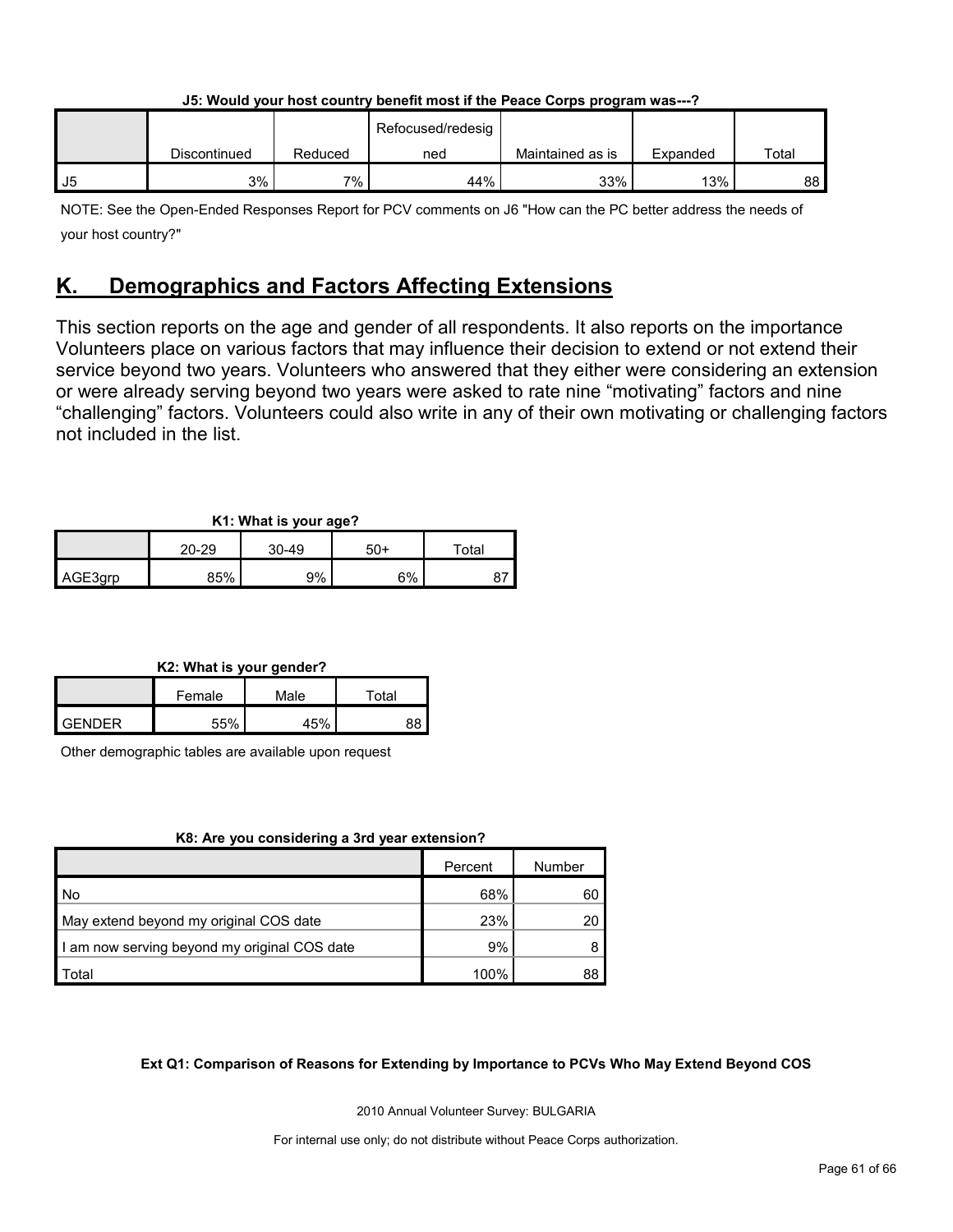|                                                         |               | Somewhat  |           |           |       |
|---------------------------------------------------------|---------------|-----------|-----------|-----------|-------|
|                                                         | Not Important | important | Important | <b>NA</b> | Total |
| Ability to partner with an NGO and/or government        | 40%           | 15%       | 45%       |           | 20    |
| counterpart                                             |               |           |           |           |       |
| Additional financial compensation (higher living        | 35%           | 40%       | 25%       |           | 20    |
| allowance, etc.)                                        |               |           |           |           |       |
| Flexibility to design my extension assignment           | 5%            | 40%       | 55%       |           | 20    |
| Opportunity for more substantive work                   | 5%            | 15%       | 80%       |           | 20    |
| Opportunity to finish or be more productive in my       | 5%            | 15%       | 80%       |           | 20    |
| project                                                 |               |           |           |           |       |
| Opportunity to serve in a different site, country or    | 40%           | 20%       | 40%       |           | 20    |
| project                                                 |               |           |           |           |       |
| Opportunity to take on additional responsibilities with | 30%           | 5%        | 60%       | 5%        | 20    |
| PC at post                                              |               |           |           |           |       |
| Recognition of excellent performance                    | 45%           | 5%        | 45%       | 5%        | 20    |
| Support from local Peace Corps staff                    | 15%           | 20%       | 65%       |           | 20    |
| Please specify below<br>Other:                          |               |           | 50%       | 50%       | 6     |

NOTE: This table includes only PCVs who answered K8="May extend beyond my original COS date"

| $\alpha$ , which is a computation of the construction of the computation of the contrary will construct the construction of the construction of the construction of the construction of the construction of the construction of th | Not Important | Somewhat<br>important | Important | <b>NA</b> | Total |
|------------------------------------------------------------------------------------------------------------------------------------------------------------------------------------------------------------------------------------|---------------|-----------------------|-----------|-----------|-------|
| Ability to partner with an NGO and/or government<br>counterpart                                                                                                                                                                    | 13%           | 13%                   | 50%       | 25%       | 8     |
| Additional financial compensation (higher living<br>allowance, etc.)                                                                                                                                                               | 38%           | 25%                   | 25%       | 13%       | 8     |
| Flexibility to design my extension assignment                                                                                                                                                                                      | 13%           | 25%                   | 50%       | 13%       | 8     |
| Opportunity for more substantive work                                                                                                                                                                                              |               | 13%                   | 75%       | 13%       | 8     |
| Opportunity to finish or be more productive in my<br>project                                                                                                                                                                       | 13%           |                       | 88%       |           | 8     |
| Opportunity to serve in a different site, country or<br>project                                                                                                                                                                    | 25%           |                       | 38%       | 38%       | 8     |
| Opportunity to take on additional responsibilities with<br>PC at post                                                                                                                                                              | 25%           |                       | 50%       | 25%       | 8     |
| Recognition of excellent performance                                                                                                                                                                                               | 13%           | 38%                   | 50%       |           | 8     |
| Support from local Peace Corps staff                                                                                                                                                                                               | 25%           | 25%                   | 50%       |           | 8     |
| Other:<br>Please specify below                                                                                                                                                                                                     |               |                       |           | 100%      | 3     |

#### **Ext Q1: Comparison of Reasons for Extending by Importance to PCVs Serving an Extension**

2010 Annual Volunteer Survey: BULGARIA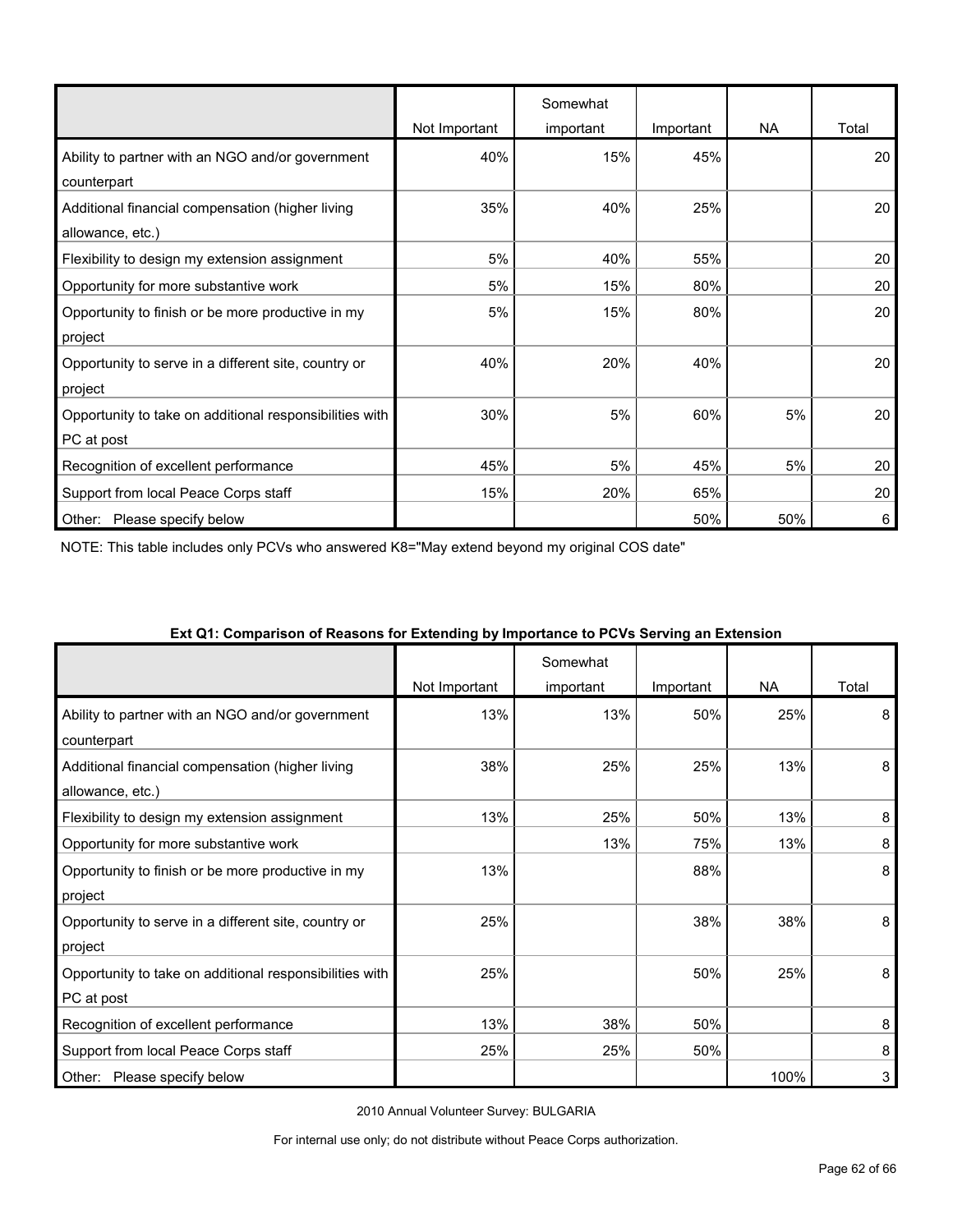|                                                         |               | Somewhat  |           |           |       |
|---------------------------------------------------------|---------------|-----------|-----------|-----------|-------|
|                                                         | Not Important | important | Important | <b>NA</b> | Total |
| Ability to partner with an NGO and/or government        | 13%           | 13%       | 50%       | 25%       | 8     |
| counterpart                                             |               |           |           |           |       |
| Additional financial compensation (higher living        | 38%           | 25%       | 25%       | 13%       | 8     |
| allowance, etc.)                                        |               |           |           |           |       |
| Flexibility to design my extension assignment           | 13%           | 25%       | 50%       | 13%       | 8     |
| Opportunity for more substantive work                   |               | 13%       | 75%       | 13%       | 8     |
| Opportunity to finish or be more productive in my       | 13%           |           | 88%       |           | 8     |
| project                                                 |               |           |           |           |       |
| Opportunity to serve in a different site, country or    | 25%           |           | 38%       | 38%       | 8     |
| project                                                 |               |           |           |           |       |
| Opportunity to take on additional responsibilities with | 25%           |           | 50%       | 25%       | 8     |
| PC at post                                              |               |           |           |           |       |
| Recognition of excellent performance                    | 13%           | 38%       | 50%       |           | 8     |
| Support from local Peace Corps staff                    | 25%           | 25%       | 50%       |           | 8     |
| Please specify below<br>Other:                          |               |           |           | 100%      | 3     |

#### **Ext Q1: Comparison of Reasons for Extending by Importance to PCVs Serving an Extension**

NOTE: This table includes only PCVs who answered K8="Now serving beyond my original COS date"

# **Ext Q1: Comparison of Reasons for Extending by Importance to PCVs Who May Extend and PCVs Serving an Extension (excluding all "NA" responses)**

|                                                              | Are you considering a 3rd year extension?           |     |     |                 |  |  |  |
|--------------------------------------------------------------|-----------------------------------------------------|-----|-----|-----------------|--|--|--|
|                                                              | May extend beyond my original COS date              |     |     |                 |  |  |  |
|                                                              | Somewhat<br>Not Important<br>Important<br>important |     |     |                 |  |  |  |
|                                                              |                                                     |     |     | Total           |  |  |  |
| Ability to partner with an NGO and/or government             | 40%                                                 | 15% | 45% | 20 <sub>1</sub> |  |  |  |
| counterpart                                                  |                                                     |     |     |                 |  |  |  |
| Additional financial compensation (higher living             | 35%                                                 | 40% | 25% | 20              |  |  |  |
| allowance, etc.)                                             |                                                     |     |     |                 |  |  |  |
| Flexibility to design my extension assignment                | 5%                                                  | 40% | 55% | 20              |  |  |  |
| Opportunity for more substantive work                        | 5%                                                  | 15% | 80% | 20              |  |  |  |
| Opportunity to finish or be more productive in my project    | 5%                                                  | 15% | 80% | 20              |  |  |  |
| Opportunity to serve in a different site, country or project | 40%                                                 | 20% | 40% | 20              |  |  |  |
| Opportunity to take on additional responsibilities with PC   | 32%                                                 | 5%  | 63% | 19              |  |  |  |
| at post                                                      |                                                     |     |     |                 |  |  |  |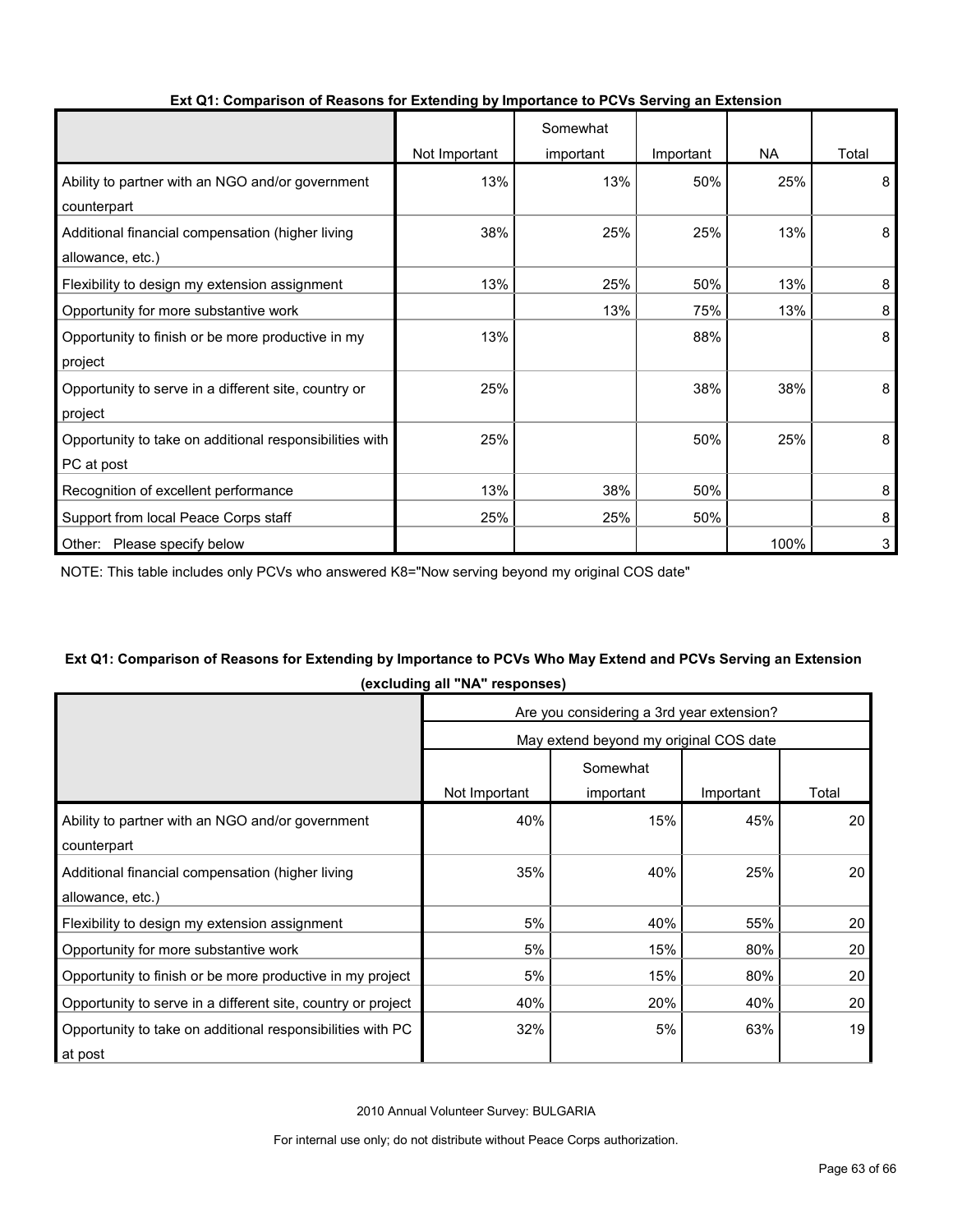| Recognition of excellent performance | 47% | 5%  | 47%  | 19 l |
|--------------------------------------|-----|-----|------|------|
| Support from local Peace Corps staff | 15% | 20% | 65%  | ا 20 |
| Other:<br>Please specify below       |     |     | 100% |      |

NOTE: See Open-Ended Responses Report for "other" reasons for extending beyond COS

#### **Ext Q1: Comparison of Reasons for Extending by Importance to PCVs Who May Extend and PCVs Serving an Extension**

| (excluding all NA responses)                                          |                                              |                                           |           |                |  |  |  |
|-----------------------------------------------------------------------|----------------------------------------------|-------------------------------------------|-----------|----------------|--|--|--|
|                                                                       |                                              | Are you considering a 3rd year extension? |           |                |  |  |  |
|                                                                       | I am now serving beyond my original COS date |                                           |           |                |  |  |  |
|                                                                       |                                              | Somewhat                                  |           |                |  |  |  |
|                                                                       | Not Important                                | important                                 | Important | Total          |  |  |  |
| Ability to partner with an NGO and/or government<br>counterpart       | 17%                                          | 17%                                       | 67%       | 6              |  |  |  |
| Additional financial compensation (higher living<br>allowance, etc.)  | 43%                                          | 29%                                       | 29%       | $\overline{7}$ |  |  |  |
| Flexibility to design my extension assignment                         | 14%                                          | 29%                                       | 57%       | $\overline{7}$ |  |  |  |
| Opportunity for more substantive work                                 |                                              | 14%                                       | 86%       | $\overline{7}$ |  |  |  |
| Opportunity to finish or be more productive in my project             | 13%                                          |                                           | 88%       | 8              |  |  |  |
| Opportunity to serve in a different site, country or project          | 40%                                          |                                           | 60%       | 5              |  |  |  |
| Opportunity to take on additional responsibilities with PC<br>at post | 33%                                          |                                           | 67%       | 6              |  |  |  |
| Recognition of excellent performance                                  | 13%                                          | 38%                                       | 50%       | 8              |  |  |  |
| Support from local Peace Corps staff                                  | 25%                                          | 25%                                       | 50%       | 8              |  |  |  |
| Other: Please specify below                                           |                                              |                                           |           |                |  |  |  |

**(excluding all "NA" responses)**

NOTE: See Open-Ended Responses Report for "other" reasons for extending beyond COS

#### **Ext Q2: Comparison of Reasons for Not Extending by Importance to PCVs Who May Serve Beyond COS**

|                                                  |               | Somewhat  |           |           |       |
|--------------------------------------------------|---------------|-----------|-----------|-----------|-------|
|                                                  | Not Important | important | Important | <b>NA</b> | Total |
| Adjustment to new country or site                | 44%           | 28%       | 28%       |           | 18    |
| Bureaucratic challenges related to extension     | 17%           | 50%       | 33%       |           | 18    |
| process                                          |               |           |           |           |       |
| Delaying the pursuit of professional/educational | 42%           | 16%       | 42%       |           | 19    |
| opportunities                                    |               |           |           |           |       |
| Family and personal reasons                      | 11%           | 42%       | 47%       |           | 19    |
| Feeling that I am ready to go home               | 11%           | 37%       | 53%       |           | 19    |
| Fellow Volunteers are leaving/have left          | 61%           | 28%       | 11%       |           | 18    |

2010 Annual Volunteer Survey: BULGARIA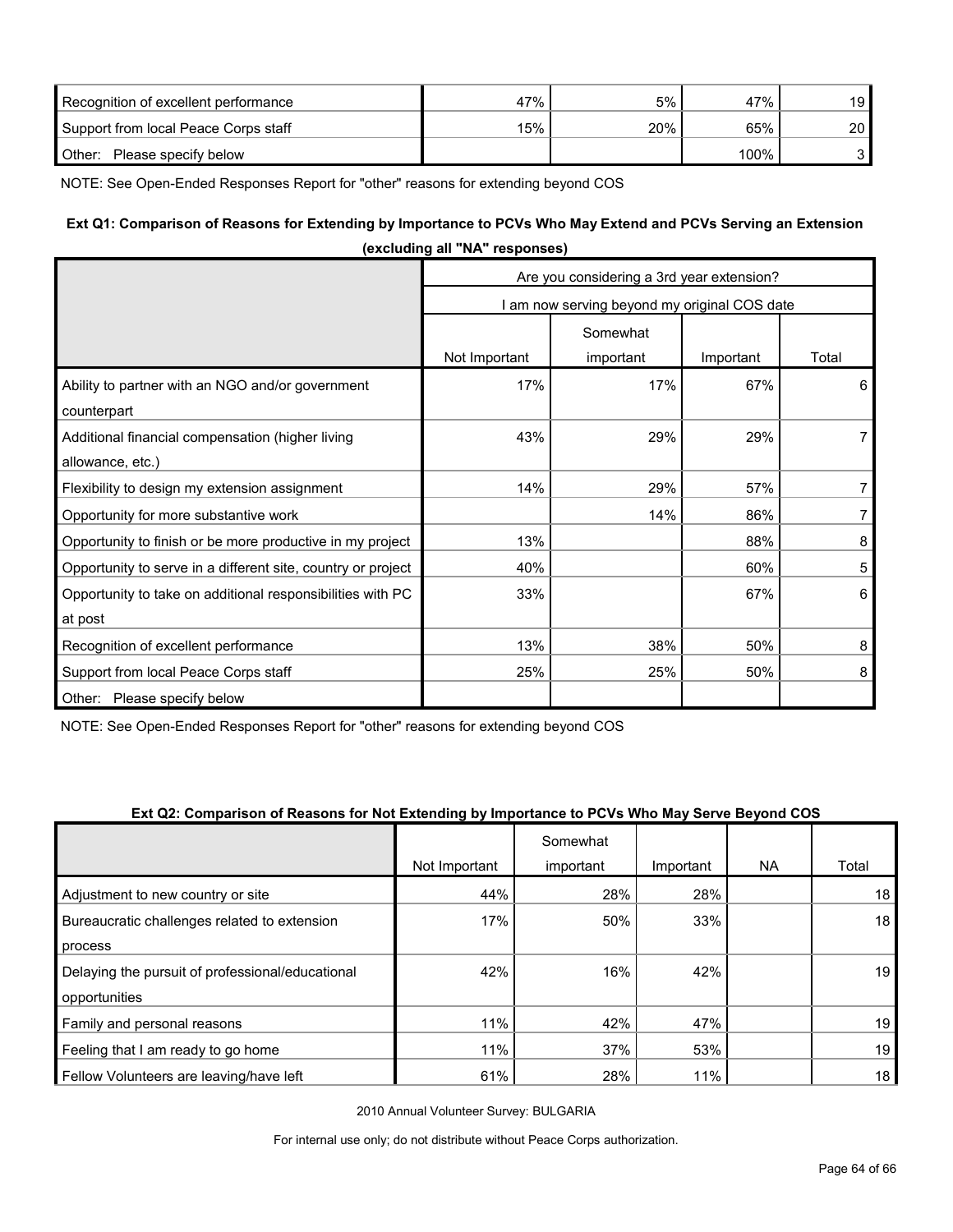| Lack of information about/difficulty defining the 3rd | 33% | 56% | 11% |      | 18 |
|-------------------------------------------------------|-----|-----|-----|------|----|
| year extension role                                   |     |     |     |      |    |
| Lack of professional development opportunities        | 50% | 33% | 17% |      | 18 |
| Lack of support from Peace Corps staff                | 39% | 33% | 22% | 6%   | 18 |
| Please specify below<br>Other:                        |     |     |     | 100% |    |

NOTE: This table includes only PCVs who answered K8="May extend beyond my original COS date"

| Ext Q2: Comparison of Reasons for Not Extending by Importance to PCVs Serving Beyond COS |  |
|------------------------------------------------------------------------------------------|--|
|------------------------------------------------------------------------------------------|--|

|                                                       |               | Somewhat  |           |           |       |
|-------------------------------------------------------|---------------|-----------|-----------|-----------|-------|
|                                                       | Not Important | important | Important | <b>NA</b> | Total |
| Adjustment to new country or site                     | 14%           | 14%       | 14%       | 57%       |       |
| Bureaucratic challenges related to extension          | 57%           | 14%       |           | 29%       |       |
| process                                               |               |           |           |           |       |
| Delaying the pursuit of professional/educational      | 14%           | 29%       | 29%       | 29%       |       |
| opportunities                                         |               |           |           |           |       |
| Family and personal reasons                           |               | 29%       | 29%       | 43%       | 7     |
| Feeling that I am ready to go home                    | 29%           | 14%       | 29%       | 29%       |       |
| Fellow Volunteers are leaving/have left               | 43%           | 29%       |           | 29%       |       |
| Lack of information about/difficulty defining the 3rd | 57%           | 14%       |           | 29%       |       |
| year extension role                                   |               |           |           |           |       |
| Lack of professional development opportunities        | 57%           | 14%       |           | 29%       |       |
| Lack of support from Peace Corps staff                | 57%           |           | 14%       | 29%       |       |
| Please specify below<br>Other:                        |               |           |           | 100%      | 4     |

NOTE: This table includes only PCVs who answered K8="Now serving beyond my original COS date"

| Ext Q2: Comparison of Reasons for Not Extending by Importance to PCVs Who May Extend and PCVs Serving an |
|----------------------------------------------------------------------------------------------------------|
| <b>Extension (excluding all "NA" responses)</b>                                                          |

|                                                      | Are you considering a 3rd year extension? |           |           |       |  |  |
|------------------------------------------------------|-------------------------------------------|-----------|-----------|-------|--|--|
|                                                      | May extend beyond my original COS date    |           |           |       |  |  |
|                                                      | Somewhat                                  |           |           |       |  |  |
|                                                      | Not Important                             | important | Important | Total |  |  |
| Adjustment to new country or site                    | 44%                                       | 28%       | 28%       | 18    |  |  |
| Bureaucratic challenges related to extension process | 17%                                       | 50%       | 33%       | 18    |  |  |
| Delaying the pursuit of professional/educational     | 42%                                       | 16%       | 42%       | 19    |  |  |
| opportunities                                        |                                           |           |           |       |  |  |

2010 Annual Volunteer Survey: BULGARIA